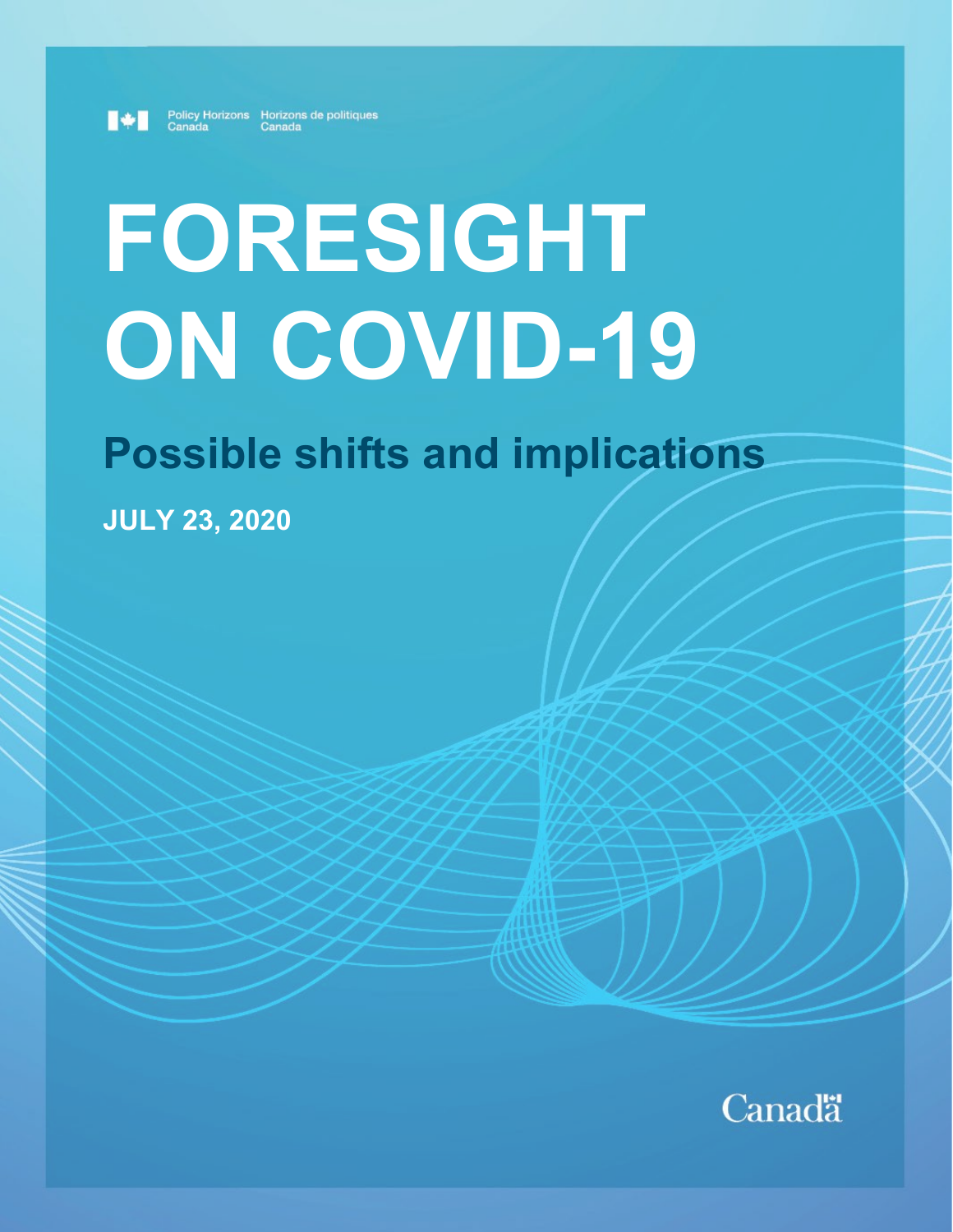This document reflects research on the potential medium- to long-term consequences of the COVID-19 pandemic by Policy Horizons Canada. It explores some potential changes, disruptions, and shifts that may arise due to COVID-19, highlights some critical uncertainties, and considers futurerelevant questions. It also includes sections on using foresight in policy making, including working with scenarios, identifying policy implications, testing assumptions, and practicing visions thinking.

The content reflects desk research, expert interviews, conversations and workshops with policy makers, and literature reviews that took place between March and July 2020. Details are provided in the Annexes.

The purpose of this document is to support forward-looking thinking and inform decision making. It does not provide specific policy guidance to address COVID-19, and is not meant to predict the future.

#### *DISCLAIMER*

*The content of this document does not represent the views of the Government of Canada, or participating departments and agencies. It is intended to encourage conversation about what is changing and what plausible futures may arise.* 

*All material is subject to copyright, and must not be further distributed without explicit written permission from [Policy Horizons](mailto:questions@horizons.gc.ca) Canada.*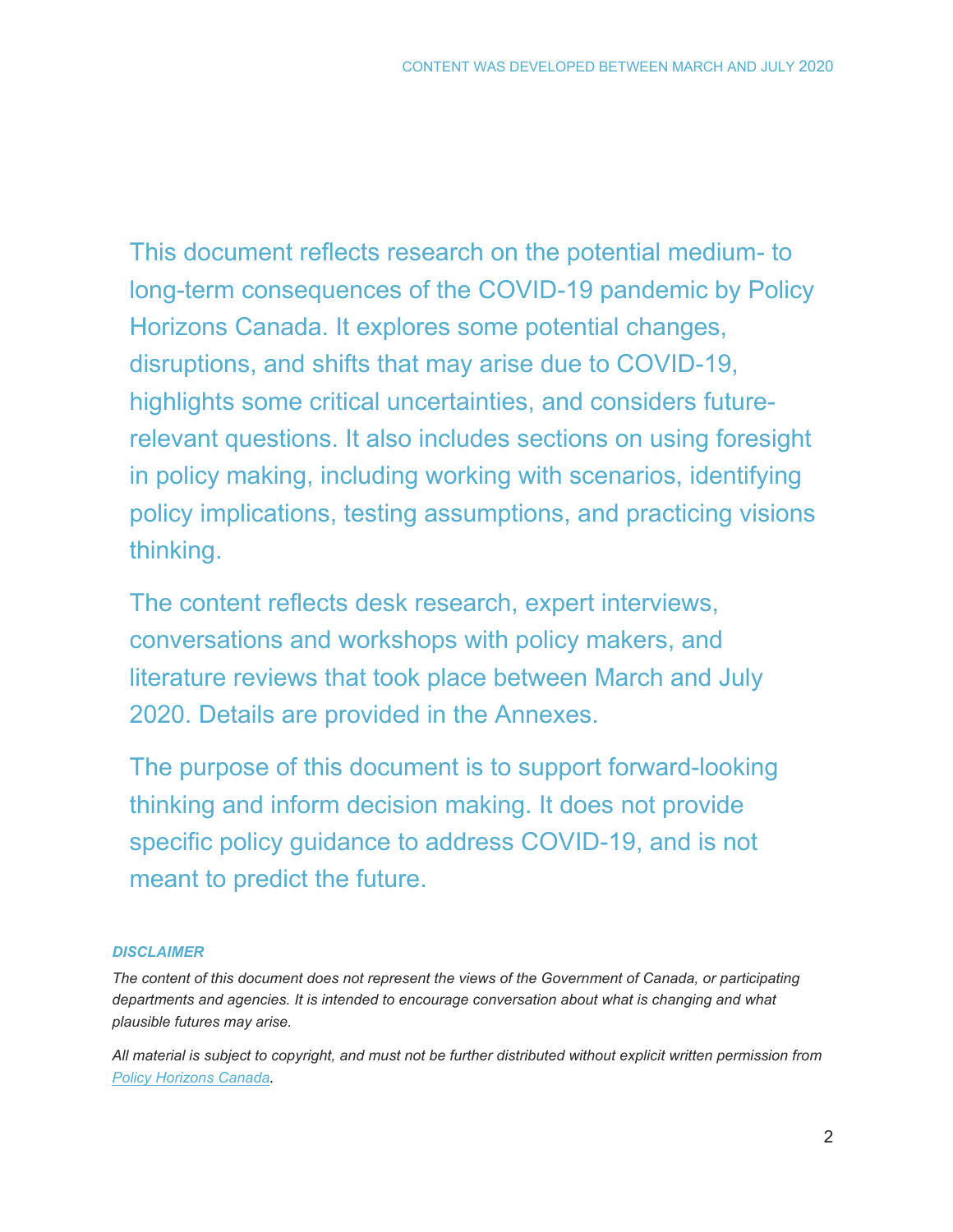#### **About our COVID-19 foresight research**

Policy Horizons Canada (Policy Horizons) is a strategic foresight organization within the Government of Canada (GoC), with a mandate to help the Government develop future-oriented policy and programs that are more robust and resilient in the face of disruptive change on the horizon.

In line with its mandate, Policy Horizons aims to contribute to GoC policy makers' thinking about the potential medium- and long-term consequences of the COVID-19 pandemic and the implications for policy.

Amongst its activities, Policy Horizons conducts research on the question: **"What shifts might we experience in the medium term that challenge our policy assumptions and tools?"**

As such, Policy Horizons is engaged in a scanning exercise that includes:

- desk research and literature reviews
- engagements and collaborations across government departments and agencies
- conversations with national and international foresight practitioners, experts, and stakeholders

Many seasoned foresight practitioners, forecasters, and experts believe the world is experiencing the highest level of economic, political, and social uncertainty in decades. The number of "known unknowns" is extremely high. Foresight—the assessment of what might happen or be needed in the future—is more needed than ever.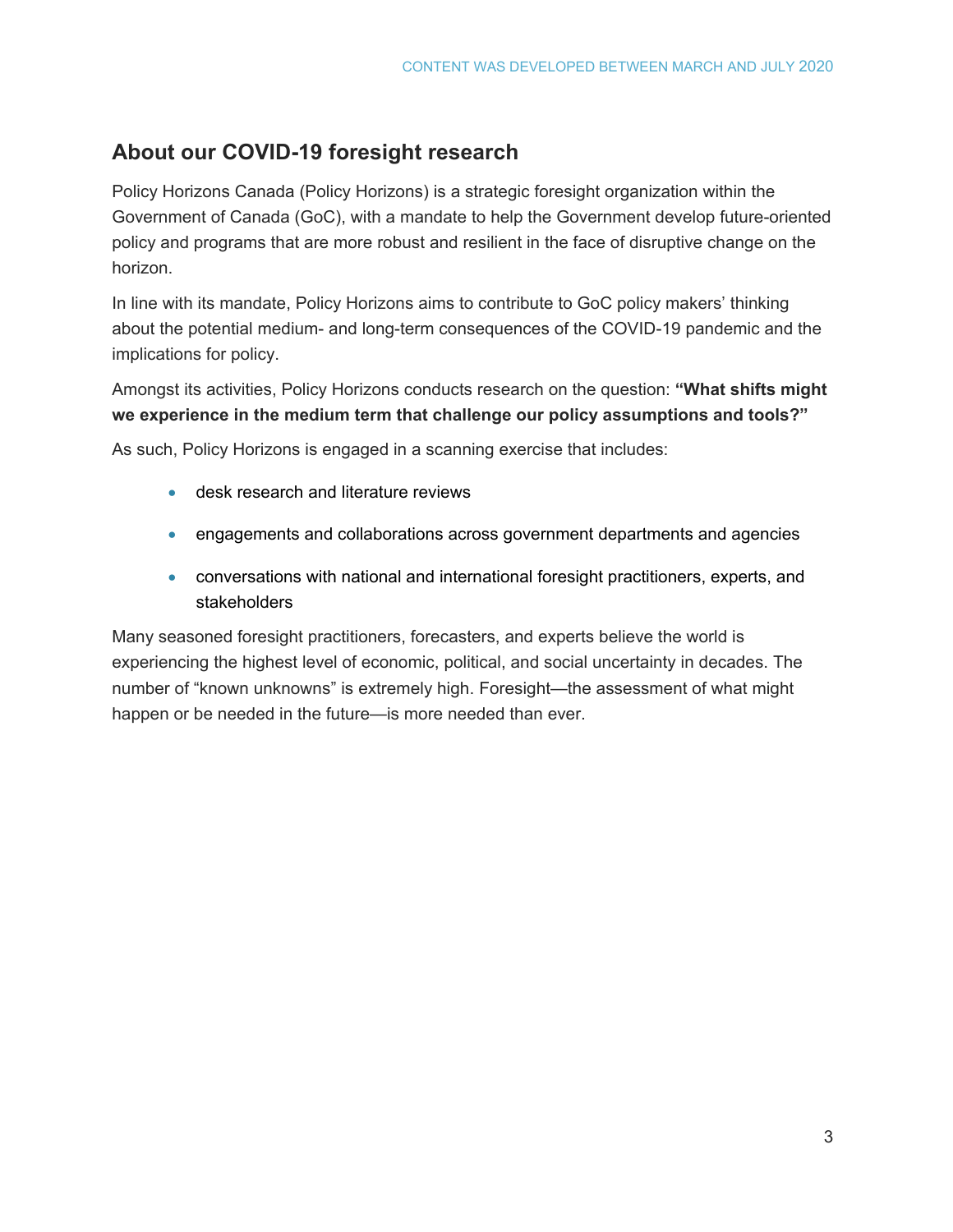## **CONTENTS**

| Trajectory of COVID-19: Can safe, effective medical interventions control the virus? 9 |
|----------------------------------------------------------------------------------------|
| Access to vaccines and treatment: Competitive markets or public goods?10               |
| Long-term physical distancing: What factors cause individuals and groups to break the  |
|                                                                                        |
| Pandemics: More frequent and devastating occurrences may be likely11                   |
|                                                                                        |
|                                                                                        |
| Economic opening: Uneven across jurisdictions, impacting value chains differently 13   |
| Consumer and corporate confidence: Uncertain rate of return to pre-COVID-19 levels .14 |
|                                                                                        |
|                                                                                        |
|                                                                                        |
| Inequality: The pandemic is exacerbating overlooked inequalities17                     |
| Digital domination: The pandemic will likely further strengthen platforms18            |
|                                                                                        |
|                                                                                        |
| Supply chains: Will "smart supply chains" deliver greater resilience?20                |
| The shifting role of the state in the economy: What will be expected of governments?21 |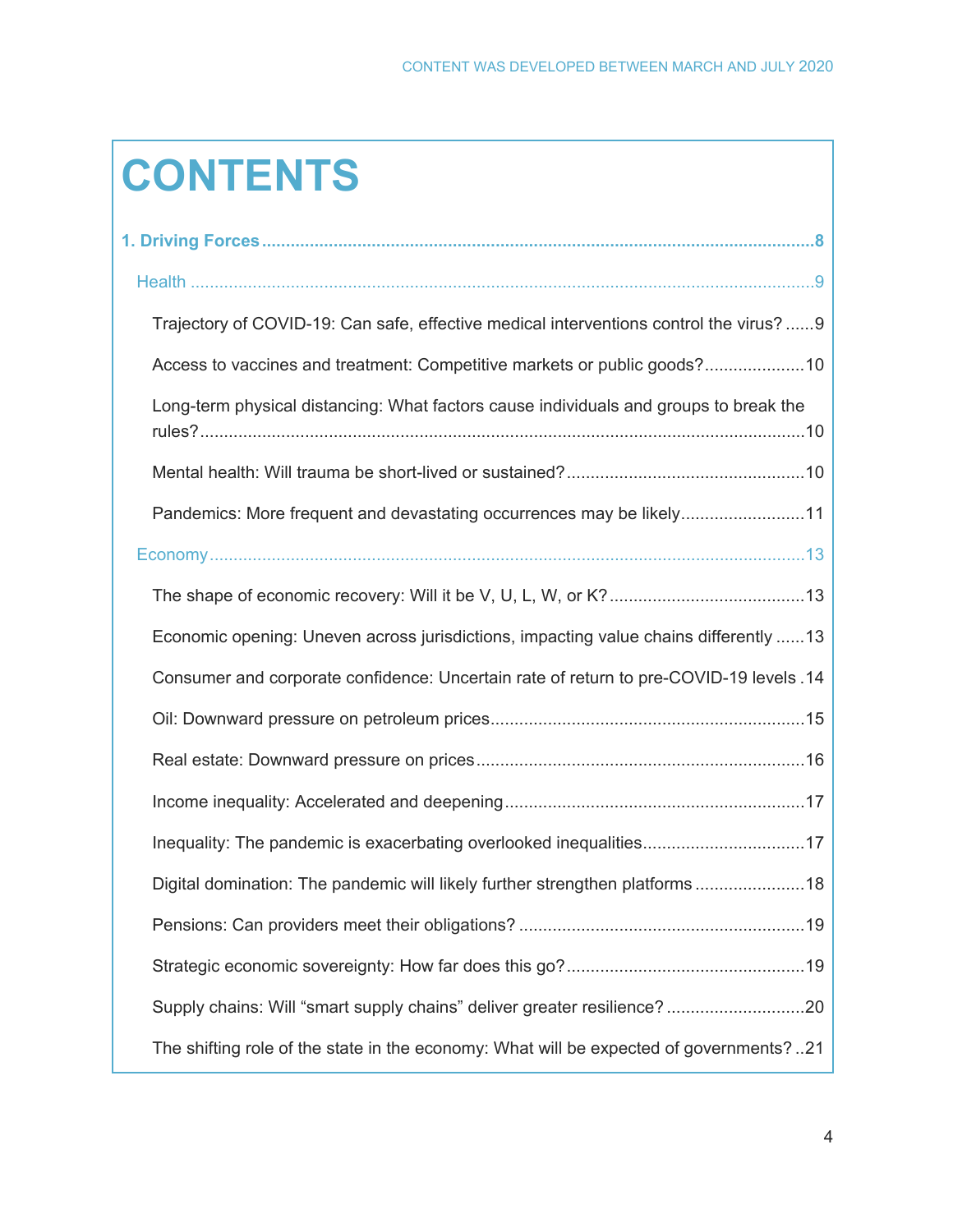| .23                                                                                         |
|---------------------------------------------------------------------------------------------|
|                                                                                             |
| Remote work: A faster shift to remote cognitive and physical work 23                        |
| Employer-employee relationships: A shift away from long-term employment<br>.24              |
|                                                                                             |
| .26                                                                                         |
| Life & livelihood: Will the economic, public health, or social imperative prevail? 26       |
| Economic opportunity: A phased reopening will have long-term economic and social            |
| Social unrest and change: How widespread will it be, for how long, and what may be the      |
|                                                                                             |
|                                                                                             |
|                                                                                             |
| Millennials & Generation Z: How will the pandemic affect their economic and social          |
| Reconciliation: Can public health responses be an opportunity for reconciliation itself? 30 |
| .32 <sub>0</sub>                                                                            |
|                                                                                             |
| Energy Supply: Will energy supply chains become more local and distributed?32               |
|                                                                                             |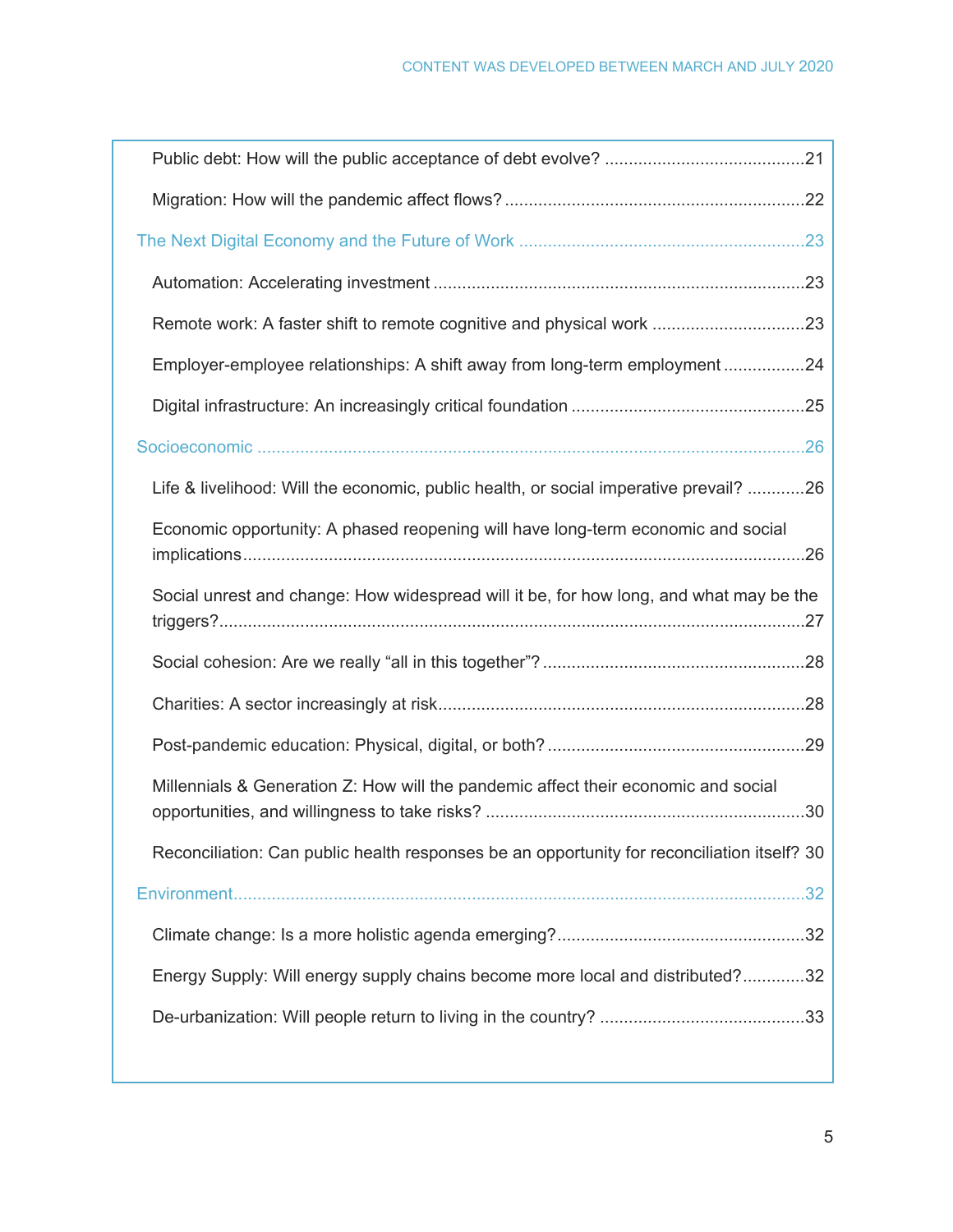| Anticipatory governance: Siloed progress or system-wide innovation? 34                    |
|-------------------------------------------------------------------------------------------|
| Democracy: Are liberal democracies on a slippery slope to authoritarianism?34             |
| Surveillance social contract: How much data and privacy are citizens willing to exchange  |
| Solidarity: Will the pandemic mobilize effective responses to societal issues?36          |
|                                                                                           |
| Fiscal federalism: Federal government as funder, lender, and guarantor of last resort? 37 |
| Trust in government: Will citizens continue to feel nurtured and empowered by the         |
|                                                                                           |
| International leadership: Competitive, collaborative, or fragmented?39                    |
| Controlling the vaccine and/or treatment: Who will own the best vaccine or treatment,     |
| COVID-19 accountability: Who is held responsible, and for what? 40                        |
| The future of the Internet: Will misinformation and security concerns lead to a           |
|                                                                                           |
|                                                                                           |
| 2. Using foresight in policy making under high uncertainty<br>.44                         |
|                                                                                           |
|                                                                                           |
| Major shifts and critical uncertainties frame plausible alternative scenarios 48          |
| Exploring different combinations of shifts and critical uncertainties 48                  |
| Scenarios explored with the Federal Foresight Practitioners Network49                     |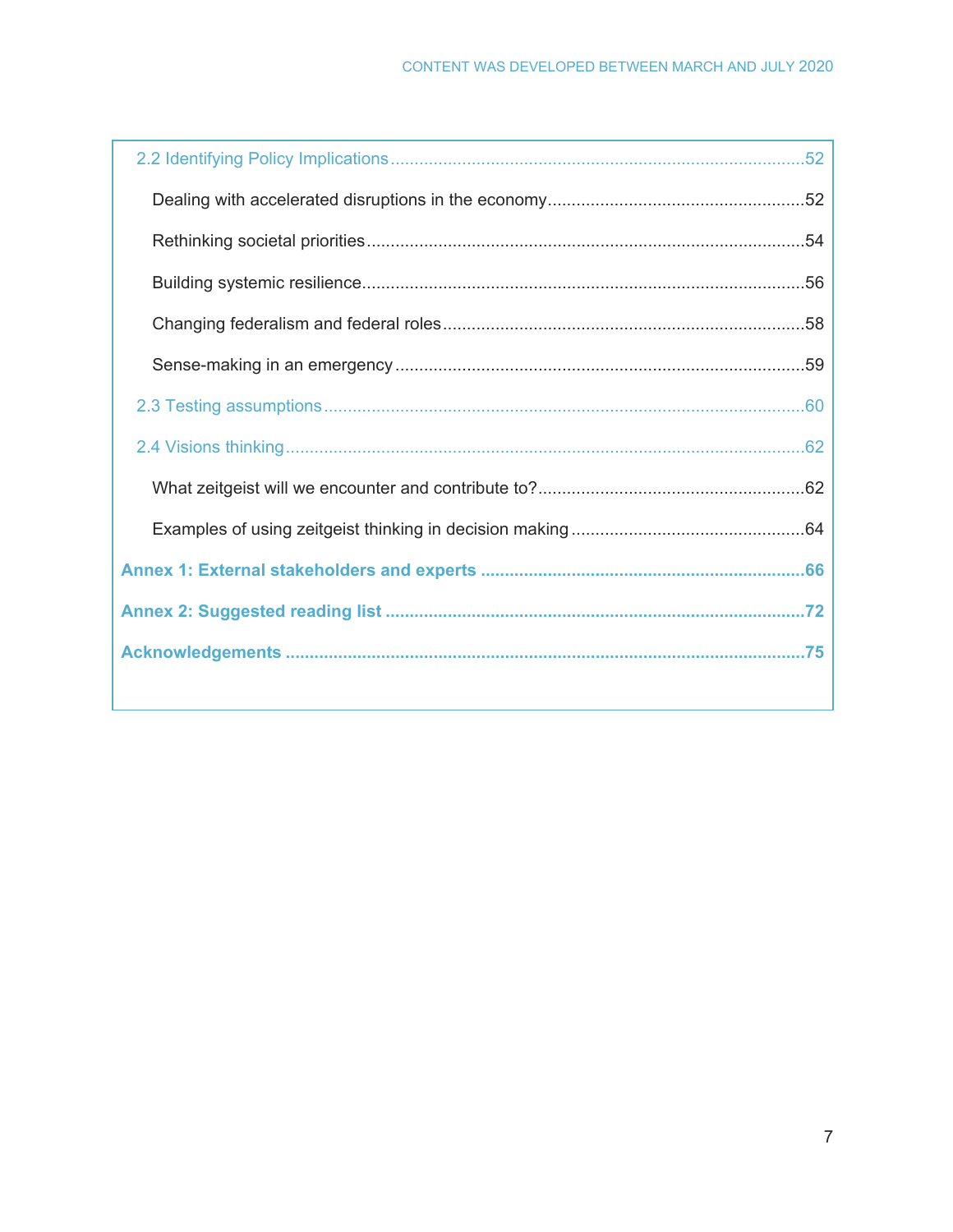## <span id="page-7-0"></span>**DRIVING FORCES**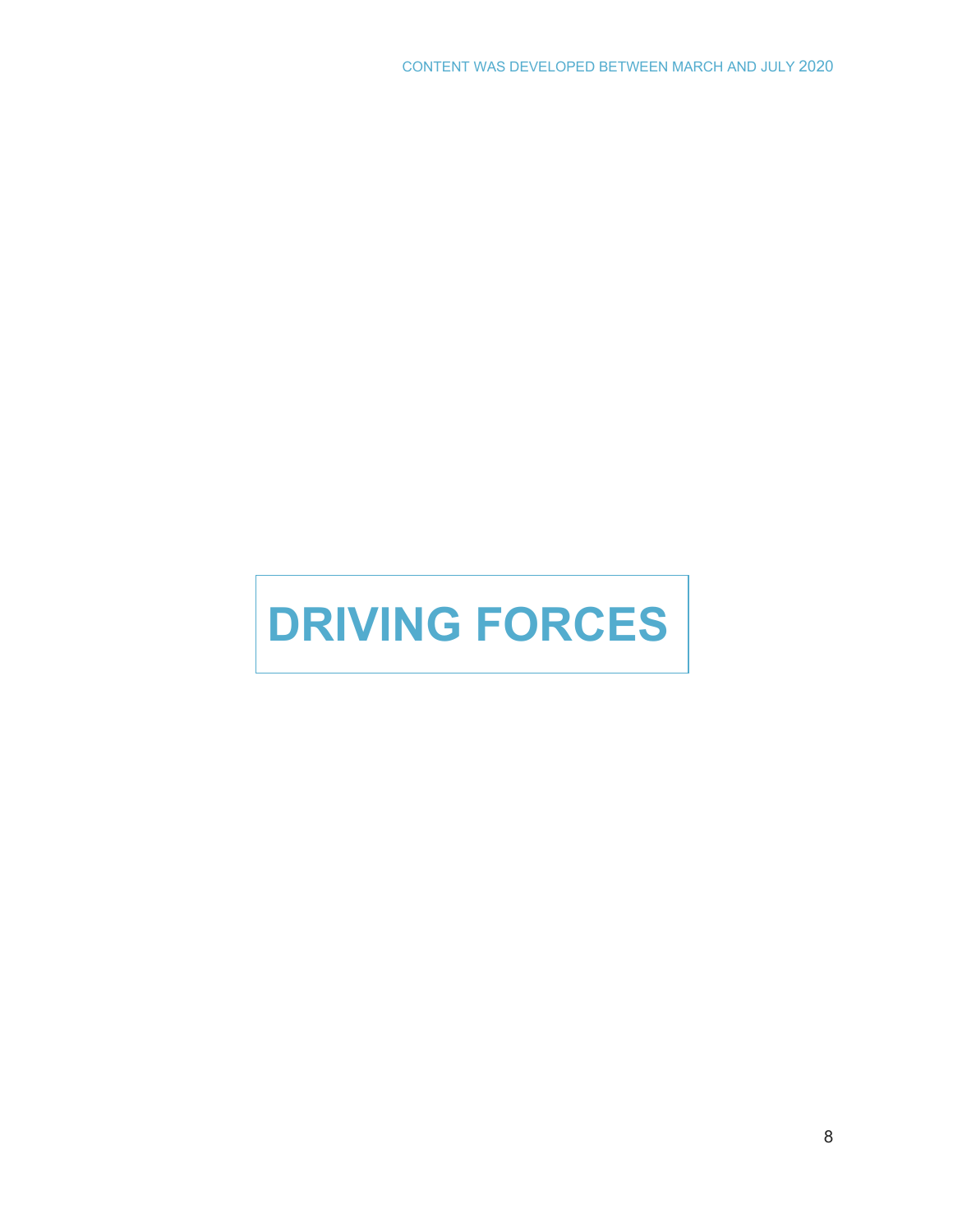## **1. DRIVING FORCES**

The COVID-19 pandemic is accelerating certain trends, spurring disruptions, opening new possibilities, and broadening the realm of the possible.

The content below provides an overview of these shifts in the areas of health, the economy, society, the environment, and governance. Most of the analysis is related to the general global context, while some references specific to Canada or other countries are highlighted.

## <span id="page-8-0"></span>HEALTH

## <span id="page-8-1"></span>**Trajectory of COVID-19: Can safe, effective medical interventions control the virus?**

The greatest uncertainties about the impact of the COVID-19 pandemic are, unsurprisingly, about the trajectory of the virus itself, and the abilities of governments to manage it with medicine.

Our capacity to control COVID-19—either through a preventative vaccine or effective treatments—will shape our ability to influence our futures.

There are many immediate and longer-term uncertainties. In the short term, how long will it take to produce mass testing capacity? And how might new technologies evolve (e.g. homebased testing)?

At the time of writing (July 2020), it remains unclear whether people will develop long-lasting immunity to COVID-19. And even if they do, how might we manage possible mutations of the virus? Will the pandemic persist? Or will immunity, an eventual vaccine, or public health measures extinguish it? And if there is a vaccine or treatment, how and when could it be widely deployed?

In one scenario, COVID-19 would become endemic across most of the world. Depending on the effectiveness of public health measures, continuing levels of infection might be treatable within the limits of well-developed healthcare systems. Where improved treatment protocols are available, they might decrease the rates of mortality and serious complications. But in areas with fragile health systems, the baseline levels could overwhelm hospitals and public health institutions, causing much greater mortality, health problems, and disruption.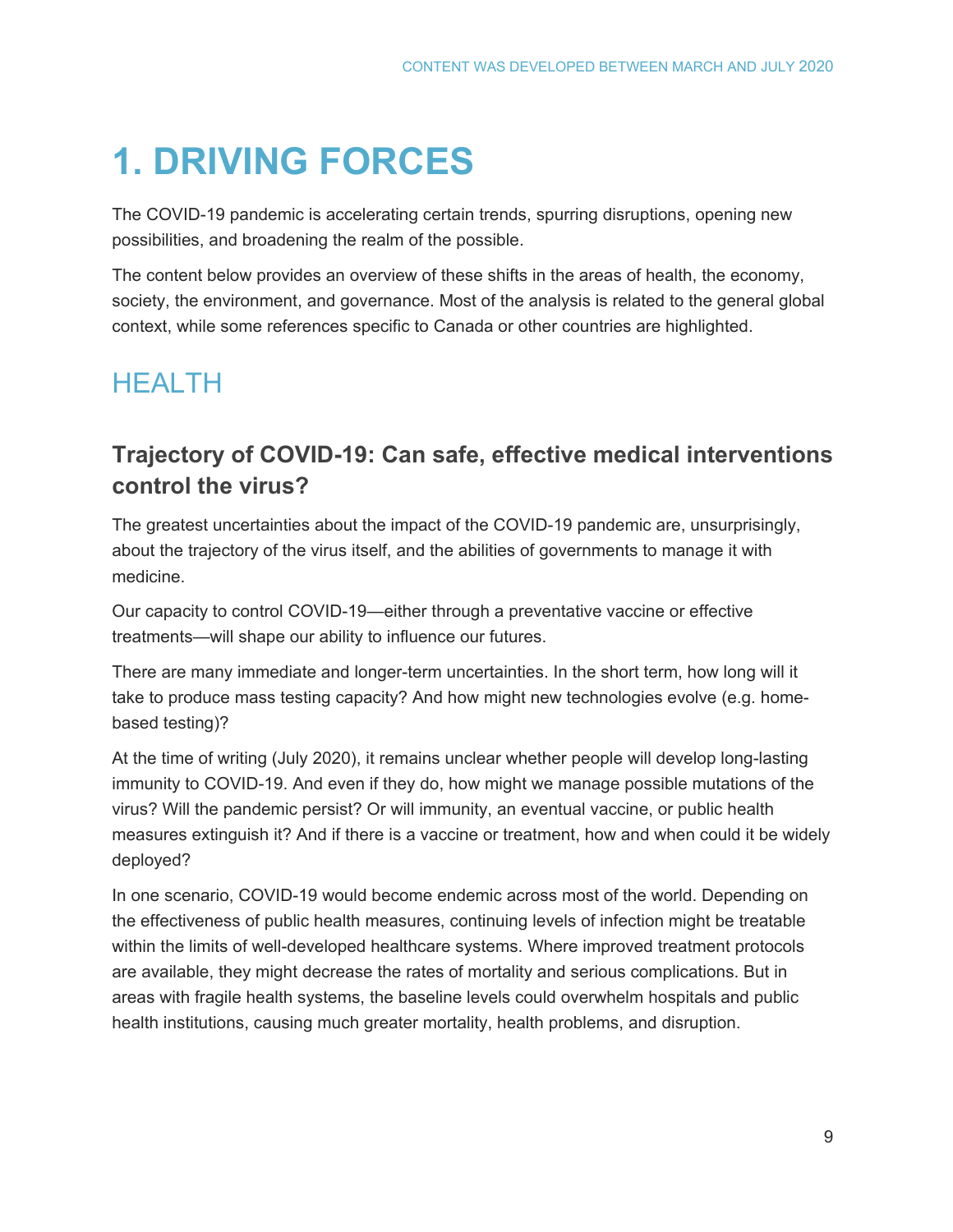## <span id="page-9-0"></span>**Access to vaccines and treatment: Competitive markets or public goods?**

Who will have access to a future vaccine or treatment? The question is legitimate for two reasons. First, some countries are selling COVID-19 tests and personal protection equipment (PPE) to the highest bidder in the marketplace. Second, nationalistic strategies have emerged to develop and/or acquire potential vaccines and treatments.

At the same time, other initiatives are emerging that are managed for the public good. The Coronavirus Global Response, led by the European Union, is a case in point. It aims to raise enough funds to ensure that diagnostics, treatments, and vaccines are developed collaboratively and provided to everyone.

A "winner" of the race to treatment and vaccines could attempt to use that victory to significantly shape geoeconomic, geopolitical, and societal futures. It may take time for production to meet global demand. This, in turn, may mean a limited supply of treatment and vaccines, at least initially. As a result, there will likely be an ethical debate about who can benefit, and equally important, who decides.

## <span id="page-9-1"></span>**Long-term physical distancing: What factors cause individuals and groups to break the rules?**

In several countries, the overlooked needs or special circumstances of certain population groups have contributed to COVID-19 hotspots and other shocks. If physical distancing remains in place to manage COVID-19, it is important to consider if some groups may be overlooked if they have barriers to respecting physical distance measures, or have limited patience to do so for long periods.

Some groups have financial or physiological unmet needs that become strong enough to break physical distancing rules. These could include, for example, people living in poverty who need to earn a living; single people wanting to build a relationship; and people who gain their esteem and sense of identity from charitable work or group dynamics. People will make trade-offs between their own needs and the needs of the larger public differently. Acceptance of risk also varies greatly across individuals, and notably across age groups.

## <span id="page-9-2"></span>**Mental health: Will trauma be short-lived or sustained?**

Many people are experiencing the pandemic as a strong adverse experience—and perhaps as a trauma. COVID-19 and containment measures are challenging a range of basic human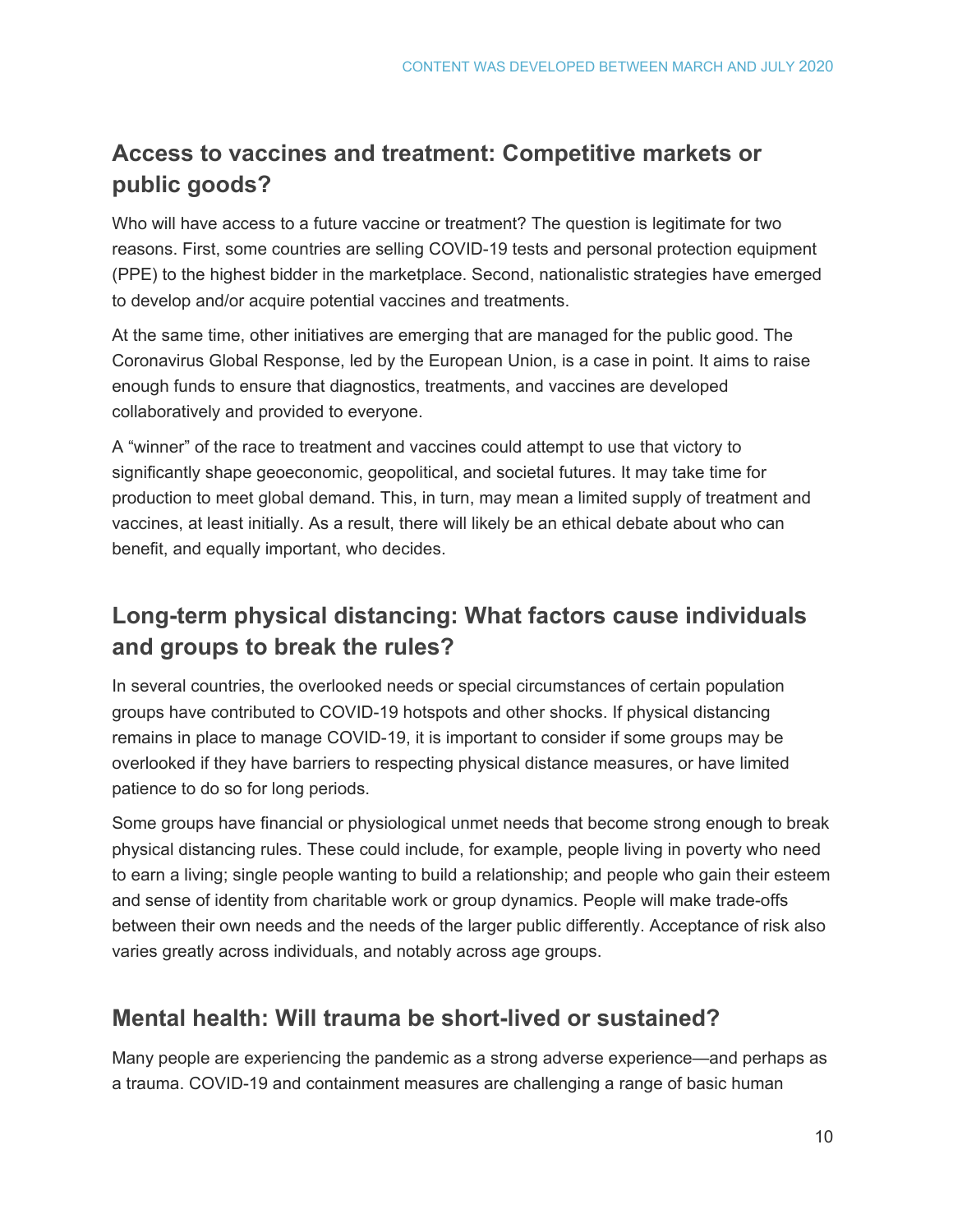needs such as physical and financial security, belonging, and physical touch. Many people meet their needs for support and personal esteem through professional or non-professional inperson contact with others. Beyond this, the pandemic and its containment measures have often been characterized using the language of "war," threatening psychological safety.

Will living this way be experienced primarily as short-lived adversity, or long-term trauma? How will the impacts of mental health affect individuals, groups, and societies?

The answers depend on a broad set of factors, including how long the pandemic continues, the number of waves of lockdowns and openings, and the level of financial, community, and childcare support that individuals can access. How many people will experience negative economic impact that significantly changes their standard of living? Will people feel empowered to make choices, or feel fundamentally trapped in traumatic and stress-inducing circumstances? What effect will the confinement, shift to new educational models, and household stress have on children, for whom COVID-19 represents a major formative event?

## <span id="page-10-0"></span>**Pandemics: More frequent and devastating occurrences may be likely**

In the first two decades of the 21st century, five new pandemics have emerged—about twice as many as those that occurred in the entire 20th century.<sup>[1](#page-10-1)</sup> More are likely to come, and one of these could be more virulent or transmissible than COVID-19.

In the 20th century, pandemics such as the Spanish flu and HIV/AIDS had higher death tolls than COVID-19 to date. In the 21st century, some pandemics have much higher mortality rates (e.g. Ebola 25–90 percent, MERS 35 percent). In a report published in September 2019, the World Health Organization (WHO) pointed out that if a 1918 influenza-type pandemic were to occur today, it would kill up to 80 million people and wipe out five percent of the global economy.[2](#page-10-2)

While COVID-19 is a naturally occurring virus, it is plausible that pathogens could be created and released either intentionally or unintentionally. This becomes more likely with the ability to sequence microbial genomes and to synthesize genetic material cheaply. It is conceivable that state or non-state actors could develop and produce pathogens designed to harm animals, plants, or humans, either directly or indirectly.

Given the potential impacts on health and the economy, the risk of reckless creation and unintentional release of synthetic organisms may rise in prominence as a public and policy

 <sup>1</sup> <https://www.visualcapitalist.com/history-of-pandemics-deadliest/>

<span id="page-10-2"></span><span id="page-10-1"></span><sup>&</sup>lt;sup>2</sup> World Health Organization (2019)[, Report.](https://apps.who.int/gpmb/assets/annual_report/GPMB_annualreport_2019.pdf)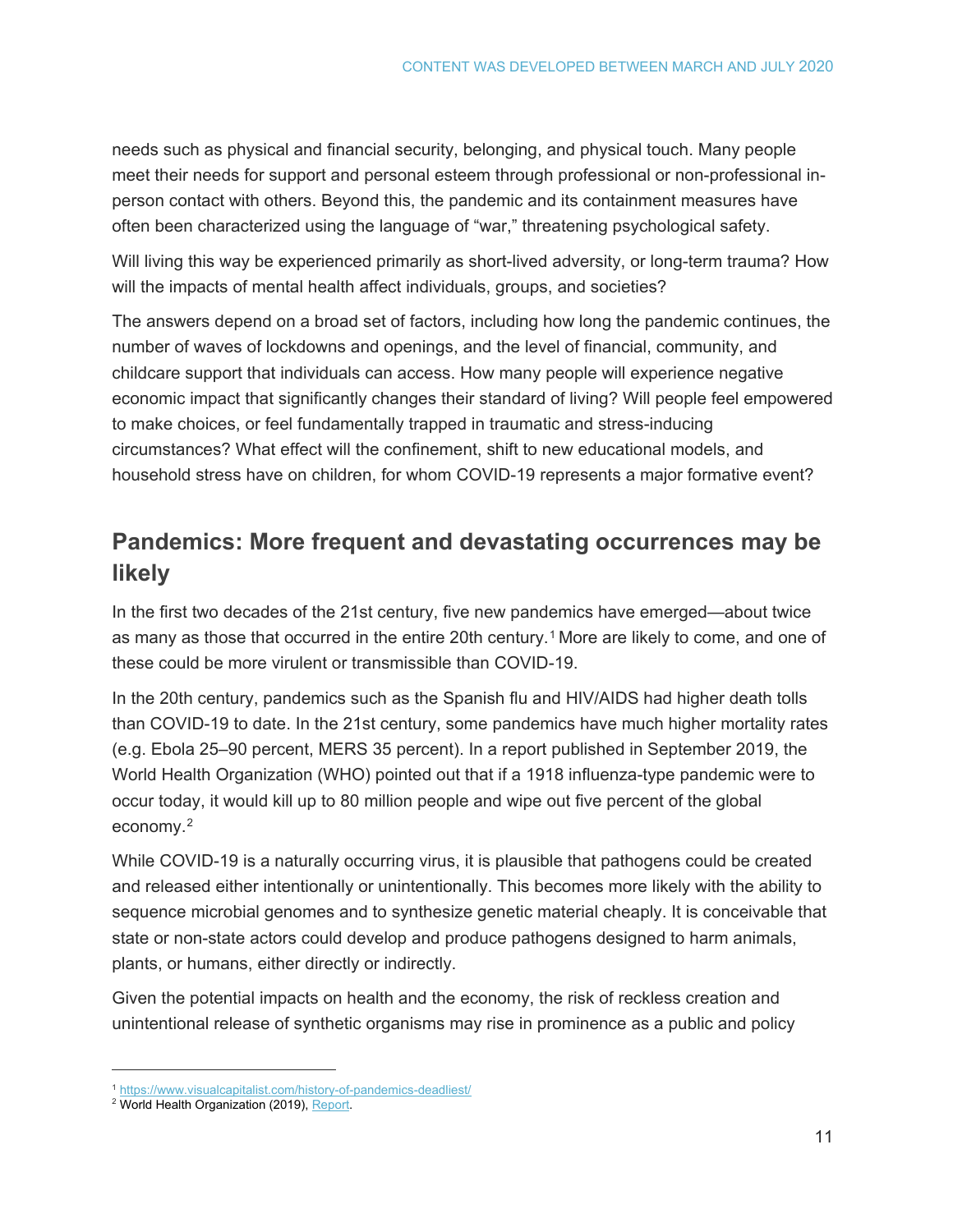concern. Best practices to identify, isolate, and treat COVID-19 could prove invaluable in responding to intentional introduction of a synthetic biology pathogen. Policy Horizons' *[Biodigital Convergence report](https://horizons.gc.ca/en/2020/02/11/exploring-biodigital-convergence/)* explores the broader context in which we might experience and manage bio-risks and opportunities.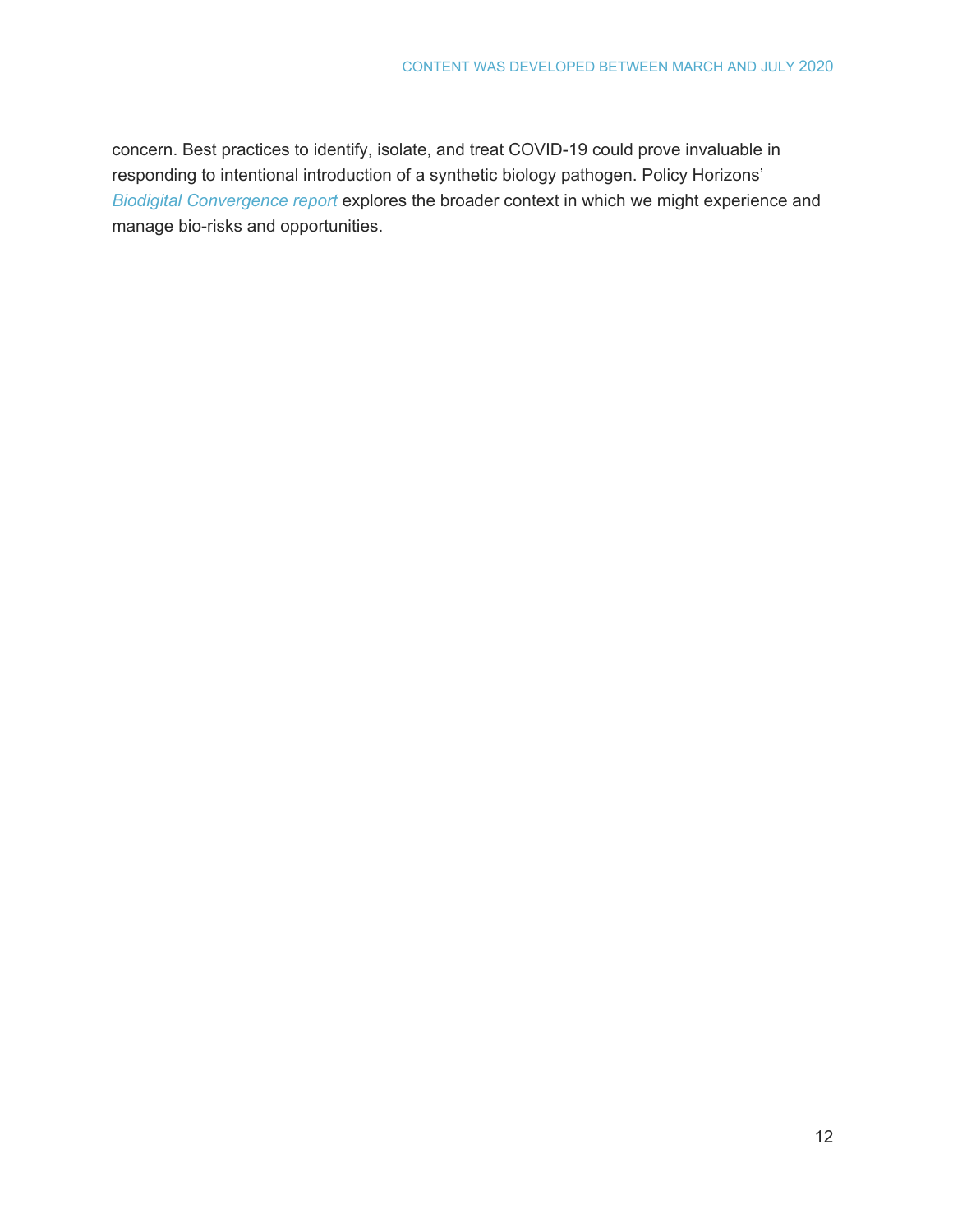## <span id="page-12-0"></span>ECONOMY

 $\overline{a}$ 

## <span id="page-12-1"></span>**The shape of economic recovery: Will it be V, U, L, W, or K?**

There is significant conversation around the "shape" of the economic recovery (e.g. V, U, L, W, or K).[3](#page-12-3) Many interventions across the world seem intended to keep the economy on "life support" until the pandemic is under control. This assumes that economic activity will rebound once that happens. However, the economy is an aggregate of many activities. While an aggregate measure may follow a particular pattern, individual patterns may vary significantly within different sectors of the economy.

Further, the appearance of the economic recovery may vary based on the way that economic performance is measured. For example, differently shaped curves may be seen for gross domestic product (GDP) growth, employment levels, or the value of the stock market. Relying heavily on traditional macroeconomic indicators may skew COVID-19 responses toward activities that will be positively reflected in these metrics.

Moreover, even before the pandemic, policy makers were asking questions about the degree to which economic metrics reflect the welfare of citizens. The collective "time out" on economic activity may be an opportunity for reflection. Is the current set of core economic metrics a sufficient measure of how well people are doing? Would other metrics help broaden the analysis?

Should the pandemic continue for a prolonged period of time, including future waves of COVID-19, economic recovery might move beyond the realm of crisis management.

## <span id="page-12-2"></span>**Economic opening: Uneven across jurisdictions, impacting value chains differently**

If jurisdictions do not control the pandemic with similar policies enacted at similar times, new "bottlenecks" may occur in supply chains.

On the supply side, long and complex global supply chains to produce physical products mean different parts of the chain are in different places. All parts need to work for the supply chain to function. In some countries/regions, one part of the supply chain may be open (i.e. workers can go back to work). In others, the chain may be closed (e.g. workers are sent home because of a

<span id="page-12-3"></span><sup>3</sup> [https://www.reuters.com/article/us-health-coronavirus-economy-graphic/alphabet-soup-how-will-post-virus-economic-recovery](https://www.reuters.com/article/us-health-coronavirus-economy-graphic/alphabet-soup-how-will-post-virus-economic-recovery-shape-up-idUSKCN21R242)[shape-up-idUSKCN21R242](https://www.reuters.com/article/us-health-coronavirus-economy-graphic/alphabet-soup-how-will-post-virus-economic-recovery-shape-up-idUSKCN21R242)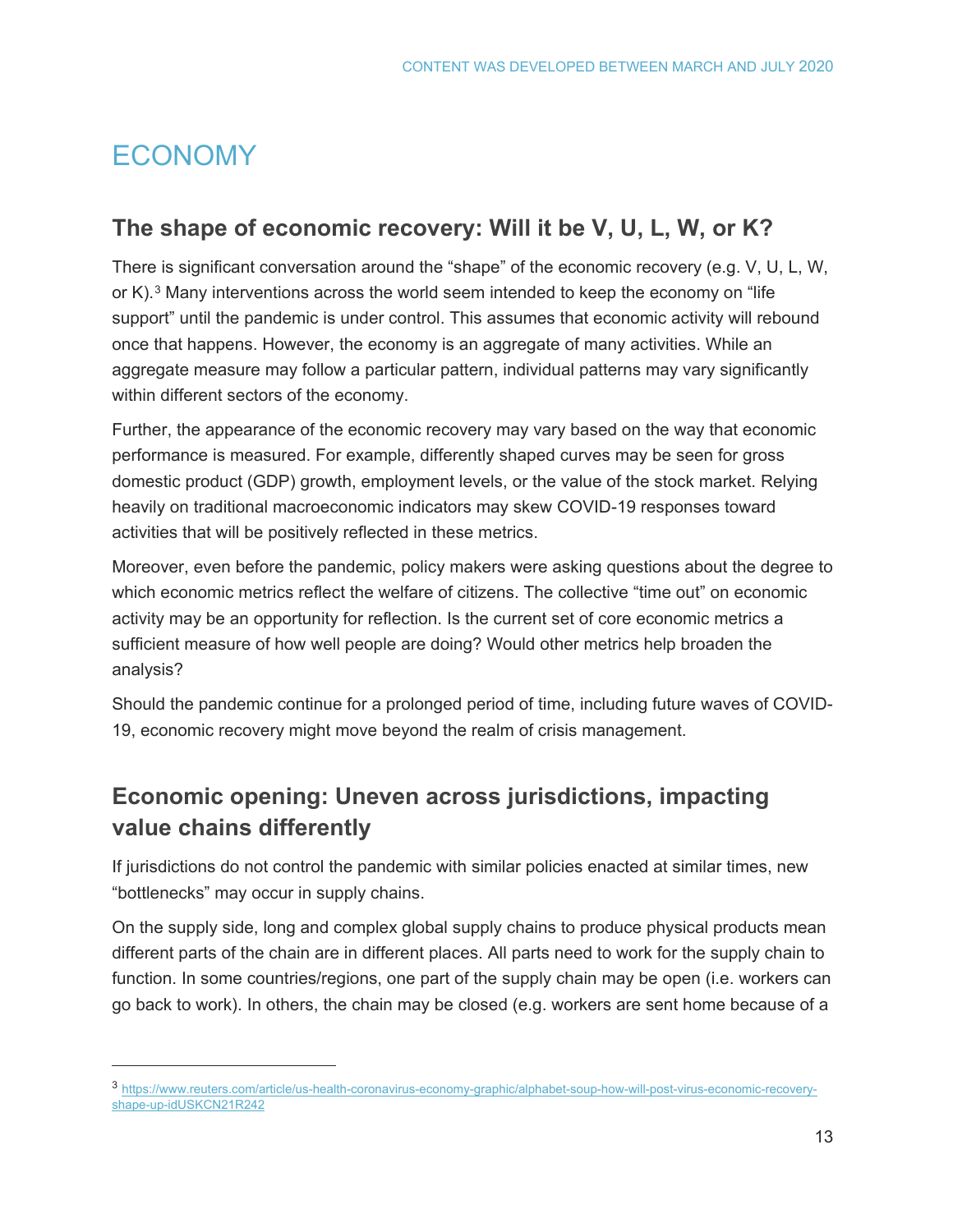second or third outbreak of COVID-19). This may make an economic restart uneven and intermittent.

Similar bottlenecks can occur on the demand side. Even if supply chains become fully operational, the markets for their goods could still be affected by lockdown conditions, depressing demand. For example, automobile factories might produce cars in the People's Republic of China (hereafter "China") or Japan for export. However, if American and European economies are experiencing economic or transport restrictions, a lack of market demand could cause factory closures to prevent excess inventory, even if there is no COVID-19 in the producing jurisdiction.

## <span id="page-13-0"></span>**Consumer and corporate confidence: Uncertain rate of return to pre-COVID-19 levels**

The economic impacts described above could persist even if many aspects of economic activity resume. While incomes may stabilize, citizens may not spend as much as they did before the pandemic. There are several potential reasons for this.

First, many consumers and corporations have drawn down equity or increased debt during the pandemic to make up for lost revenues. Firms and individuals may seek to pay off debt or rebuild savings to a level that would make them resilient against further shocks, thereby causing consumption to fall.

This shift in behavior could also manifest as increased risk aversion for some consumers and small businesses, who feel that the pandemic has put them in a precarious financial situation, leading to fewer non-essential expenditures and investments.

Second, borrowers may face higher interest rates and greater risk premiums from investors due to higher perceived or real levels of the risk of default or insolvency.

Third, banks may minimize losses from bad loans to consumers or businesses. This, in turn, could lead to tight or costly money supply from banks, as well as in bond and equity markets. Lack of access to money in the short term could push companies that could be financially viable over the longer term into insolvency.

Fourth, if the pandemic lasts a long time and job prospects are scarce, many post-secondary students may stay in school. This may increase debt for students and/or their parents, and reduce consumer spending for both. Students may manage these debts by shifting some or all of their studying online and continuing to live at home. However, these moves reduce spending and employment in college and university towns that would normally see a large influx of domestic and foreign students.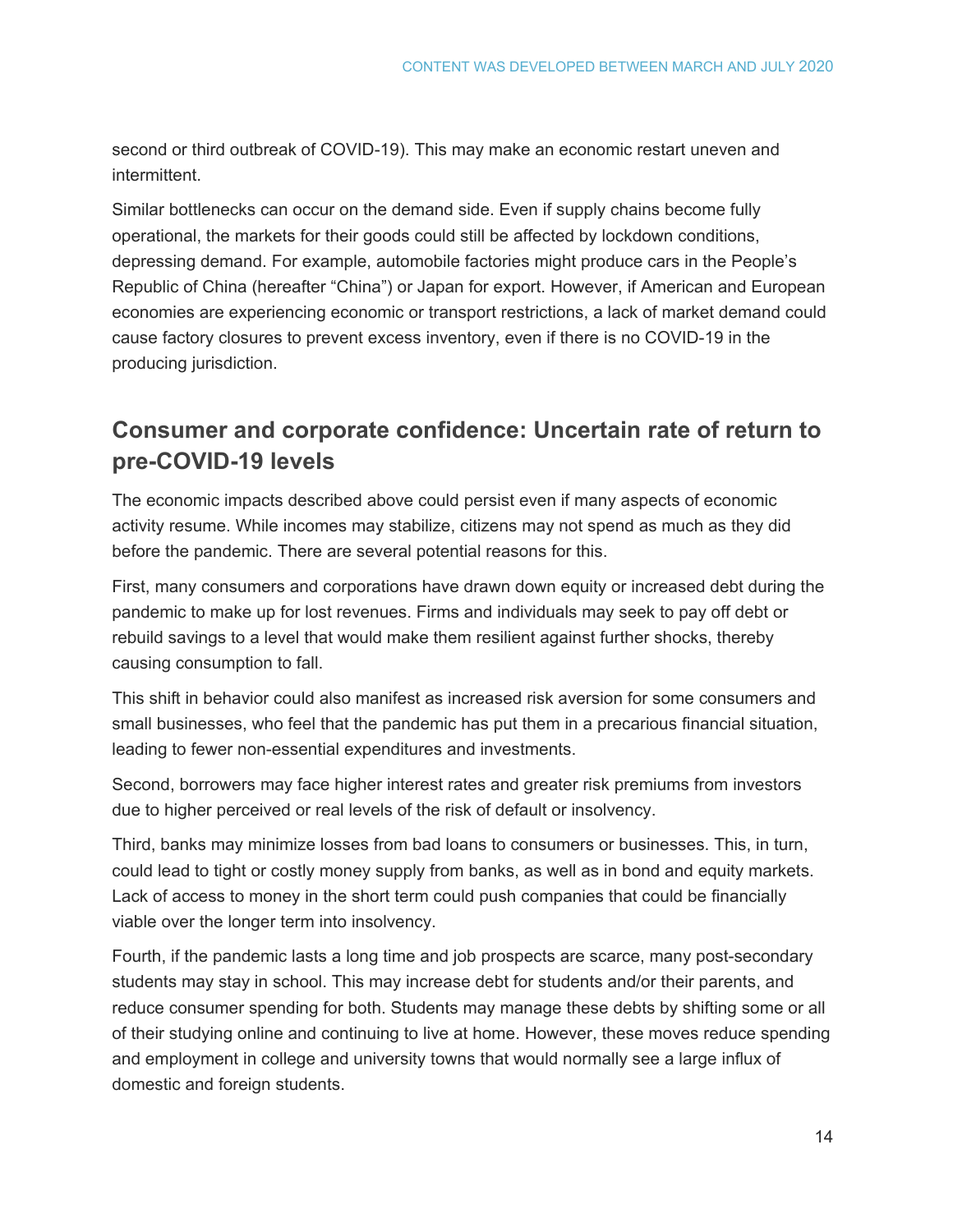Fifth, the hospitality and entertainment sectors may take a long time to recover. Consumers may continue to spend less due to financial uncertainty or risk aversion. Many may still fear catching COVID-19 or another virus that may subsequently appear. This could affect the popularity of live performances, festivals, or sporting events. It may also reduce activities that require closer contact, such as going out to restaurants, bars, and movie theatres or visiting museums, galleries, and theme parks.

Sixth, retail travel may remain depressed, particularly situations that put travellers in close contact with people from other regions. Airlines, cruise ships, and resorts may not recover for a long time if retail travellers fear a re-emergence of COVID-19 or the outbreak of a new pathogen.

Finally, corporate expenditures on travel, accommodation, meals, and entertainment may also decline, with the intent of saving money and avoiding risk. Businesses may want to reduce the risk of exposing employees to infection, as well as avoid negative publicity. Large business gatherings (e.g. conventions) or international meetings, for example, are hot spots for contracting infections. Consequently, public opinion might criticize corporations that put the wider public at risk by holding these types of events.

#### <span id="page-14-0"></span>**Oil: Downward pressure on petroleum prices**

The demand for oil has quickly dropped by about 30 percent due to reduced consumption of transportation fuels in the face of the COVID-19 lockdown. This alone would have led to lower prices in the short term. However, the pandemic-induced demand shock also coincided with a supply shock. In early 2020, a breakdown in OPEC+ saw the Russian Federation and Saudi Arabia both increasing production and competing for market share. While there are some signs that producers will reduce production, the agreement may not hold. Regardless, the cuts only amount to about one-third of what would be needed to match supply with current demand.

Canadian oil companies operate in this global context, but have little control or influence over it. With 96 percent of its oil production going to the United States (U.S.) in 2018, Canada has essentially one buyer. Conversely, the U.S. has access to a wide range of suppliers, including itself. Over the past decade, the U.S. has gone from a large importer of oil to a net exporter. This is primarily due to the fracking revolution. Due to ongoing production in the first months of 2020 (despite the drop in demand), most oil storage capacity was full across the globe. Storage was particularly acute in the U.S., specifically in Cushing, Oklahoma where Canada sends much of its western oil for storage and distribution to American refineries. This lack of storage led to the negative price of oil in April. Contracts coming due in April required buyers to take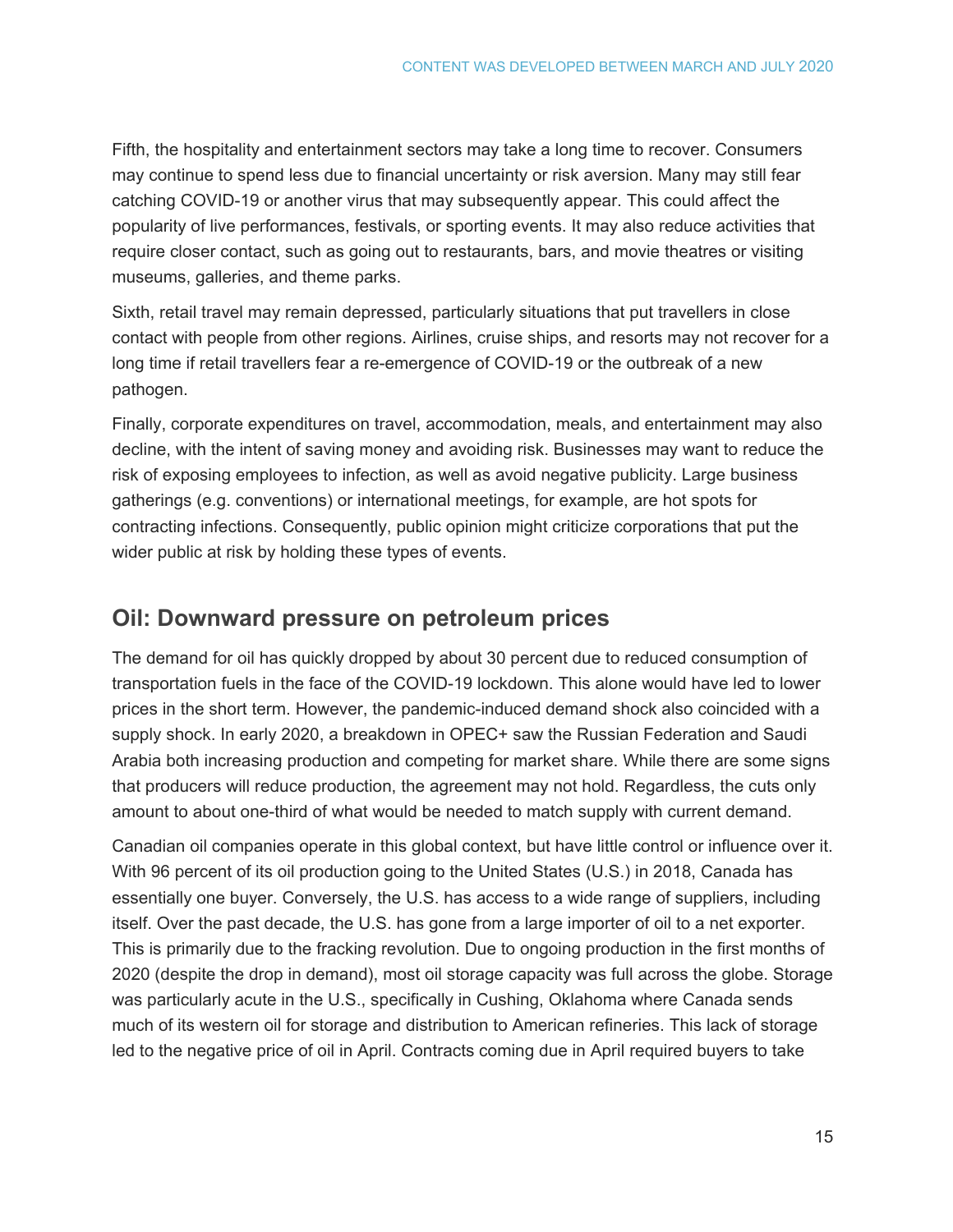physical delivery of oil at the Cushing terminal and buyers had to bid against each other for the remaining limited storage capacity.

As storage becomes full, it backs up through the supply chain. Eventually, producers must reduce or shut-in operations (i.e. stop producing oil even though supply is available). At storage terminals in the U.S., Canadian producers already compete with American counterparts for storage or sales to U.S. refineries. In that case, no producer will want to shut-in production of existing wells or oil sands operations; it is expensive to restart. Furthermore, geotechnical issues may prevent bringing some fracked wells back online if they have been shut down for too long. As a result, U.S. producers may accept lower than break-even pricing for an extended period to keep wells operating. This could suppress demand and/or prices for Canadian imports, and in turn could cause increased shut-in of Canadian production or force producers to accept even lower prices than U.S. producers. Either case will likely lead to fewer jobs and capital expenditures in the Canadian oil sector.

As a further consideration, U.S. President Trump has signaled he may impose a tariff on imported oil to maintain price stability for U.S. producers and avoid layoffs in the sector. While such a tariff could target oil from overseas or Mexico, it could affect Canada as well. Although it would take time to reconfigure refineries and infrastructure, the U.S. may one day become selfsufficient in oil. In that case, it would not require Canadian oil imports.

The impacts of oil prices and production might extend beyond the economy, possibly affecting government revenues.

#### <span id="page-15-0"></span>**Real estate: Downward pressure on prices**

 $\overline{a}$ 

The economic crisis could put downward pressure on housing and rental prices. Some sources cite a drop of 10–18 percent over the coming year.<sup>[4](#page-15-1)</sup> People who lose their jobs could be forced to sell their homes. They would find it hard to re-enter the housing market until they find longterm employment, or potentially end up paying significantly higher interest rates for mortgages.

Some major cities have put limits on Airbnb rentals. Homeowners can only rent their principal residence, and rooms in it, on Airbnb. This could put several thousand units back on the market. Homeowners and investors simply cannot afford to carry the units as the return from yearly rentals is much smaller than from daily rent. This addition to the housing supply (an eight percent increase in March in Toronto) during the economic crisis could add to the downward pressure on housing prices.

<span id="page-15-1"></span><sup>4</sup> https://www.cmhc-schl.gc.ca/en/housing-observer-online/2020-housing-observer/2020-housing-marketoutlook-special-edition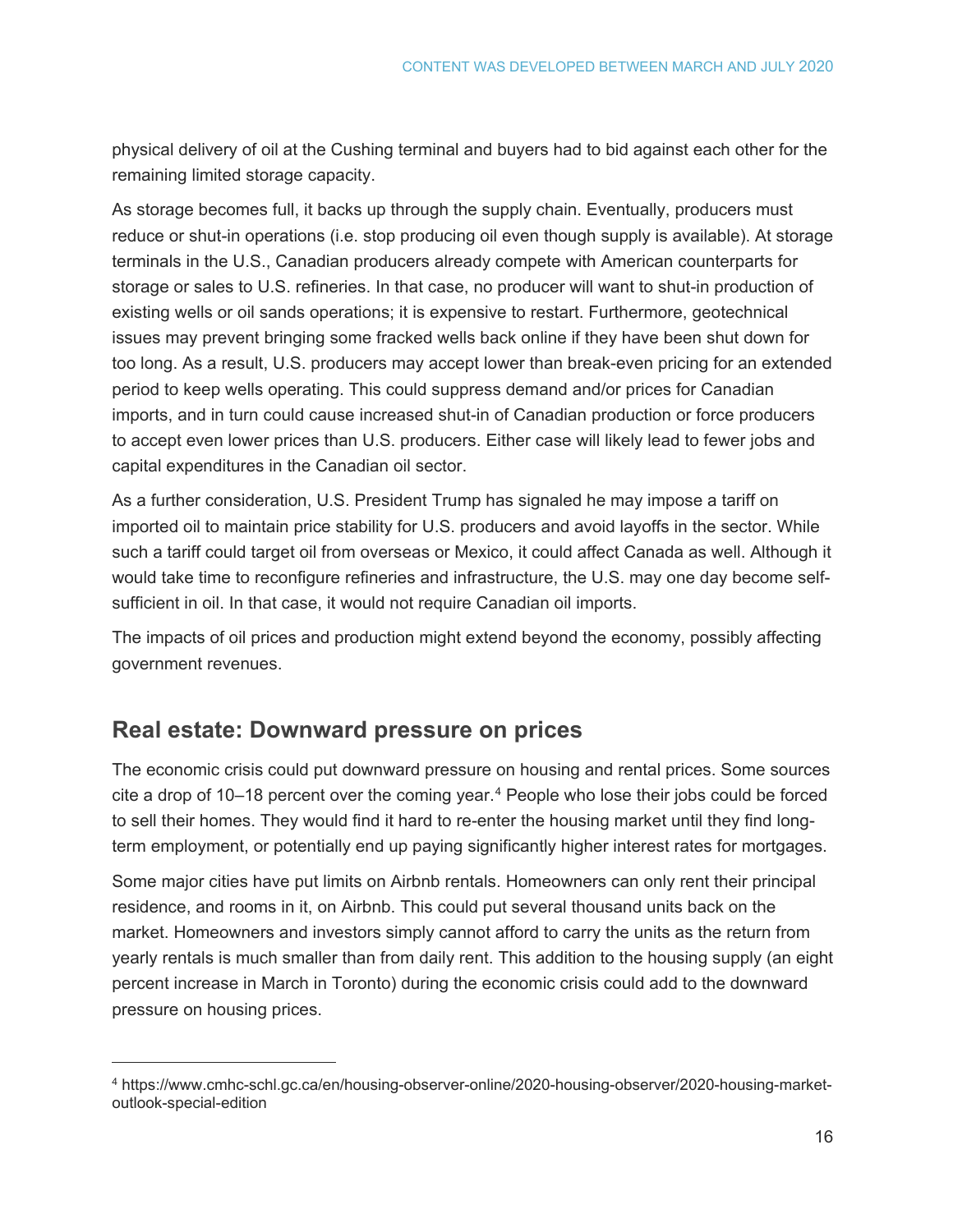Ex-urban, rural, and remote communities may be desirable living places. They could permit lower costs alongside the convenience of online delivery and fewer interactions/hot spots for diseases.

Office and retail space could also take a big hit. Many businesses with Class A office space (e.g. banking, insurance, investment, law, and accounting) may have a smaller footprint because of automation, virtual work, sector consolidation, or bankruptcy. Additionally, physical distancing requirements call for more square meters per employee, which makes office space more expensive.

## <span id="page-16-0"></span>**Income inequality: Accelerated and deepening**

The trend of income inequality is likely to accelerate. Many low-income individuals have lost jobs and assets. At the same time, skilled and professional workers have kept their salaries, benefits, and homes. Automation or a recession could deepen these inequalities.

Many low-paid front-line workers have risked their lives to keep essential services going. Will they expect changes to their working contracts and conditions? Current short-term income support programs could raise expectations that a new deal is possible.

## <span id="page-16-1"></span>**Inequality: The pandemic is exacerbating overlooked inequalities**

New kinds of inequality could emerge as the pandemic continues. Single parent families make up 20 percent of households (of which 81 percent are lone mothers). This group faces barriers to enter the labour market. Single parents have struggled with the burden of having kids at home and will continue to do so if kids cannot go back to affordable day care, school, or summer camps.

People with no or on low incomes face additional disadvantages. Housing arrangements could make it difficult to self-isolate or properly practice physical distancing. Their kids may lack access to the Internet and IT equipment, making home schooling extremely challenging or impossible. They may lack the space for a home office, making it difficult to work from home. They may not have access to a personal vehicle, and therefore face additional health risks from public transit use. They may have limited or remote access to health care.

Finally, vulnerable groups are less able to return to the workforce. They may remain in isolation for months or years until a safe and effective vaccine is available. This group includes seniors and those with compromised health, representing approximately 10–20 percent of the population.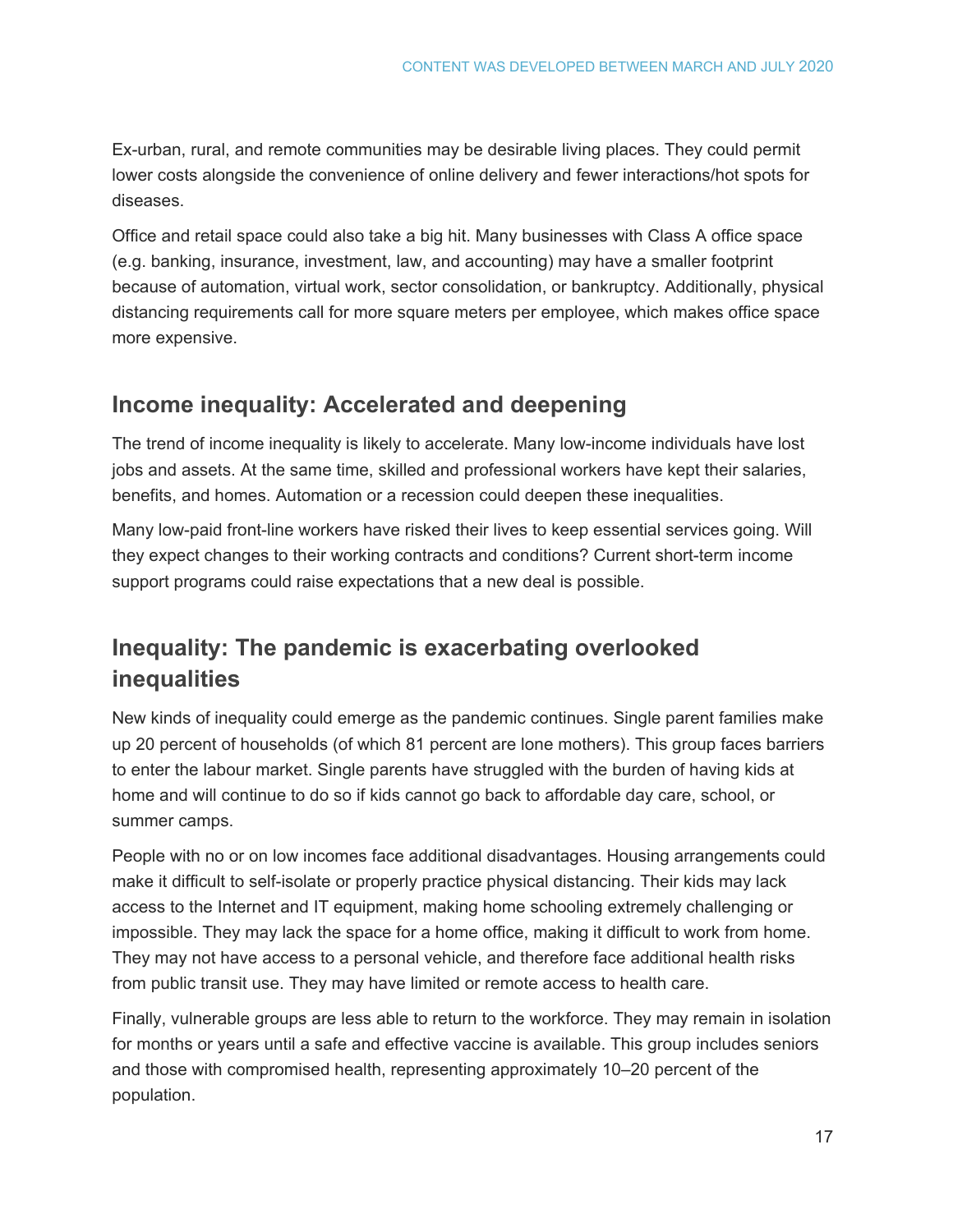Cross-generational tensions might emerge if young people feel they are losing their freedom and livelihoods to protect older people from COVID-19.

Will reopening the economy create new inequities? Will those who can return to the job market earlier get the first job opportunities? Will new job opportunities privilege people who are welloff because they have more physical space in their house and faster Internet? Will some schools open and others stay closed? Will some people be allowed to travel and others not? Will ex-COVID-19 patients be given special privileges because people do not believe they can be infected again?

## <span id="page-17-0"></span>**Digital domination: The pandemic will likely further strengthen platforms**

Around the world, the pandemic is creating significant financial stress on firms—particularly micro-, small- and medium-sized enterprises—in industries affected by shutdowns and social distancing.

While entertainment venues, restaurants, transport, and education providers are suffering from significant reductions in consumer spending, firms that support "the stay at home economy" are booming. Online retail and subscription services, computer gaming, and the big digital platforms have all experienced increases in demand.

This has been reflected in strong stock market performances for the FAANGM firms (Facebook, Amazon, Apple, Netflix, Alphabet/Google and Microsoft). Amazon sales have boomed with revenues up 26 per cent to \$7[5](#page-17-1)B USD in the first quarter of 2020.<sup>5</sup> In Canada, Shopify was the most valuable publicly-traded company in May. This was a result of its quick and concentrated efforts to target retailers (in Canada and the U.S.) who were forced to rapidly move their businesses online.<sup>[6](#page-17-2)</sup>

The pandemic is further amplifying the impact of digital platforms on the openness, accessibility, and fairness of markets in terms of competition.

The COVID-19 pandemic could simultaneously reveal the importance of digital platforms to the Canadian economy during times of crisis, as well as the extent of their dominance and the challenge they pose to free and fair competition.

 $\overline{a}$ 

<span id="page-17-1"></span><sup>5</sup> <https://www.theguardian.com/technology/2020/apr/30/amazon-revenues-jeff-bezos-coronavirus-pandemic>

<span id="page-17-2"></span><sup>6</sup> <https://www.ctvnews.ca/business/shopify-unveils-new-products-aimed-at-entrepreneurs-grappling-with-covid-19-1.4946724>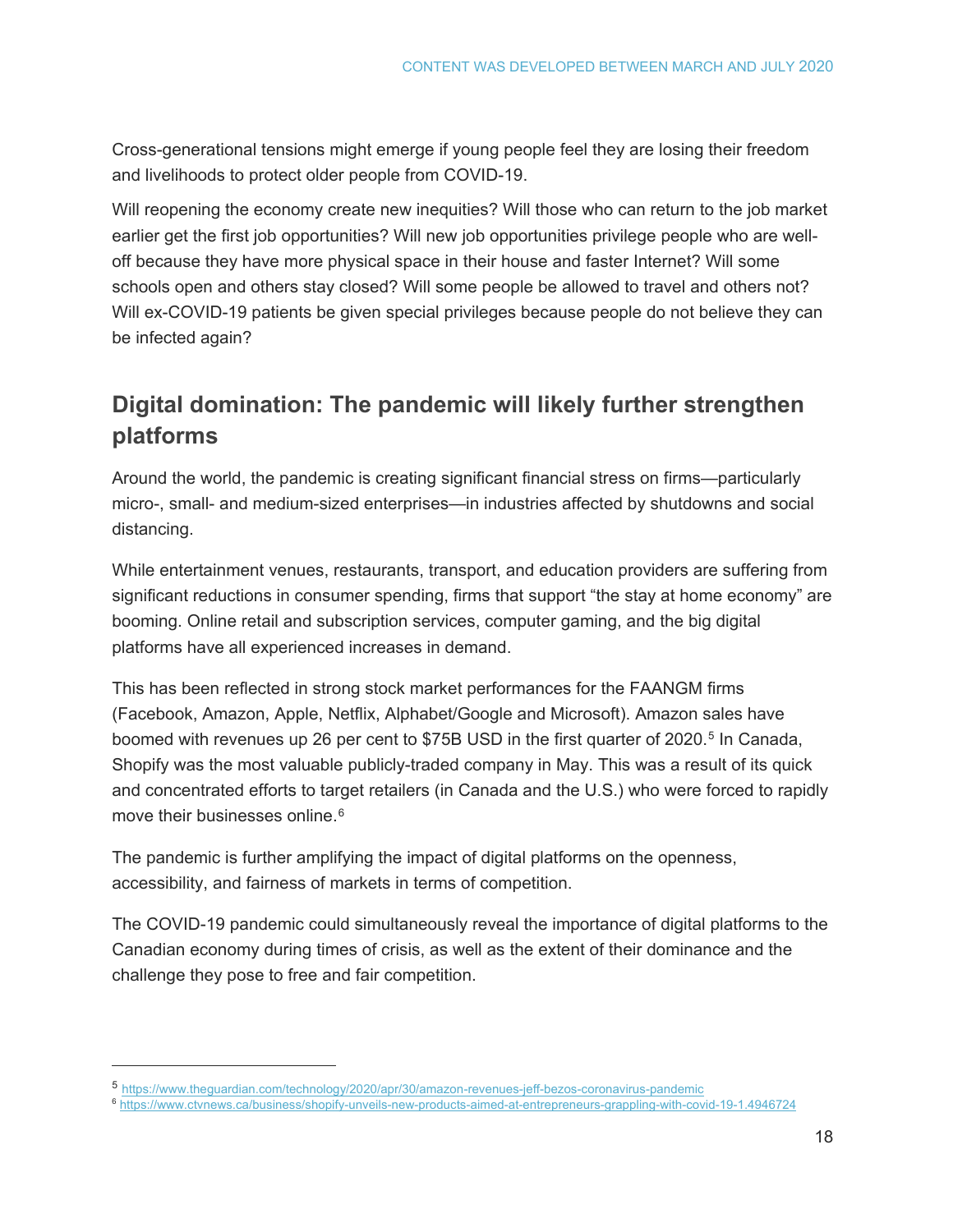Will the economic effects of the pandemic create a crisis for competition? Will digital platforms seek to use higher profits and greater power to extract new concessions from consumers or governments?

## <span id="page-18-0"></span>**Pensions: Can providers meet their obligations?**

Public and private pension plans carry investments that may take years to recover. The collapse in energy prices, coronavirus, and geoeconomic tensions could ricochet through the Canadian economy for years.

Falling energy prices, stock valuations, stranded assets, and lower royalties to governments could be a drag on the economy and thus slow recovery of pension investments. Beyond energy, pension funds confront other issues. These include slow economic growth, low interest rates, and high government debt due to economic support and stimulus packages. Such issues may test the ability of individual or group pension funds to meet obligations. A recession, depression, or dramatic shifts in global trade rules would make matters even more challenging.

Payments from personal investments, as well as from public and private pension plans, could be reduced. If that happens, seniors, disabled, and other vulnerable people could depend more on the state. This growing dependence would occur just as government revenues are falling.

It also generates broader questions. How could this impact the willingness of younger generations to pay taxes and contribute to pension funds? How could it change investment behaviour if people have no old-age security and need to build it themselves?

## <span id="page-18-1"></span>**Strategic economic sovereignty: How far does this go?**

We are seeing signs that governments worldwide are accelerating plans to achieve strategic economic sovereignty—programs to secure strategic resources and economic inputs.

"A [strategic resource](http://www.opentextbooks.org.hk/ditatopic/17135) is an asset that is valuable, rare, difficult to imitate, and nonsubstitutable."[7](#page-18-2) It gives countries and businesses an opportunity to develop a competitive advantage over rivals. In June 2019, the U.S. Government [identified](https://www.commerce.gov/news/reports/2019/06/federal-strategy-ensure-secure-and-reliable-supplies-critical-minerals) 35 minerals whose supply chains were seen as essential to the prosperity and security of the country.

The commodities that are considered "strategic resources" are shifting. For instance, there is a global surplus of oil, but growing demand for lithium and other rare earth minerals for batteries

 $\overline{a}$ 

<span id="page-18-2"></span><sup>7</sup> Barney, J. B. 1991. *Firm resources and sustained competitive advantage*. Journal of Management, 17, 99–120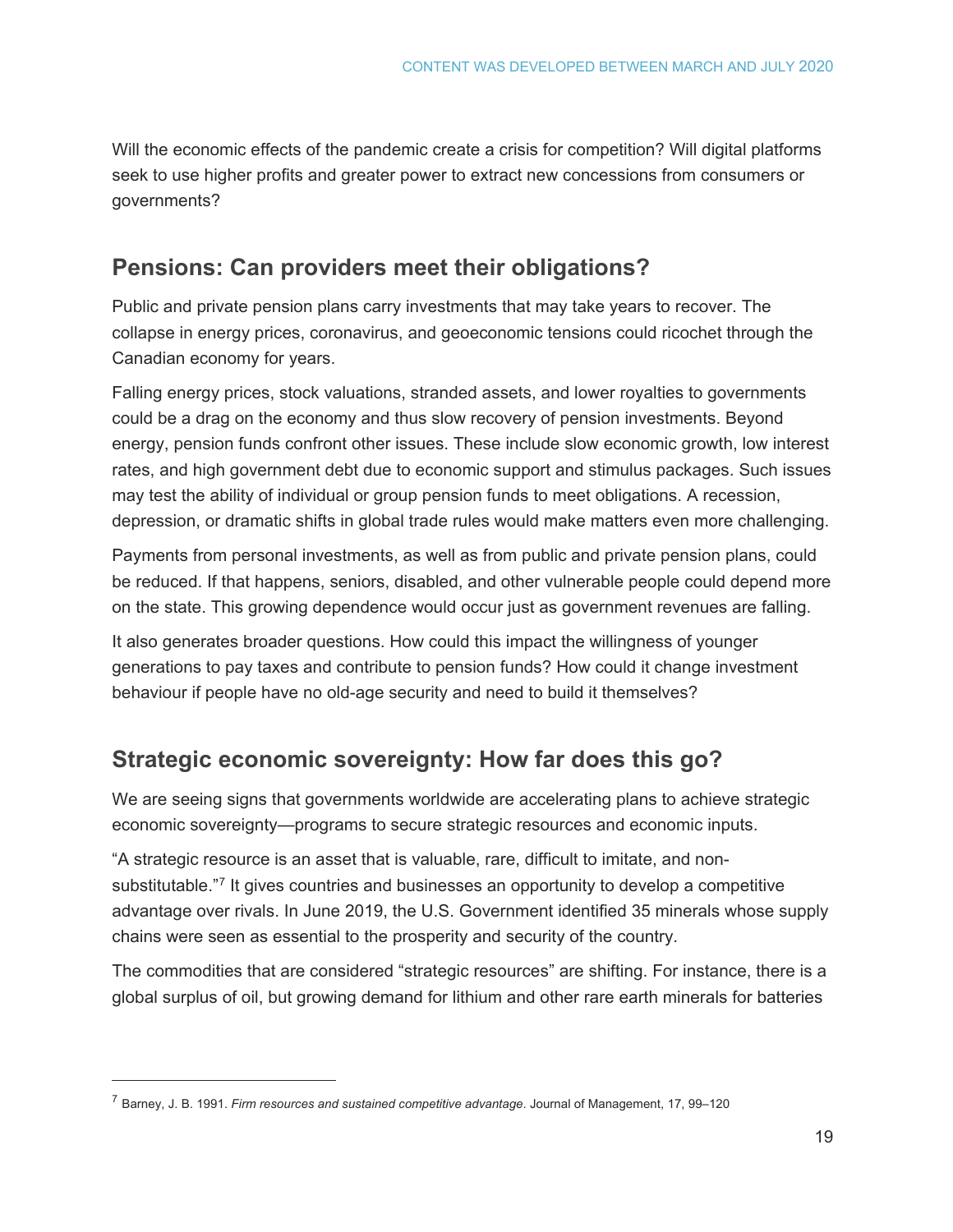and electronic components. In a post-pandemic world, food—or water or phosphate for fertilizers—might be considered strategic resources.

Geopolitical rivalry for strategic resources may increase in several ways. Great powers or local hegemons might take over resources or related governments by force, bribery, or outright purchase. China has been investing in strategic mineral operations all over the world for decades.

Alternatively, increased supply of strategic resources might come through investment in new mining surveys and techniques, recycling and reprocessing, and the invention of technological alternatives.

An open trading system assumes the purchase of supplies on the open market at market prices. It benefits from low costs and efficient allocation. However, that assumption might be risky. Local innovation and production of strategic resources may strengthen. Over time, this could have an impact on Canadian mining and manufacturing, for example.

## <span id="page-19-0"></span>**Supply chains: Will "smart supply chains" deliver greater resilience?**

There is pressure to reconfigure supply chains to be more resilient. A number of options and implications exist to unwind or re-invent a globalized economy.

Three possibilities following the intense COVID-19 pandemic period may include:

- De-globalization or a return to local/national supply chains: for essential goods with no substitutes (e.g. surgical masks), production could be reshored and carried out locally. Exports may be restricted as needed.
- Resilient global-regionalism: a continued but more geographically diversified, globalization of value chains that marry resilience with economic benefits. For important goods with possible substitutes (e.g. food), a hybrid approach would incentivize local production, but allow trade to keep prices competitive during noncrisis times.
- Globalization 2.0: where design of the value chain depends on the nature of the good and its importance. For most goods not critical for survival and where a competitive price is a key factor, efficient globalized supply chains would serve the public interest.

In the medium term, a set of smart technologies (e.g. artificial intelligence [AI], 3D printing, and synthetic biology) might transform manufacturing. One can imagine Canadian manufacturing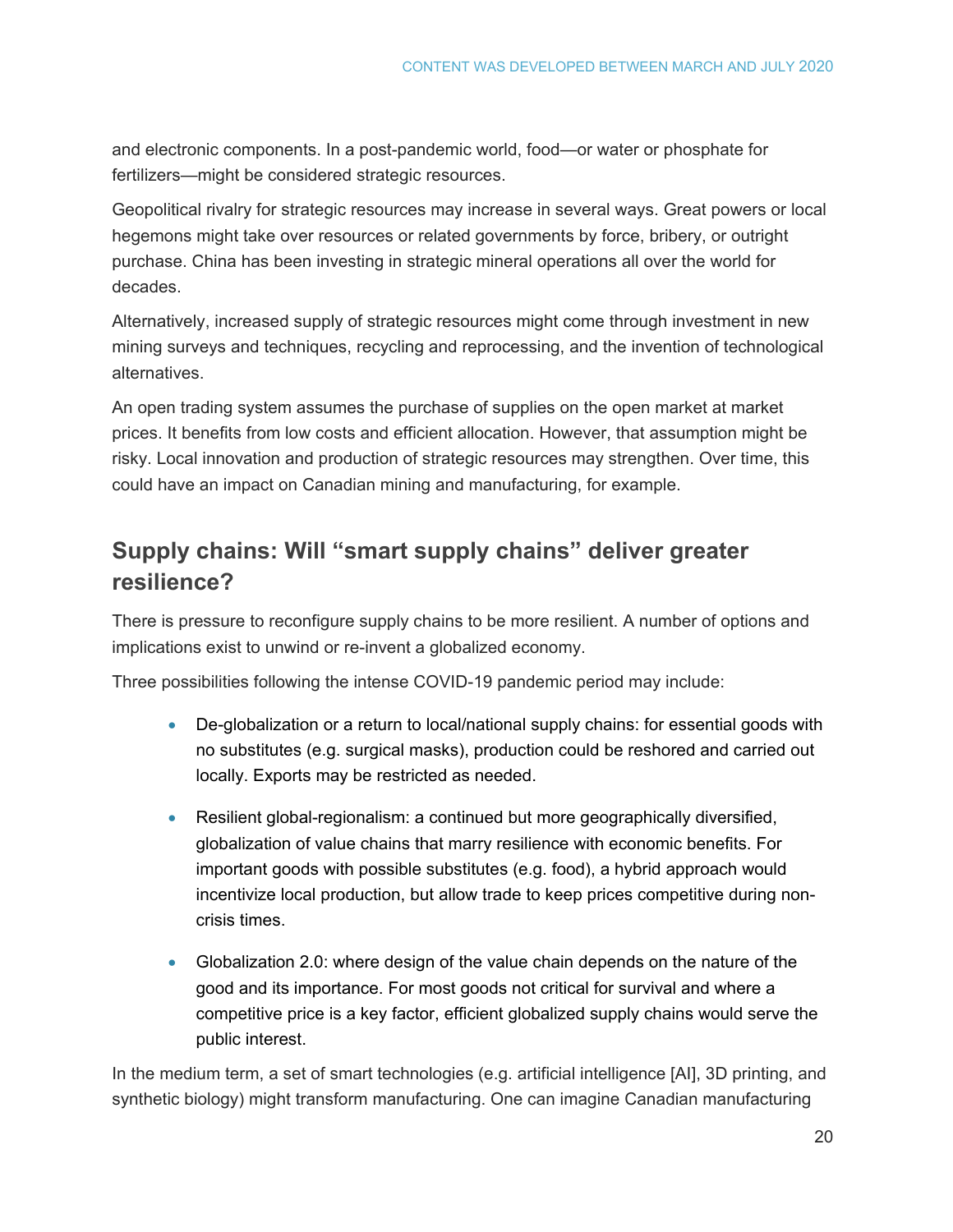units participating in global supply chains and, in a crisis, repurposing quickly to serve local or national needs.

The demand for "short supply chains"—which can be costly, inefficient, and not resilient—might need to be redirected toward a demand for "smart supply chains."

Supply chains for robust and resilient services in times of crisis are worth exploring. AI, telepresence, and robotics can bring expertise and presence for assistance, support, care, repairs, and ongoing essential services in a protracted crisis. Some of it could be programmed into the products and infrastructure built over the next decade.

## <span id="page-20-0"></span>**The shifting role of the state in the economy: What will be expected of governments?**

A variety of demands could push governments around the world to play a larger and more forward-looking role in the economy. In a period of economic stagnation or recession, individuals and businesses might avoid taking further risks and expect long-term financial support from the government. At the same time, we might see pressures to reduce costs, lower taxes, improve service provision, upgrade infrastructure, and stimulate growth.

The idea of "building back better" is gaining more prominence globally. What is expected of governments in the future may be significantly influenced by that approach.

## <span id="page-20-1"></span>**Public debt: How will the public acceptance of debt evolve?**

How will Canadians feel about the increased debt? As the costs of the COVID-19 response become evident, will taxpayers resent the tax burden required for social supports, or will they continue to support them?

How long will citizens expect the government to continue supporting the economy? And how does that line up with the expectations of a classic, free-market economy? Is a new economic model emerging?

Some considerations go beyond the debt created to support the wages of citizens. Support systems put in place by many developed economies might change the relationship between the state and businesses. Governments in many countries have temporarily nationalized the economy. They have become the guarantor of last resort. Canadians have taken on much of the risks for many businesses. Will citizens expect new conditions on how businesses behave, or how they are forced to behave? How will citizens think about bailout plans for businesses for sustained lockdowns and recovery? For example, would banks that mostly grant loans to large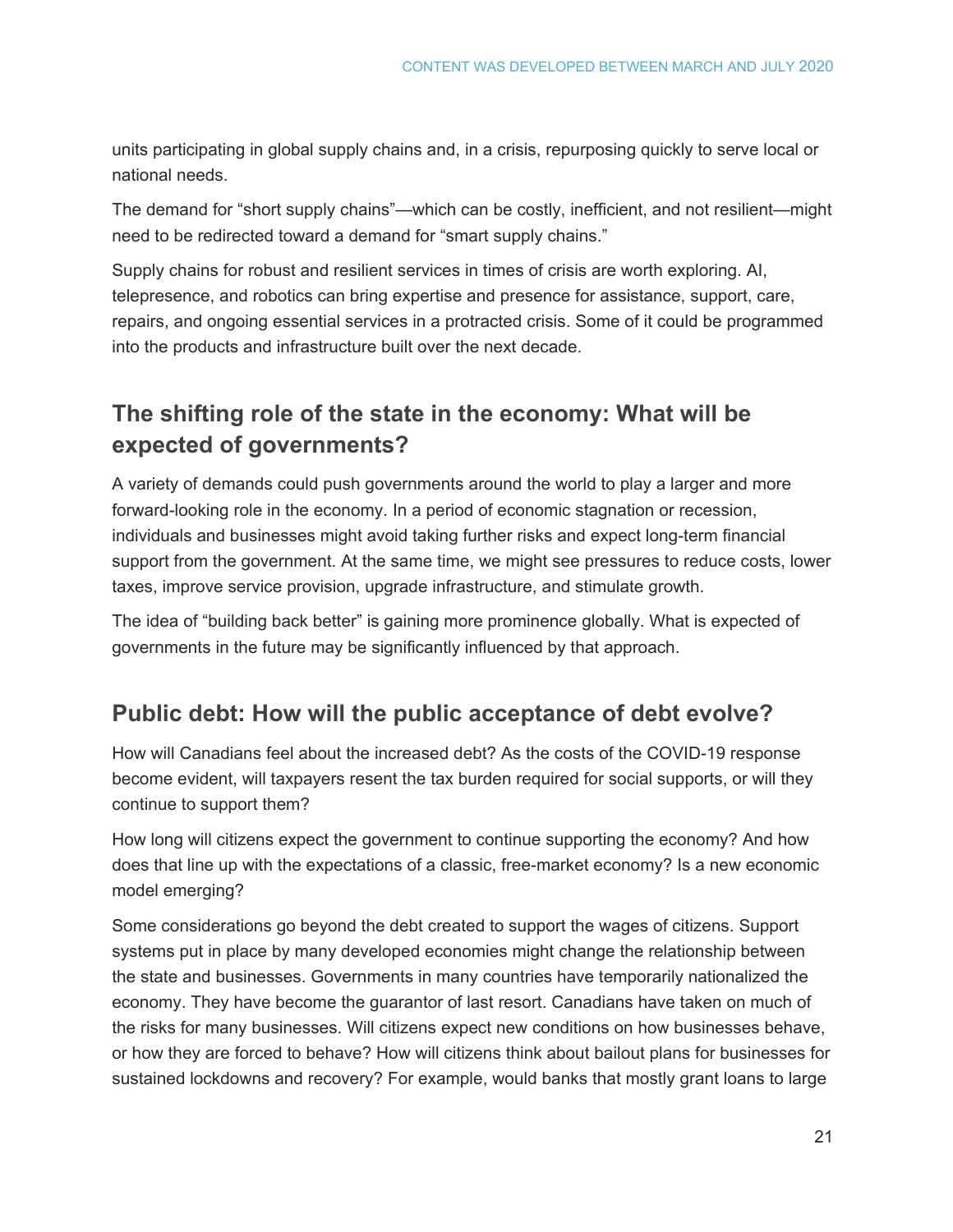corporations receive further support? Will there be more demand for fairer wages for lowincome workers? A higher commitment to sustainability?

## <span id="page-21-0"></span>**Migration: How will the pandemic affect flows?**

Immigration is needed to attract the right talent to grow an economy. Temporary labour is also required in specific sectors such as agriculture and fisheries. However, this has become more complex due to new, pandemic-related public health considerations. Some countries and communities may actively discourage or ban internal migration or immigration as an existential threat for two reasons. First, they may fear a lack of effective response to COVID-19 in the countries supplying the immigrants. Second, they may fear becoming the source of the next pandemic.

A limited supply of "safe" foreign temporary workers could generate international competition. Health considerations could also become part of migration agreements between countries.

At a global level, new waves of massive migration could occur from and within regions where the pandemic has accelerated famines, conflict, economic collapse, or failed states, especially in Africa and the Middle East.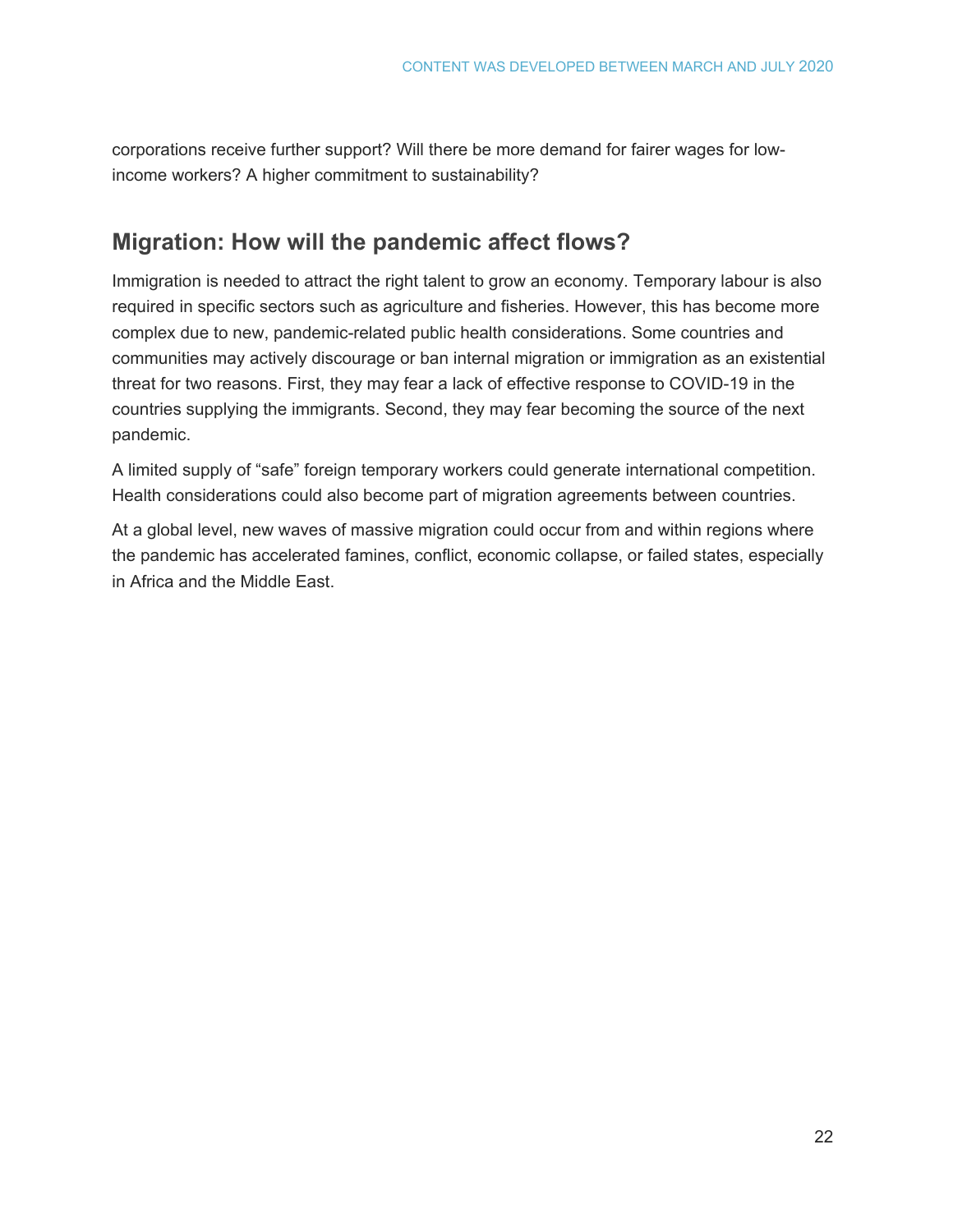## <span id="page-22-0"></span>THE NEXT DIGITAL ECONOMY AND THE FUTURE OF **WORK**

The pandemic has brought into light many aspects of the [Next Digital Economy](https://horizons.gc.ca/en/2019/06/20/the-next-digital-economy/) and of the [Future of Work,](https://horizons.gc.ca/en/2019/06/20/the-future-of-work-five-game-changers/) which Policy Horizons has previously addressed.

COVID-19 will likely accelerate the transition to a digital economy and the game changers affecting the amount and nature of work. Many examples have already become mainstream. These include remote work, repurposing of multi-functional manufacturing platforms, onsite 3D printing where goods are needed, and temporary value chains. Changed behaviours, mindsets, and business models will have an impact on the future. Four aspects are considered here.

## <span id="page-22-1"></span>**Automation: Accelerating investment**

COVID-19 has created a production shock because humans could no longer function in production/value chains. This had a tremendous cost for the economy, and for many businesses. Some may view robots as more robust workers than humans. Businesses and other institutions are likely to make stronger business cases for adopting technologies and funding innovations that reduce humans from the production value chain.

The trend toward automation might also occur due to the lack of required human resources. For example, in a COVID-like world, temporary farm workers are less easily available; cleaning personnel in the home or across enterprises are less desirable; and there are not enough delivery truck drivers to respond to increased demand from online shopping.

Previous Policy Horizons work noted the rate of automation relies on more than technical feasibility. It also depends on social acceptability and regulation, both of which will likely favour more automation. For example, policy makers may be pressured to create and adapt safety policies governing autonomous vehicles.

## <span id="page-22-2"></span>**Remote work: A faster shift to remote cognitive and physical work**

Due to containment measures, many employees have been equipped to work from home, and learned how to work remotely. As a result, they could experience both its benefits and inconveniences. While organizations often had reservations about staff working from home, they now have a real-life pilot. What worked and what did not? What can be done remotely and what cannot? What flexibilities and boundaries/safeguards are sensible? Learnings from the current situation are likely to bring more flexibility to remote working.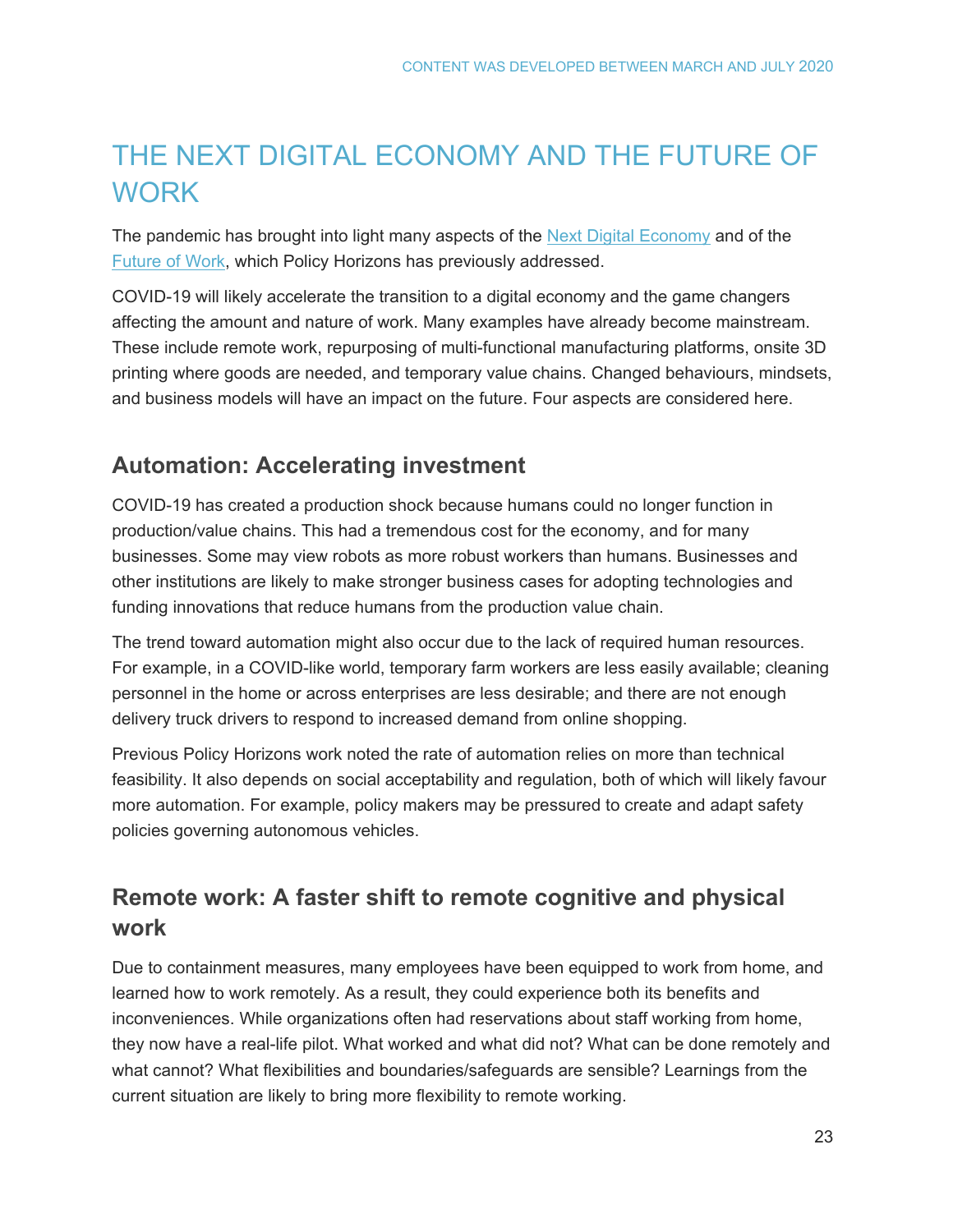The option of working from home might have secondary impacts. For example, soon-to-beretirees may prefer to stay in the labour force if they can continue working from home. If this arrangement becomes more available and acceptable, would career professionals postpone retirement?

Another aspect is the notion of being "present" or "in person." Some functions legally require people to be present, provide "wet" signatures, and so forth. Yet court hearings, notary and legal services, government services, insurance claim inspections, etc. are all rapidly adapting to a world where people are not physically present. Adaptations during the pandemic to remotely deliver legally binding services will likely continue after the end of mandatory physical distancing.

Policy Horizons' *[Future of Work](https://horizons.gc.ca/en/2019/06/20/the-future-of-work-five-game-changers/)* report addressed the idea that "where people work and earn may not be where they live and spend." It noted that "local" has been challenged as an important staffing consideration for many jobs. Whether employees were living close to their workplace did not matter. Indeed, for a number of jobs, remote and onsite work functioned equally well. This might change assumptions for hiring.

The report also noted that advanced telepresence would allow workers to perform physical tasks from a remote location. This included offsite experts using telepresence to direct lowskilled workers in carrying out complex tasks. If human contact remains undesirable/dangerous or unfeasible due to travel restrictions, this type of practice might increase.

## <span id="page-23-0"></span>**Employer-employee relationships: A shift away from long-term employment**

Policy Horizons' *[Future of Work](https://horizons.gc.ca/en/2019/06/20/the-future-of-work-five-game-changers/)* report notes the shifting relationship between employers and employees as a key game changer. Long-term, more formal employment was already declining before the pandemic. The financial insecurity/turbulence faced by businesses and the economic downturn will likely accelerate the growth of nonstandard, precarious employment part-timers, gig workers, and those with multiple employers. This comes when people will likely be looking for more financial security for years/a generation to come, and the prospect of being a gig worker or independent contractor might be less attractive. The demand for universal basic income or universal basic assets, as well as for arrangements such as portable benefits systems, is likely to increase.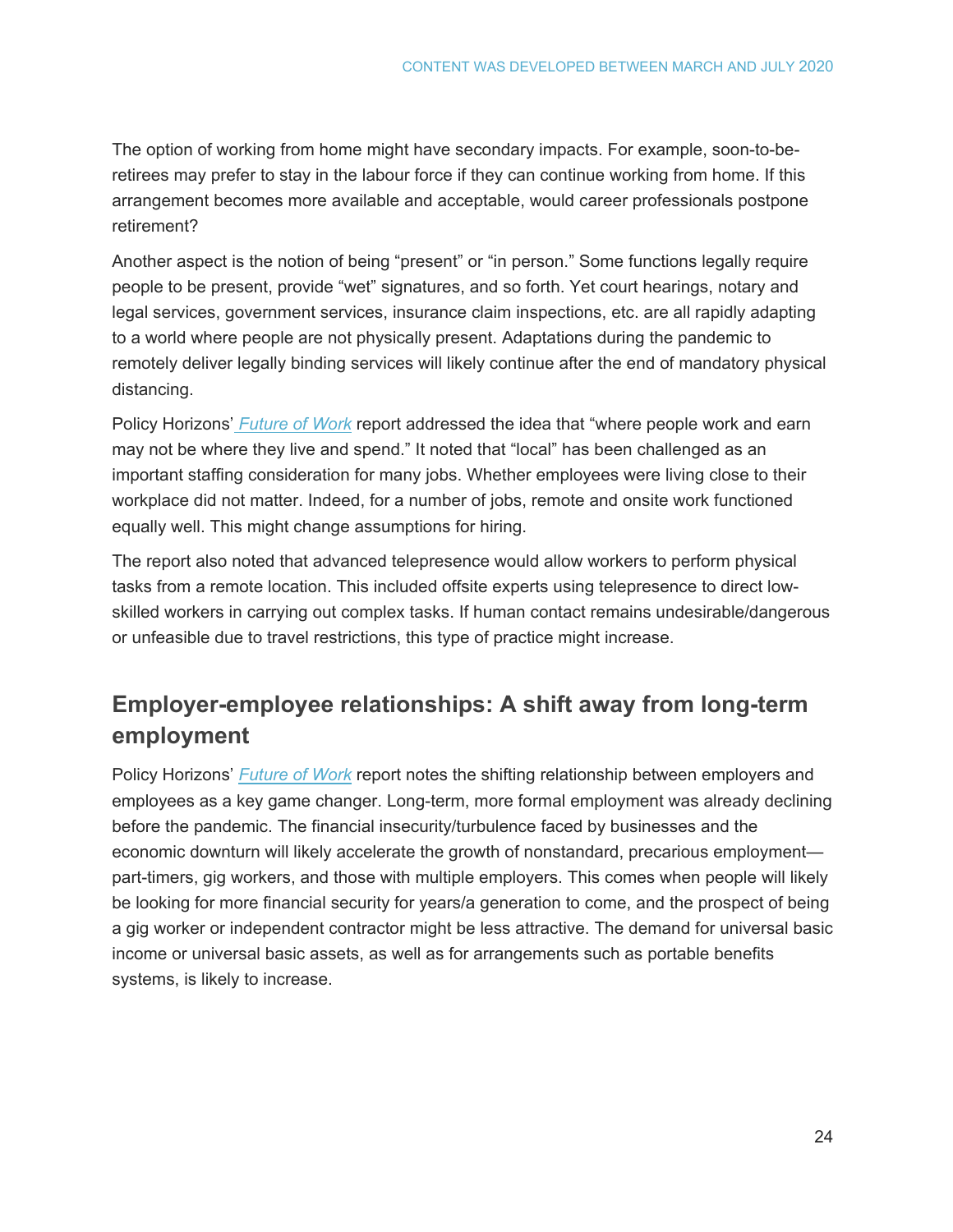## <span id="page-24-0"></span>**Digital infrastructure: An increasingly critical foundation**

As much of our economy, lives, and government services have been expediently migrated online during the pandemic, the underlying digital infrastructure becomes increasingly critical. Access to, and resilience of, digital infrastructure will likely become more important.

Cyberattacks on digital infrastructure are increasing. With a longer-term perspective, the need/ expectation for more attention to the security and resilience of this crucial infrastructure is clear.

From a societal perspective, demand for access to this infrastructure as a public good could also increase. This is especially true if other public services increasingly use digital infrastructure and access is revealed as a key determinant in outcomes. Such services could include education, health, and government services.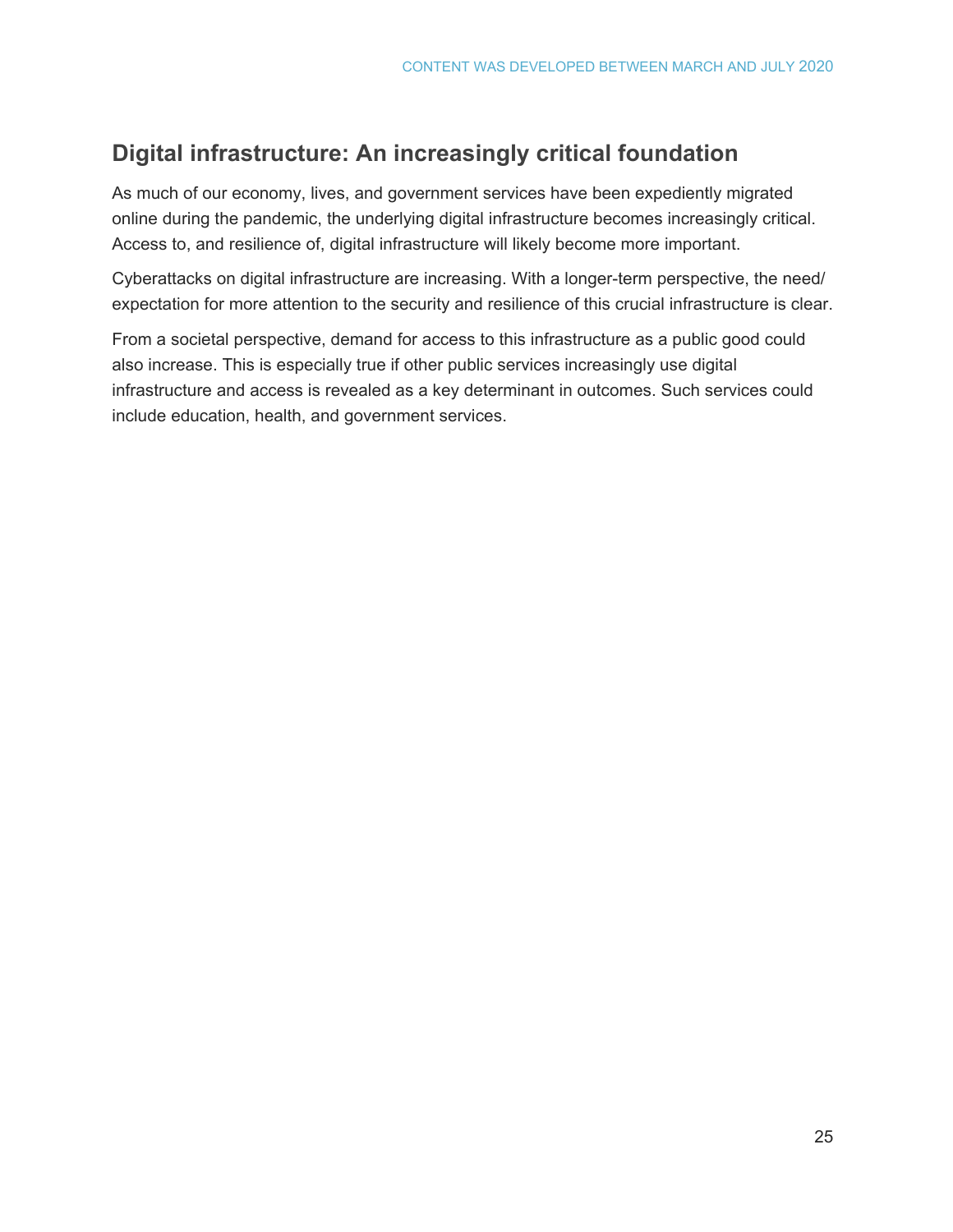## <span id="page-25-0"></span>SOCIOECONOMIC

## <span id="page-25-1"></span>**Life & livelihood: Will the economic, public health, or social imperative prevail?**

How will governments frame the relationship between the economy and social institutions in the management of and recovery from the pandemic?

On one hand, an economy-first or a public health logic may prevail. In this case, governments could face difficult choices that pit health needs against scarce economic resources. Any benefits at one end might be cancelled out by a loss at the other. For example, it could set the safety of more vulnerable populations against a desire to stop the continuing destruction of private wealth. Investment in health could also come at the expense of economic opportunities for both workers and investors.

On the other hand, a social-first logic could reframe problems posed by the pandemic as opportunities. How could governments create abundant quality of life by strengthening supportive social institutions, building resiliency, and alleviating inequalities? The pandemic has demonstrated the extent to which economic activity rests upon social services and systems, such as childcare, education, household and community relationships, and public health capacity.

An emphasis on social wellbeing could create conditions for government to re-evaluate investments in the social institutions that support individual and community development throughout the human lifecycle. The pandemic may expose gaps and opportunities for early childhood development, entry into the labour force, and care for the elderly.

## <span id="page-25-2"></span>**Economic opportunity: A phased reopening will have long-term economic and social implications**

The economy will likely reopen in stages, to balance the risk between public health and economic activity. Determining which workers return to work and when this occurs—led by regional strategies, employer preferences, and employee circumstances—could shape the opportunities and life chances of different groups.

Here is a broad set of considerations of short-term realities that could affect long-term prospects in some countries, including Canada: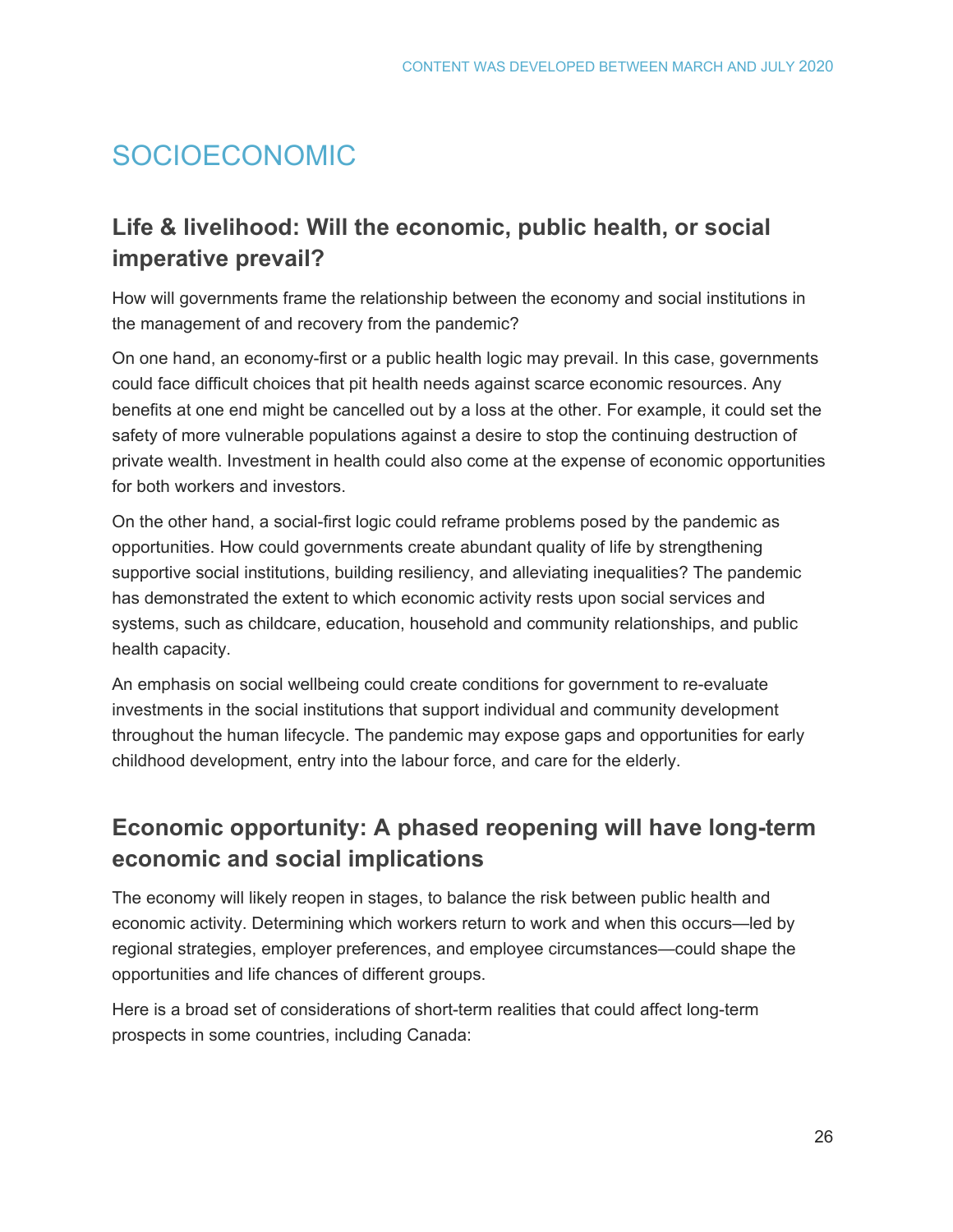- Essential workers on the front lines are more likely to be women and visible minorities. As a result, these populations could bear a higher risk of burnout and infection. Will wage subsidies to these workers lead government and society to increase their compensation in the longer term?
- Those who can continue to work remotely could be expected to return last to shared workplaces, leaving this population both healthiest and least affected economically.
- We might see a return to more "traditional" gender roles, as those who identify as women are disproportionately affected by childcare (regardless of schools being open, partially-open, or closed), reduced after-school care, and elder care responsibilities. This may also create a barrier for them when re-entering or actively participating in the labour market.
- Single parents, particularly those on low incomes, may have fewer options regarding their return to work and their children's return to school/daycare.
- A shift to single-income households will test the resiliency of those who depend on two incomes, both in terms of finances and mental wellbeing.
- There will likely be more job seekers than available positions, placing downward pressure on wages. The adoption of shift schedules to enable physical distancing could also reduce hours and earnings.
- Early-career job displacements deeply affects [youth.](https://www.theglobeandmail.com/business/economy/article-canada-loses-record-1-million-jobs-as-coronavirus-fallout-slams/)
- To the extent that employers can legally choose who returns to work, they may favour younger, healthier workers who are more likely to rebound if infected.
- There may be greater risk for discrimination of employees who are more vulnerable to contracting COVID-19 due to age, race, gender, class, or health.

## <span id="page-26-0"></span>**Social unrest and change: How widespread will it be, for how long, and what may be the triggers?**

The pandemic has pushed to the forefront existing inequalities and their disproportionate impacts on [racialized communities,](https://globalnews.ca/news/6799322/coronavirus-black-americans/) [women,](https://www.politico.com/news/magazine/2020/04/24/covid-crisis-women-205856) [children,](https://www.nationalobserver.com/2020/04/24/features/pandemic-forced-home-schooling-widens-digital-divide) [the elderly,](https://www.cbc.ca/news/politics/long-term-care-homes-covid19-1.5556041) and [Indigenous peoples in](https://aptnnews.ca/2020/04/30/first-nations-doctors-canadas-troublesome-pandemic-response/) ways that cannot be ignored. Threatened basic human needs, prolonged physical isolation, and existing systemic disadvantages and racial tensions further exacerbate an already difficult situation. In the near future, a slower economy and a more competitive job market post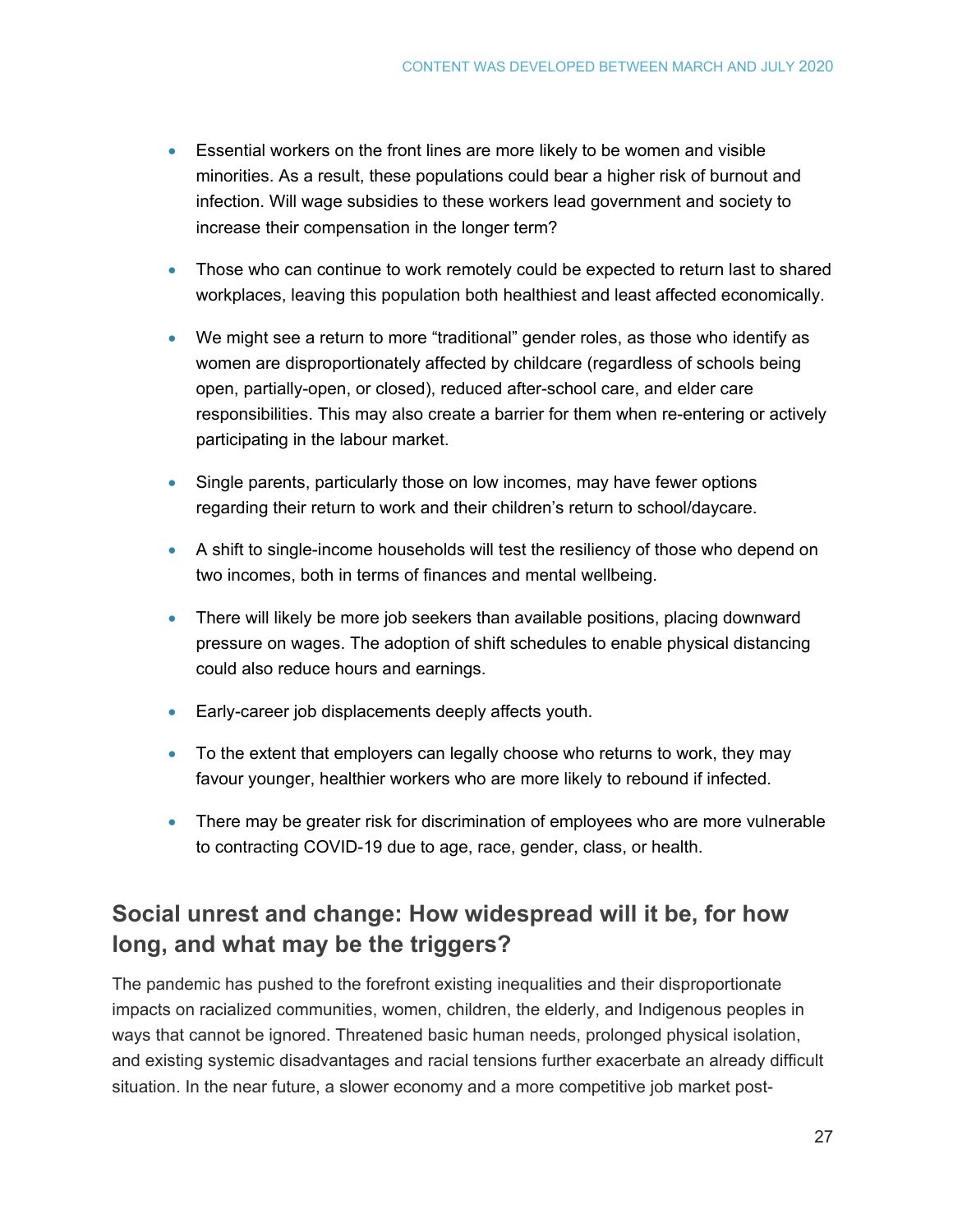pandemic may significantly deepen these pre-existing inequalities and extend them to more people. And as this inequality expands to affect more citizens, the contrast between the marginalized masses and the privileged may grow clearer. Such a future is primed for upheaval.

Digital media may continue to play a substantial role in raising (or drowning) calls for social change, and be used for organizing, directing, and amplifying movements. This was evident during the most recent #BlackLivesMatter and #BlackoutTuesday protests. The former has proven that even during the pandemic where physical distancing measures were in place, demonstrators opted to gather in person, while simultaneously participating in virtual protests and live broadcasts.

Arguably, structural inequality has yet to prompt a transformative disruption in Canada possibly due to the existence of a basic social safety net, relatively high levels of trust and social deference, and a certain approach to individual responsibility. Will COVID-19 change that?

## <span id="page-27-0"></span>**Social cohesion: Are we really "all in this together"?**

Will the sense of shared vulnerability to a health threat, and shared experiences of pandemic response bring Canadians together in new ways? Will excluded populations feel that we really have been "all in this together" as Canadians? Could those with inherited economic opportunities feel an increased connection to marginalized communities?

The pandemic has cast a stark spotlight on the many inequalities of Canadian society. In many ways, it has worsened the effect of those divisions. Poor and homeless Canadians have been especially at risk, as have elderly Canadians in institutions, some Indigenous populations, and some visible minority groups. There may be more instances of blaming groups for spreading the virus, or for not playing their part. This could lead to a retrenchment of antagonistic group identities.

But the pandemic has also brought inspiring stories of compassion and empathy to light. In some cases, it has coaxed out our best capacities for cooperation, selflessness, and charity. Bonds forming between neighbours, communities, regions, and generations may provide examples of how groups overcome differences. Will these be replicated and generate community resiliency, or be abandoned after the intense phases of the pandemic end?

## <span id="page-27-1"></span>**Charities: A sector increasingly at risk**

The pandemic has hit the charitable sector hard. Many traditional sources of fundraising such as benefit events have dried up, even as demand for some charitable services is overflowing.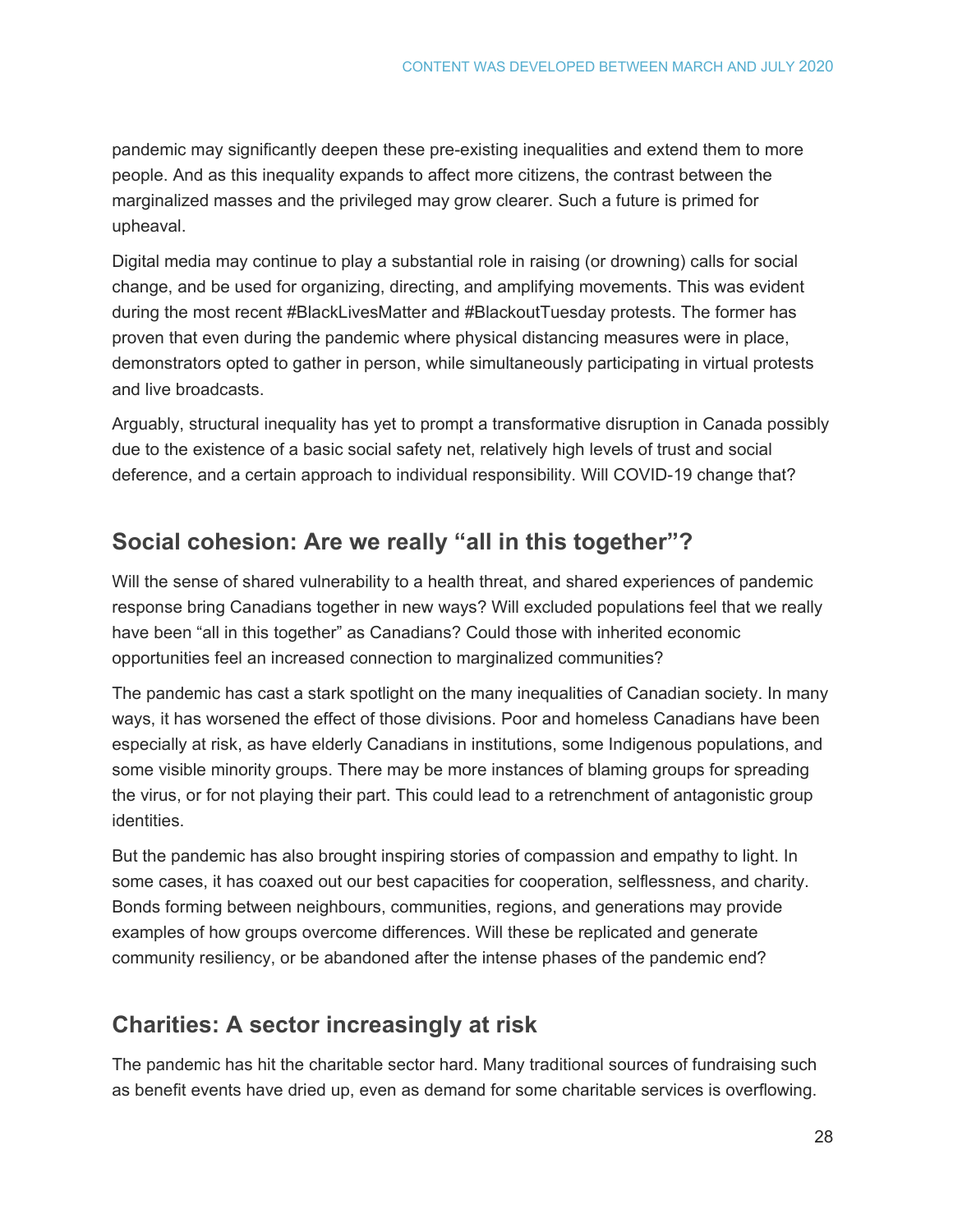In the short and medium terms, a more difficult economic landscape might also reduce both charitable giving and volunteering.

Large, established, broad-based charities are most likely to access emergency funding and adjust to the new fundraising environment. But many smaller, specialized charities may not survive. This is a problem because the small ones disproportionately serve the most vulnerable populations, such as sex workers or marginalized persons in remote communities.

This dynamic could increase demands on government to provide services directly to communities with which it has fewer direct contacts and less experience.

## <span id="page-28-0"></span>**Post-pandemic education: Physical, digital, or both?**

There is a possibility that the majority of schools and universities will return to "business as usual" after the pandemic, reverting to in-person, and face-to-face learning in lectures, seminars, and labs. In this world, online class delivery is more common than pre-crisis. But it may function primarily as a useful complement to physical delivery, and a fallback option in the event that a resurgence of the pandemic—or new viruses—disrupt gatherings and/or travel.

Another possibility is that an increasing number of schools and universities optimize their online educational offerings such that virtual learning becomes the norm, rather than the exception.

Some educational institutions may do this in anticipation of future outbreaks and disruptions. Others may pivot to an "online-first" model to attract international students who are disinclined to physically relocate while COVID-19 remains endemic.

A wave of innovation in digital coursework and engagement could increase the attractiveness of digital courses while reducing fixed and marginal costs for providers. Close collaboration with corporate partners and professional certification bodies could create a new paradigm surrounding the role of schools and universities in digitally preparing students for the new world of work.

Such a shift in the educational model for large numbers of students could create gaps in the social and networking experiences that are valuable by-products of the university experience. These gaps offer opportunities for entrepreneurs to physically connect young people "off campus," or to network and socialize in novel, digital ways. In addition, a rush for online accreditation could occur as organizations, unburdened by physical assets, seek to enter the for-profit education space.

As competition in the digital space increases, elite institutions would be incentivized to double down on the expense and exclusivity of their physical instruction.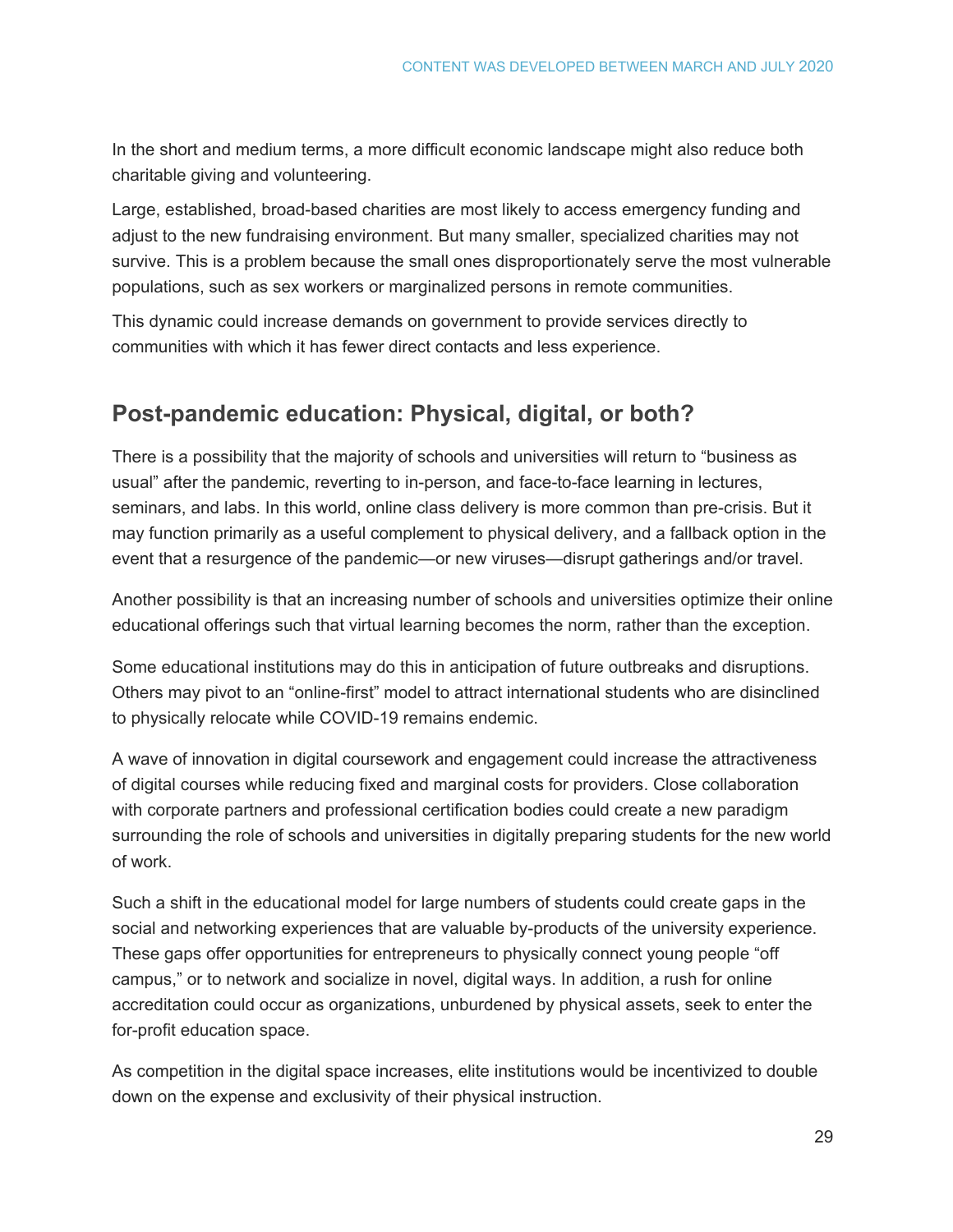To what extent will disruptions to educational institutions—particularly those currently relying on the physical presence of international students—result in fundamental shifts in educational strategies and preferences? And what could this mean for labour markets and the quality of formative student experiences?

## <span id="page-29-0"></span>**Millennials & Generation Z: How will the pandemic affect their economic and social opportunities, and willingness to take risks?**

Will Millennials and Generation Z acquire the tools to be more or less resilient through and after the pandemic? Millennials were already experiencing difficulties due to the fallout from the Great Recession and the negative impacts of the changing nature of work. Consequently, they may re-engage in both the economy and society at different speeds.

The nature of social engagement is thought to be heavily influenced by the conditions in place when people enter adulthood and attempt to join the workforce. Will young people retreat into fear, caution, and conservative spending habits? Or will they blossom after being empowered to achieve life opportunities and financial wellbeing? Young Canadians may judge the role and legitimacy of government based on how well they see themselves and their values reflected in its responses to the pandemic.

There is also uncertainty about how young generations will form relationships if human contact is restricted during their formative development. Will the loss of daily rituals and rites of passage permanently mark these generations? On the other hand, multigenerational living that provides unpaid care and reduces living expenses may become a new normal. If so, connections may intensify within extended families and groups of housemates.

## <span id="page-29-1"></span>**Reconciliation: Can public health responses be an opportunity for reconciliation itself?**

The COVID-19 pandemic demands exceptional resources, time, and attention. This could threaten to delay or detract from other priorities, such as reconciliation. But this is not certain: there are signs of an opportunity to promote reconciliation and learning within the public health response, bearing in mind the Calls to Action 18 to 24 of the Truth and Reconciliation Commission.

As of July 2020, First Nations, Inuit, and Métis communities in Canada experienced lower rates of infection and case fatality, and a higher recovery rate than non-Indigenous Canadians. This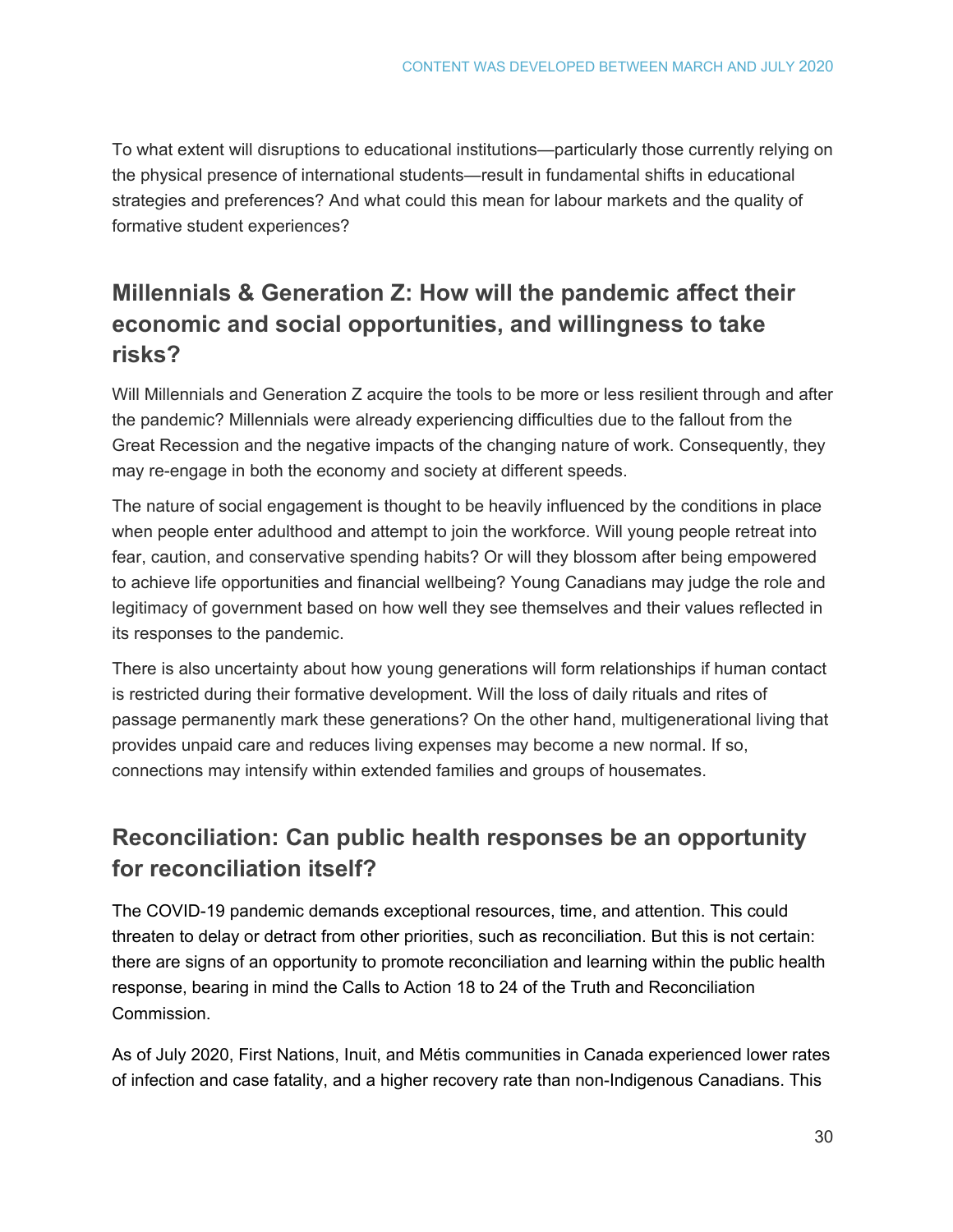may be due in part to the decisive actions of Indigenous communities and bands based on selfdetermination and Indigenized approaches. For example, many communities instituted stringent internal public health protocols, and restricted travel into and within their territories. Indigenous public health organizations also produced and distributed guidance materials that were rooted in Indigenous worldviews.<sup>[8](#page-30-0)</sup>

While there is no guarantee that these results will continue in subsequent waves, these positive outcomes mark a major change from the H1N1 influenza pandemic in 2009, during which infection rates among Indigenous persons were higher than among non-Indigenous Canadians. The H1N1 infection rate among the Inuit, for example, was more than 50 times higher than the general population. Indigenous communities' positive first-wave results during COVID-19 are especially notable given the ongoing structural inequities and challenges to the social determinants of health that face Indigenous people.

<span id="page-30-0"></span> <sup>8</sup> <https://www.cmaj.ca/content/192/38/E1098>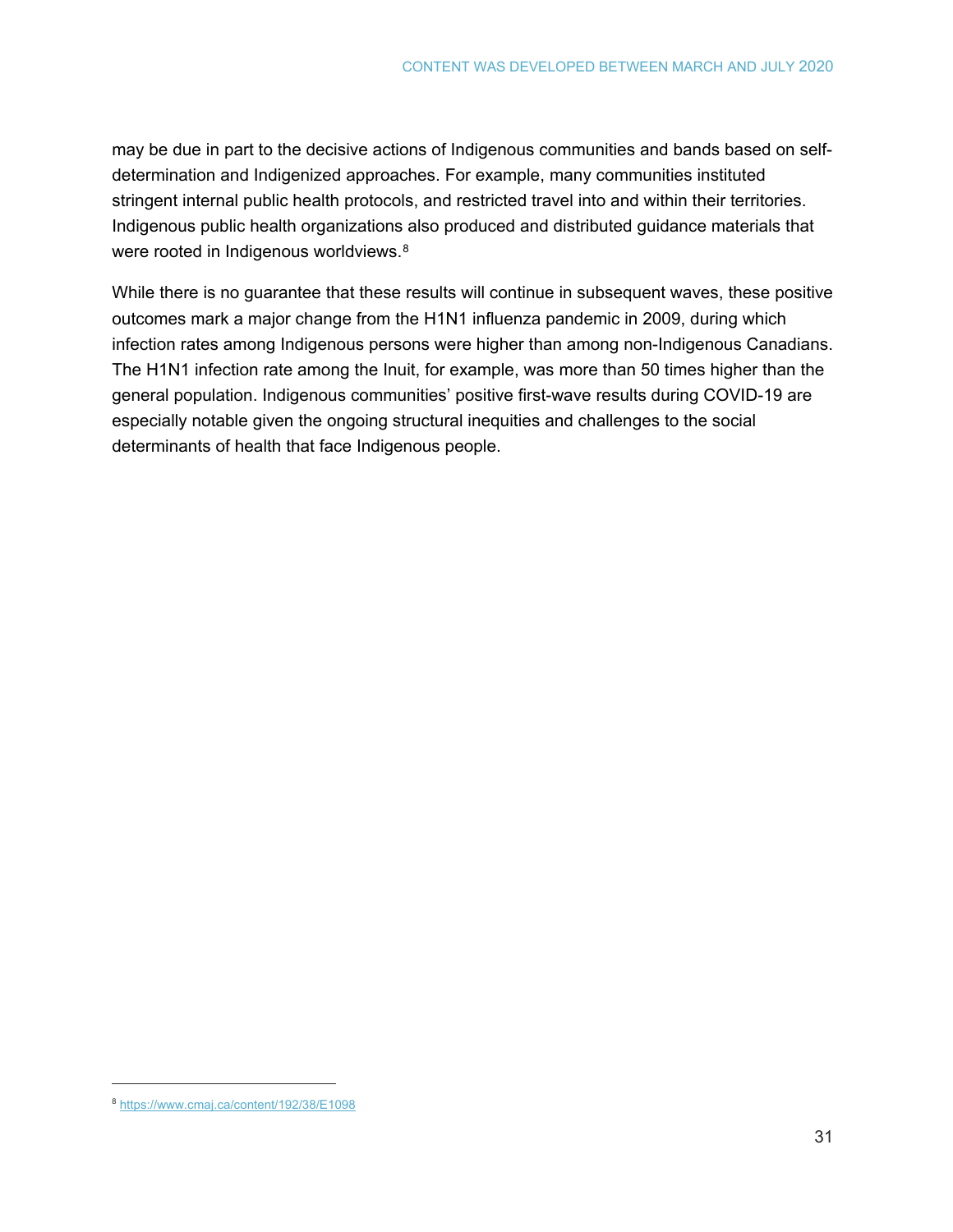## <span id="page-31-0"></span>ENVIRONMENT

 $\overline{a}$ 

#### <span id="page-31-1"></span>**Climate change: Is a more holistic agenda emerging?**

The climate change agenda could be influenced by the COVID-19 pandemic, as there are similarities. They both refer to biological processes not always easy for human ingenuity to control. They will both have major impacts economically and socially, evoking the sentiment that "we are all in it together." And they both represent a level of existential risk, requiring significant rethinking and restructuring of the economy.

Will the pandemic spur a greater desire to tackle climate change? Or will desires for an economic recovery push environmental concerns aside?

The global response to COVID-19 will occupy the same years that are crucial to address existential threats for human survival from climate change. There is no "other budget" of funds or time to tackle this "quick emergency" and "long emergency" separately. On the other hand, leaders across different sectors might use the opportunity created by the COVID-19 pandemic to drive a more holistic agenda.

## <span id="page-31-2"></span>**Energy Supply: Will energy supply chains become more local and distributed?**

The COVID-19 pandemic has brought into question the reliability and security of global energy supply chains, particularly non-renewable liquid fuels that must be extracted, refined, shipped, and distributed across many jurisdictions. As a result, governments and multinational firms are exploring possibilities for more local, distributed sources of energy, including further expansion of renewable energy systems and significant investments in the "hydrogen economy."[9](#page-31-3)

Will the pandemic accelerate the development and adoption of alternative sources of power generation at a local level, further depressing demand for oil and coal? Or will lower prices for fossil fuels deter governments and companies from making the necessary investments in new energy infrastructure required to meet the requirements of modern life?

<span id="page-31-3"></span><sup>9</sup> <https://www.worldenergy.org/assets/downloads/WEInnovation-Insights-Brief-New-Hydrogen-Economy-Hype-or-Hope.pdf>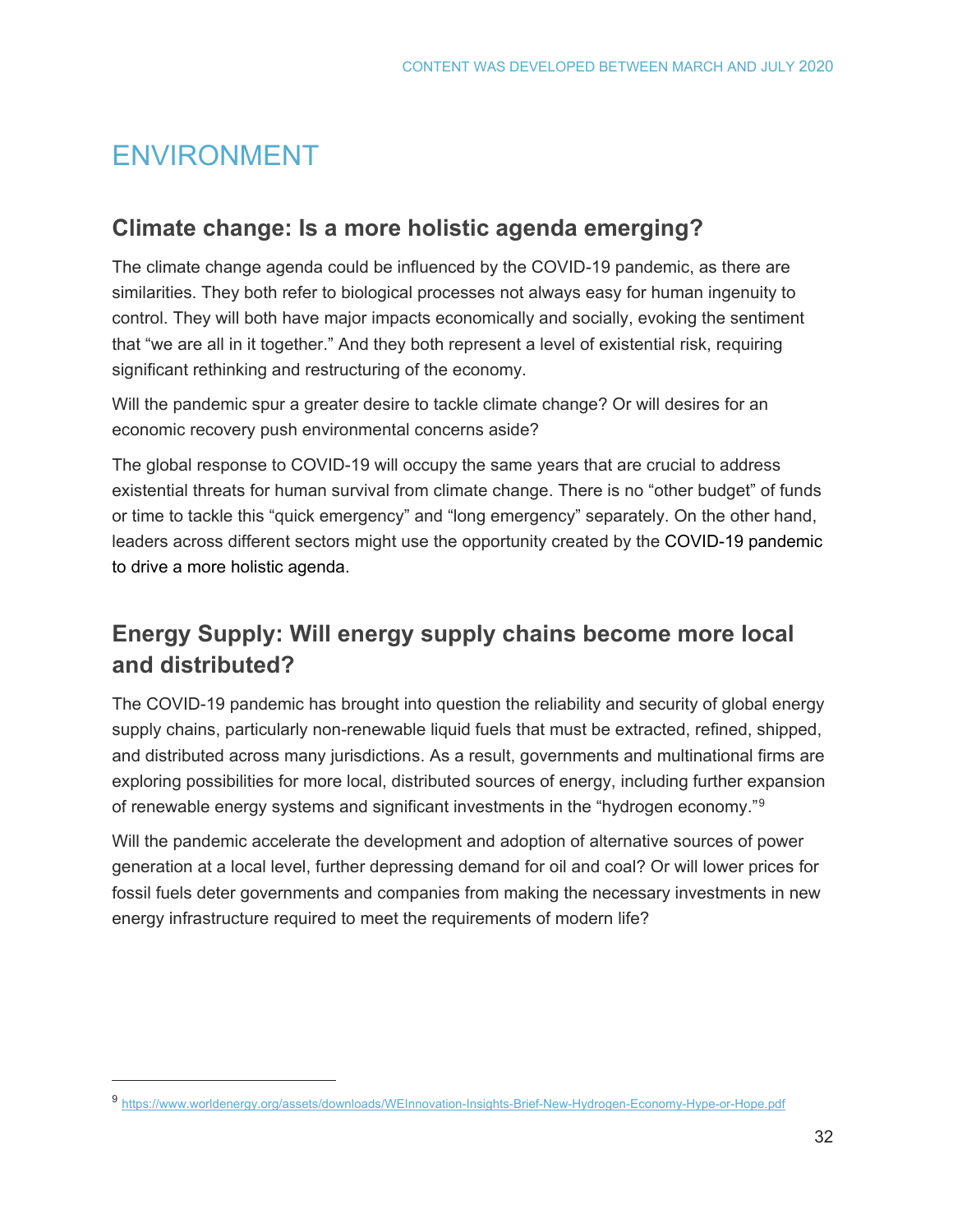## <span id="page-32-0"></span>**De-urbanization: Will people return to living in the country?**

The rapid transmission of COVID-19 has resulted in policy measures that support both physical distancing between people and closures of many core urban gathering places. The result is a transformation of the relationship between individuals and spaces. People are increasingly questioning where they live, how they live, and how they interact with the built environment.

For those who are fearful of future transmission and can telework, moving to rural areas is an option. The accelerated digitalization of the economy has reduced previous obstacles to remote living, namely the lack of business, social, and commercial opportunities. The combination of remote working arrangements, online shopping, and increase in using video conferencing tools to connect with loved ones reduces the burden of isolation from urban centres. Even for those who do not fear transmission, there may be an appeal to building a life in a non-urban context.

If moving to rural areas appeals to a large number of urban dwellers, previously undeveloped lands may become inhabited. Services and infrastructure would need to follow, and sprawl may threaten protected regions. Wildlife could be pushed further away or compete with new developments. At the extremes, greater levels of human contact with nature may, perversely, increase the risk of inter-species virus transmission.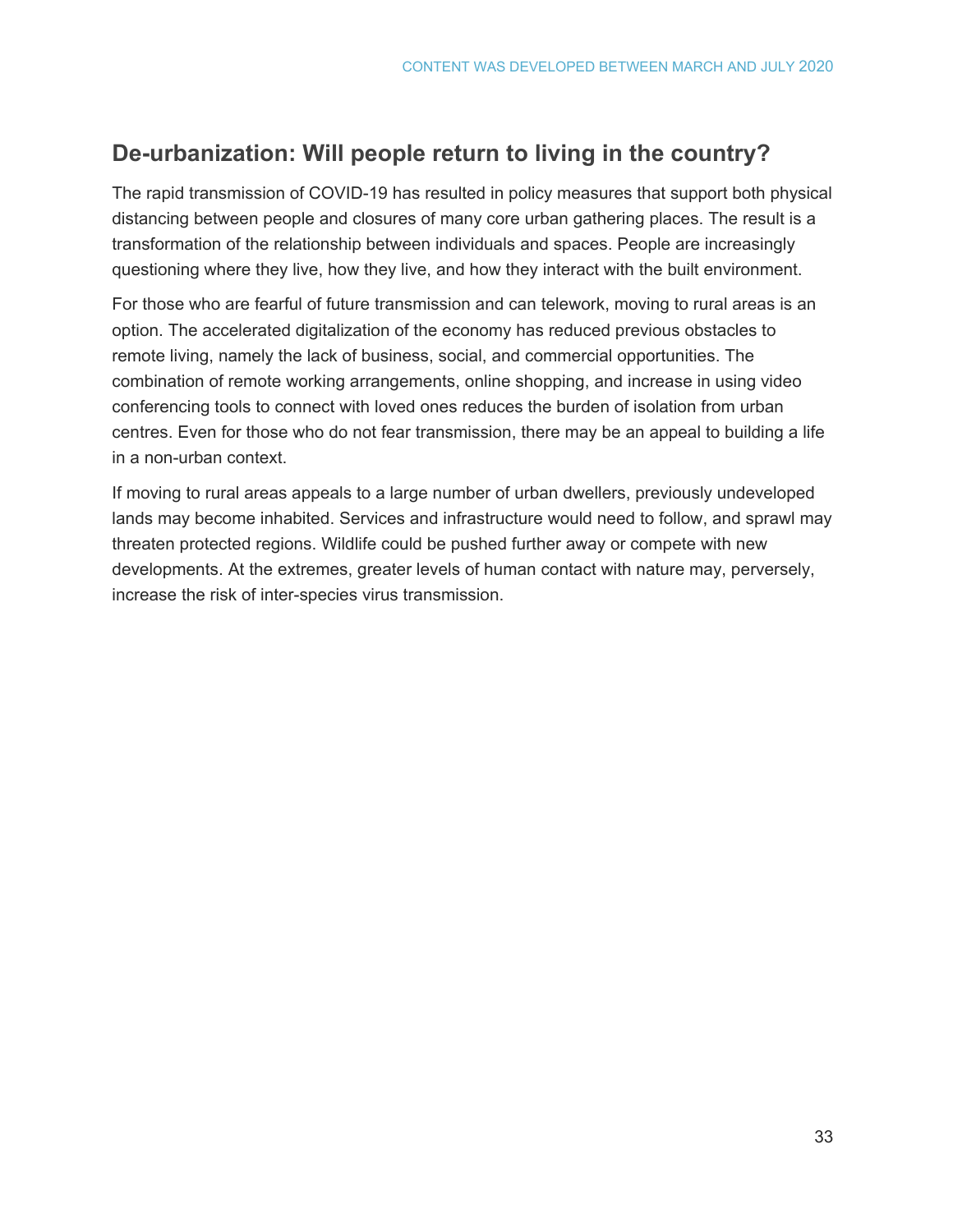## <span id="page-33-0"></span>**GOVERNANCE**

#### <span id="page-33-1"></span>**Anticipatory governance: Siloed progress or system-wide innovation?**

Many observers argue that lack of preparation for the pandemic was a failure of governance. In 2015, Microsoft founder Bill Gates delivered a TED talk on lack of readiness for a pandemic. In 2018, health security organizations ran intricate simulations of rapidly spreading pandemics, and the World Health Organization warned of the increasing risk of a significant pandemic.

Even with the most complete data, and knowing there was an emerging health crisis in December, governments across the world waited an average of 1.5 months after the first reported case to take strong measures such as lockdowns.

Humans have short memories, it is often said. However, after traumatic events, memories might be longer. Canadians may watch more closely to see if governments better prepare for the "next time" a large disruption hits. As a result, governments may be called upon to put in place stronger systems for foresight, anticipatory governance, and decision making.

The interconnected, complex nature of exponential risks such as pandemics, large-scale cyber attacks, or financial crises requires government departments to coordinate, collaborate, and prepare together. We might see an increased focus on the creation of systemic resilience, and the strengthening of anticipatory governance structures.

## <span id="page-33-2"></span>**Democracy: Are liberal democracies on a slippery slope to authoritarianism?**

Crises such as pandemics produce extraordinary government responses, which often amplify state authority at the expense of civil liberties. This generates a critical uncertainty about the health of democracy and potential growth of authoritarianism in a post-pandemic world.

In response to COVID-19, [authoritarian](https://www.cnbc.com/2020/03/31/coronavirus-in-hungary-viktor-orban-rules-by-decree-indefinitely.html) [regimes](https://www.nytimes.com/2020/04/18/world/asia/hong-kong-arrests.html) have consolidated or expanded their powers. Democratic states have also taken steps to restrict citizen movement and assembly, while [deploying](https://www.cnbc.com/2020/03/25/coronavirus-singapore-to-make-contact-tracing-tech-open-source.html) [new](https://www.bbc.com/news/av/world-europe-51900325/coronavirus-please-stay-at-home) [technologies](https://www.japantimes.co.jp/news/2020/03/29/world/coronavirus-pandemic-privacy-rights/) to put [citizens](https://www.bbc.com/news/world-asia-52104798) under surveillance. In some cases, the surveillance has provoked social unrest couched in terms of resistance to state tyranny. Such unrest could grow—even in countries with strong traditions of trust and deference. It would likely arise if the pandemic persists or intrusions on civil liberties are not rolled back as the crisis abates. These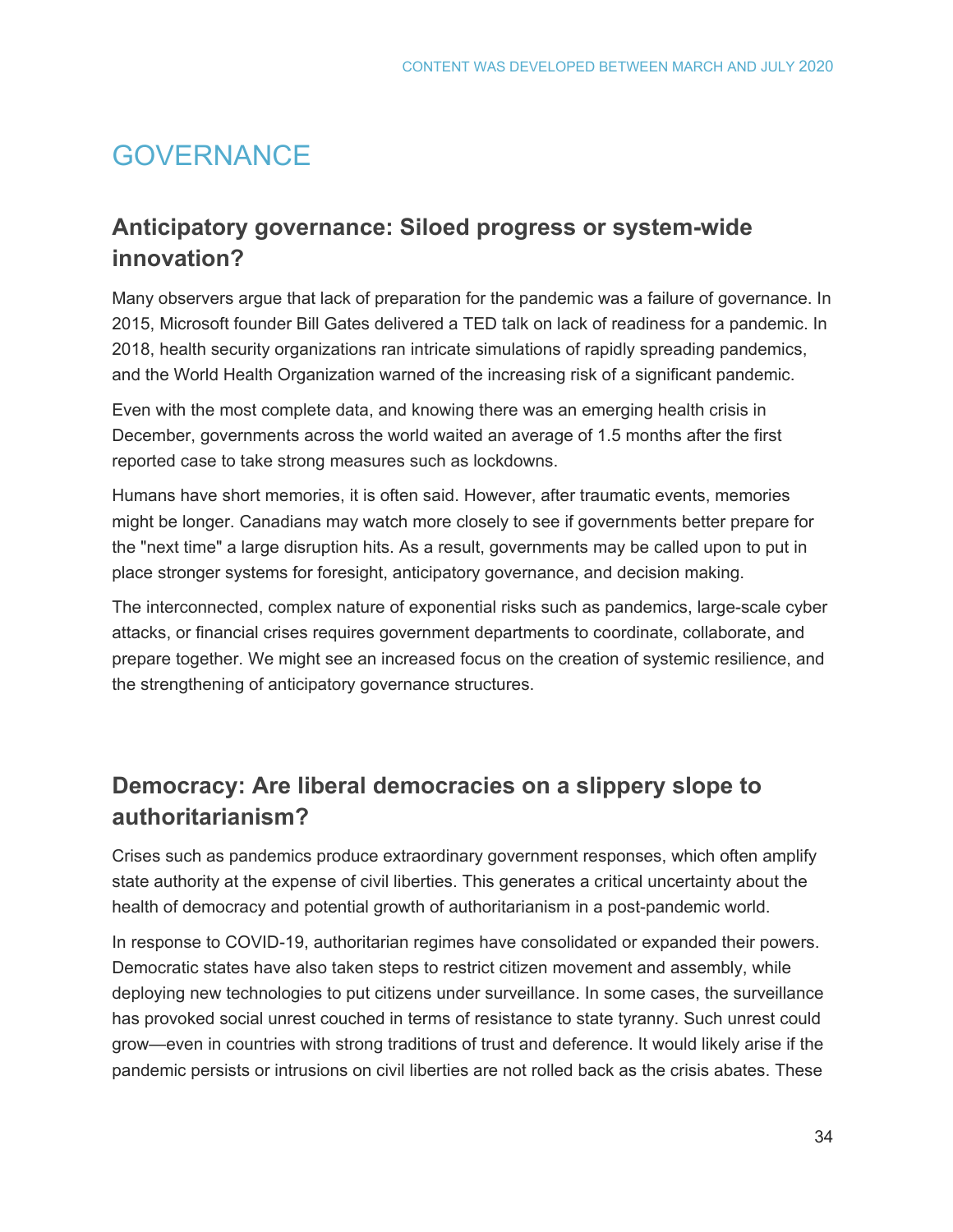developments might revitalize citizens' commitment to democratic oversight and participation, but could also make [populist anti-establishment movements](https://www.theguardian.com/commentisfree/2020/apr/18/beware-a-new-wave-of-populism-born-out-of-coronavirus-induced-economic-inequity) more attractive.

Similarly, democratic publics may see the actions of authoritarian states as more effective responses to COVID-19. They may also value the authoritarian-type measures of some democratically elected governments. If so, they might accept diminished civil liberties. This could weaken strong democracies and push some weaker democracies worldwide to the brink of collapse.

Elections in an era of physical distancing are another important issue. The first rescheduling of elections has already occurred, which can be a slippery slope for democracies.

## <span id="page-34-0"></span>**Surveillance social contract: How much data and privacy are citizens willing to exchange for collective safety?**

The surveillance society has been growing for decades. In response, a highly individualistic view of privacy has been advanced to protect against government or private intrusion. The COVID-19 pandemic could change this dynamic. Will citizens accept, or even demand, new surveillance measures to limit the potential for further outbreaks? Once introduced, surveillance measures tend to stick around.

During and after the pandemic, the question may no longer be "should we live in a surveillance society?" Instead, it may be "what makes for a good surveillance society that is appropriate for an open democratic society?" Until now, the privacy debate has focused on whether individuals can "control" their personal information. It may shift to the general conditions that would be set for large data analysis systems that operate in the background.

These shifts might force us into a more nuanced and less ideological exchange about the relative social benefits of privacy and surveillance. New ways of gathering and processing data, ranging from data trusts, mesh networks, encryption, and anonymization schemes may offer a range of new options. Privacy and surveillance may not always be mutually exclusive.

The pandemic makes these questions practical and urgent. Emirates Airlines is already performing [COVID-19 blood tests](https://www.cnn.com/travel/article/emirates-passengers-blood-test-covid-19/index.html) on travelers. What systems will manage the potential for extracting enormous amounts of genetic and epigenetic information from these same samples? Governments in Asia and even in western nations already use other means to conduct public health surveillance. Examples include mobile phone data, CCTV footage, facial recognition, temperature checkpoints, travel bookings, financial records, social media, and even drones.

Beyond questions about surveillance for public health, the broader issue revolves around how data from surveillance could affect individuals' opportunities and life chances. Citizens in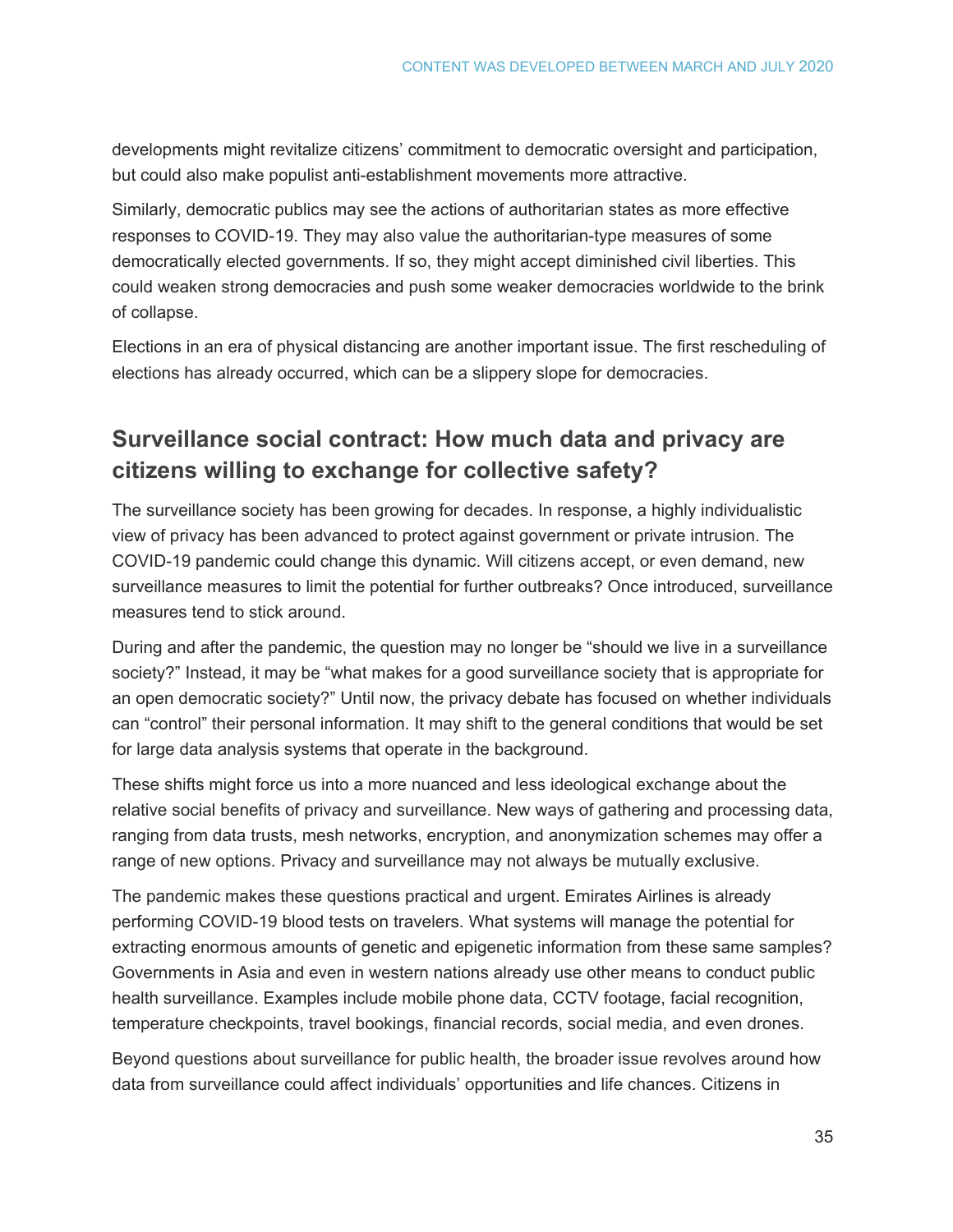democracies may move closer to accepting restrictions to their mobility based on information about their infection status. If so, might businesses, employers, and other individuals evaluate and treat individuals based on their shareable personal indicators of health?

## <span id="page-35-0"></span>**Solidarity: Will the pandemic mobilize effective responses to societal issues?**

Effective responses to a crisis such as COVID-19 require national-level mobilization of [economic](https://warontherocks.com/2020/04/wartime-lessons-for-industrial-mobilization-in-a-time-of-pandemic/) and [social](https://www.washingtonpost.com/outlook/2020/03/25/real-lesson-world-war-ii-mobilizing-against-covid-19/) resources. This, in turn, demands extraordinary levels of solidarity and coordination among [government, industry, and citizens.](https://www.washingtonpost.com/outlook/2020/03/25/real-lesson-world-war-ii-mobilizing-against-covid-19/) The outcomes of such mobilization and its impact are uncertain.

Success could inspire widespread belief that focused national mobilization can address persistent complex problems. At the same time, such a belief might undermine confidence in free market solutions. This might inspire grassroots movements to sharpen demands on governments to address chronic challenges, such as [inequality,](https://nymag.com/intelligencer/2020/04/coronavirus-inequality-america.html) [reconciliation,](https://aptnnews.ca/2020/04/30/first-nations-doctors-canadas-troublesome-pandemic-response/) or [climate](https://fortune.com/2020/03/12/coronavirus-climate-change-response/)  [change.](https://fortune.com/2020/03/12/coronavirus-climate-change-response/) These groups could harness the same energy displayed during the acute crisis of COVID-19. At the same time, success against COVID-19 could encourage governments to improve how they connect with citizens.

## <span id="page-35-1"></span>**eGovernance: Rapid prototyping phase on a large scale**

Given that gatherings are seen as a risk to public health, parliaments—which convene hundreds of people in one room—have been rethinking how they function. Digital transformation of the machinery of government will be key, as will the manner in which parliamentarians interact with their constituents. New technologies may enhance government engagement with all sectors of Canadian society, from all geographical corners, including vulnerable communities. This could allow for the co-creation of critical social and economic policy and initiatives. Apart from allowing easier access to parliamentarians, for example, etechnologies could help citizens take part in public policy and democratic debate, while preserving the principle of Cabinet confidence.

The pandemic has also forced a rapid move toward online methods of decision making, a process once predicted to take years rather than days. This period may be considered a rapid prototyping phase of eGovernance on a large scale. The experiment may create demands for sustained investments in and implementation of innovative digital technologies. These would be expected to strengthen the resilience of the economy and of public service delivery.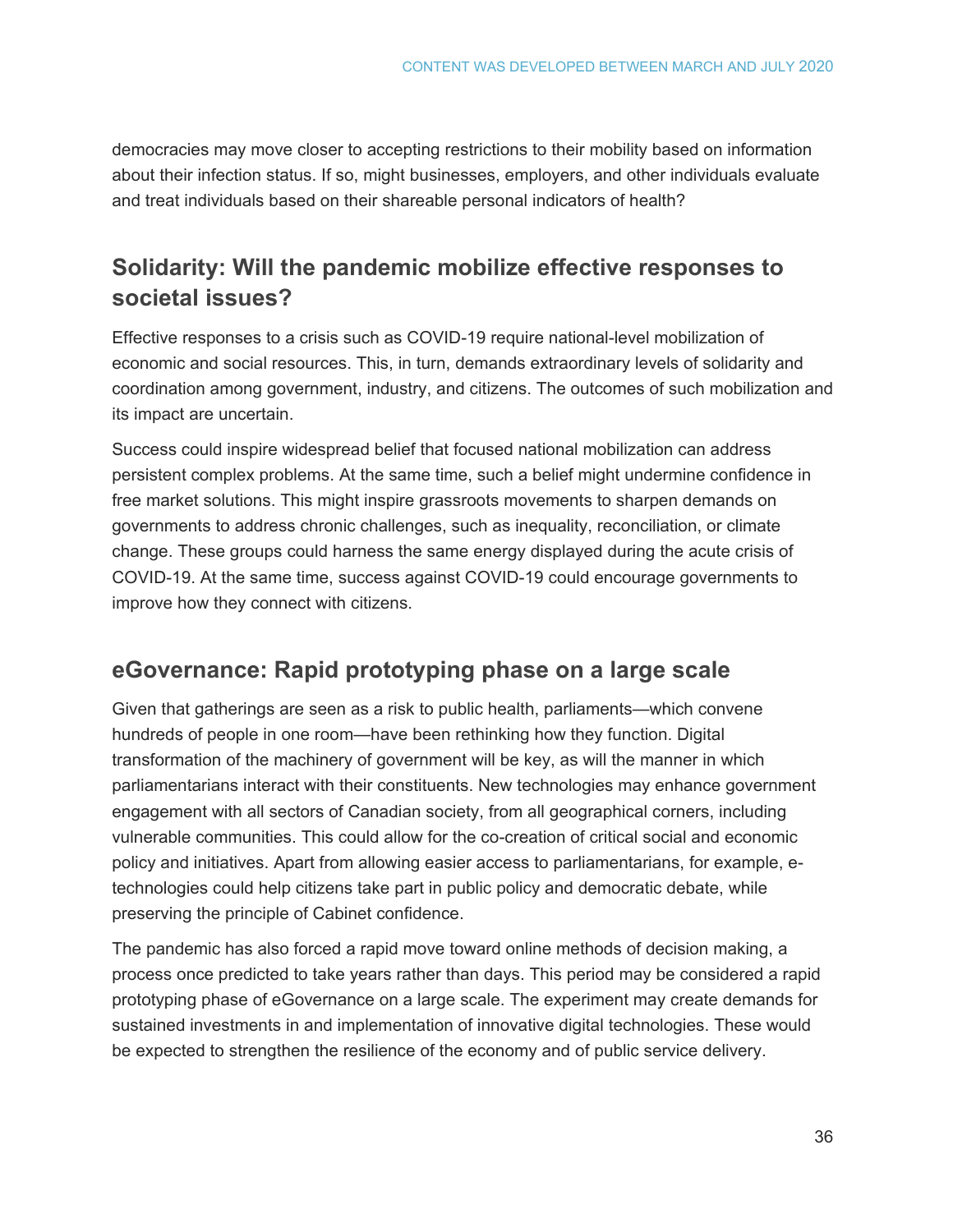Uninterrupted data connectivity and data sharing could help governments provide a seamless citizen experience. As more citizen services go online, cybersecurity concerns loom large.

## **Fiscal federalism: Federal government as funder, lender, and guarantor of last resort?**

The federal government may be pressured to be the lender of last resort across multiple sectors affected by the pandemic. The energy, travel and hospitality, and service industries are particularly hard hit. Important cultural institutions such as arts venues and sports organizations are also vulnerable. International travel for business and tourism could take a long time to come back; if they do, they may be at significantly lower levels. Other sectors may never come back in the same way.

Cities may need to be bailed out, and municipalities are calling for emergency federal funding. Behaviours adopted during the crisis, e.g. virtual meetings and online grocery shopping, may continue after the pandemic ends. This would have significant negative impacts on commercial and retail spaces, urban infrastructure, and public transit—these are significant sources of revenue and investment for many cities, and support large numbers of people in the secondary economy.

Given the magnitude of the crisis, provincial governments may also be unable to absorb costs and borrowing requirements on their own. Provinces are legally responsible for their own debt. However, bond markets may assume the federal government is, in practice, a guarantor.

New demands by provinces to support industries concentrated within their borders could change the dynamics of federal equalization. This, in turn, could challenge assumptions about how fiscal federalism operates. The COVID-19 crisis could present a critical juncture for economics, policy, and fiscal federalism in Canada.

## **Trust in government: Will citizens continue to feel nurtured and empowered by the state?**

In Canada, trust in government (as well as in medical experts and scientists) appears to be on the rise during the first months of the pandemic. Major crises require governments to take extraordinary measures with consequences for citizens' health, economic, and social situations. Open communication and successful policy responses could continue to enhance popular trust in government. However, significant failures in either area would almost certainly have the opposite effect.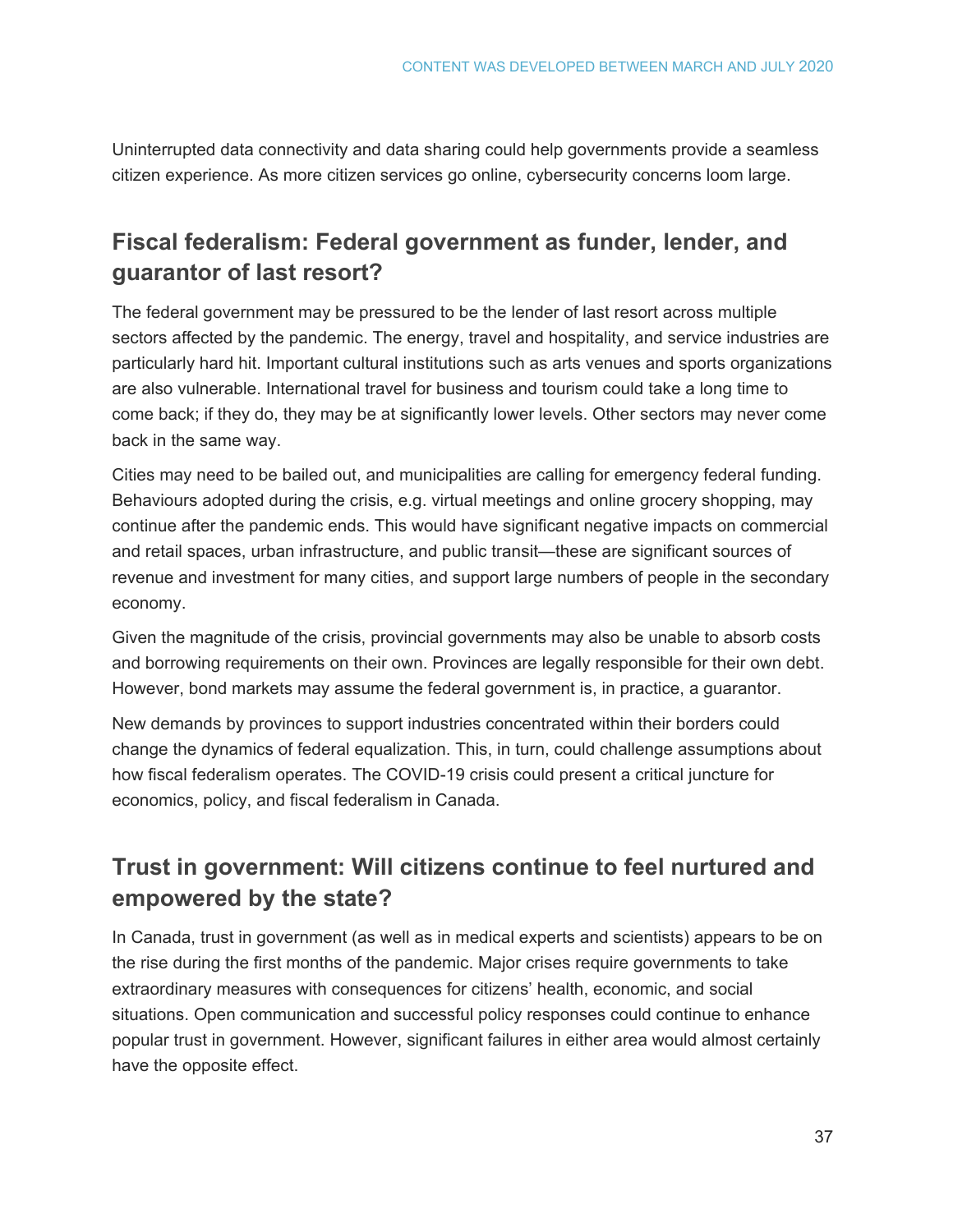At some point, temporary government support and stimulus packages will unwind. But as science clarifies the trajectory of the virus, there could be additional waves of shutdowns for public health reasons. A difficult and interrupted period of restarting the economy could create challenges for decision making, communication and trust in government.

Trust will need to be nurtured and earned. The politics of blame could degrade citizens' respect for public decision makers. Finally, prolonged insecurity might make populations more vulnerable to [disinformation](https://theconversation.com/qanon-conspiracy-theories-about-the-coronavirus-pandemic-are-a-public-health-threat-135515?utm_medium=email&utm_campaign=Latest%20from%20The%20Conversation%20for%20April%209%202020&utm_content=Latest%20from%20The%20Conversation%20for%20April%209%202020+CID_26becbb2f642bb0821578da3cce023db&utm_source=campaign_monitor_ca&utm_term=QAnon%20the%20online%20community%20that%20believes%20Donald%20Trump%20has%20long%20been%20a%20victim%20of%20the%20deep%20state%20Its%20now%20spreading%20deeply%20harmful%20misinformation%20about%20COVID-19) about the pandemic, and undermine commitment to the [common](https://www.nationalreview.com/2020/04/coronavirus-pandemic-common-good-debate/)  [good.](https://www.nationalreview.com/2020/04/coronavirus-pandemic-common-good-debate/)

In the longer term, shifts in trust due to COVID-19 create critical uncertainties in several areas. These include citizens' engagement with democratic processes and institutions, their orientation toward knowledge authorities, and even their continued [adherence to the social](https://www.hilltimes.com/2020/04/06/242019/242019)  [contract.](https://www.hilltimes.com/2020/04/06/242019/242019) These have profound consequences for both the health of democracy and social solidarity.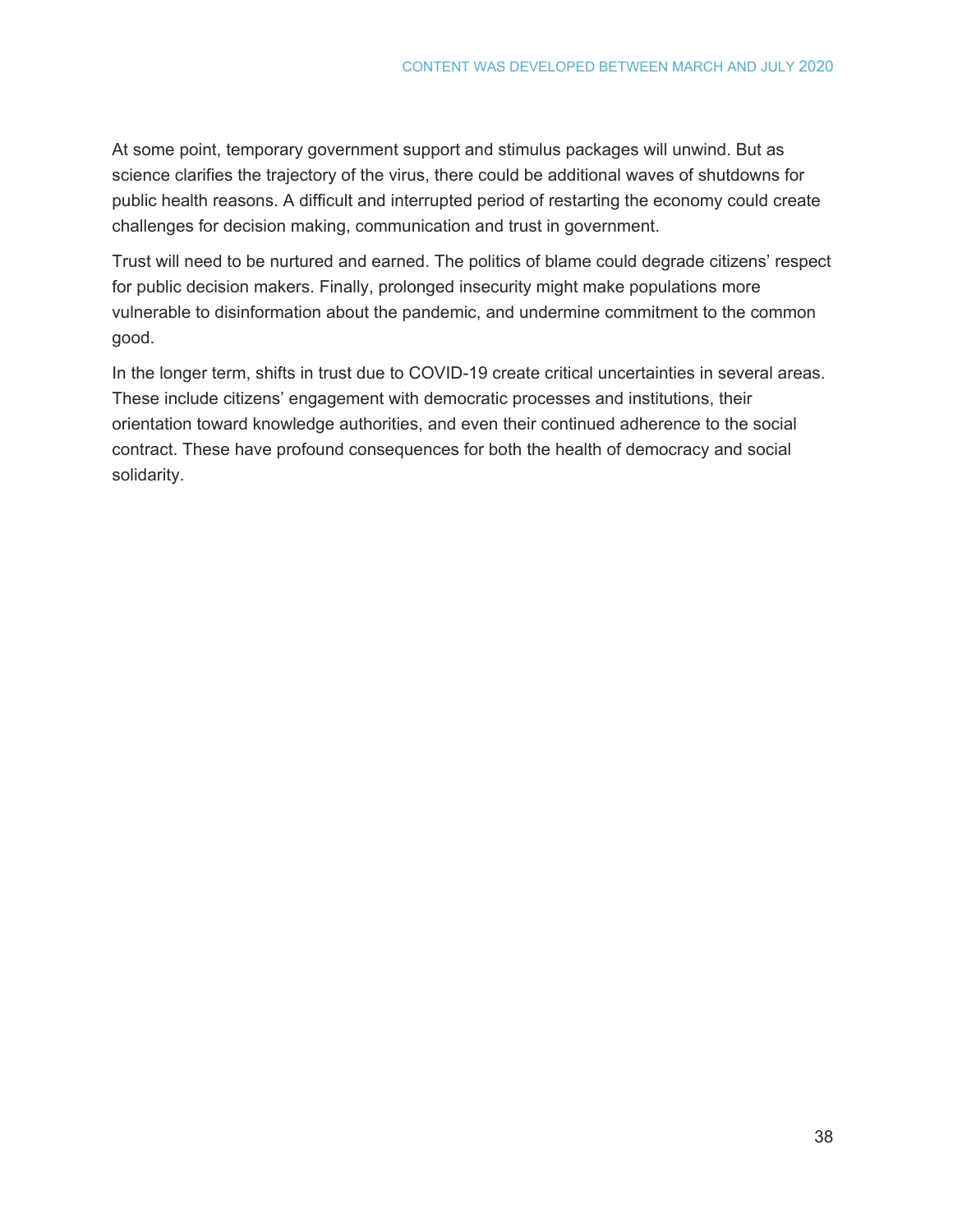## INTERNATIONAL GOVERNANCE

## **International leadership: Competitive, collaborative, or fragmented?**

The rules-based international order (RBIO) and multilateral institutions were already under stress before the pandemic. Their future was highly uncertain and debatable. Would they be patched up to maintain the old order, abandoned, or adapted? Or would new but wellfunctioning kinds of collaborations and agreements emerge? All those options are still plausible, but the pandemic and its consequences have accelerated the debate.

Many observers note the concept of the RBIO might be shaken beyond repair because of COVID-19. After all, it did not deliver on its promise in a situation that was in everyone's interest to solve everywhere. Trust between nations and in the multilateral system has been broken amid the crisis.

As an alternative to a multilateral organization, the idea of an alliance among like-minded nations could gain traction. The patchwork responses to the pandemic will reveal differences in values between cultures and major economies. Different countries will shape their exit strategies differently, with different underlying motivators. Some will put more weight on the economic imperative. Others will emphasize the public health imperative. Still others may focus on the autonomy imperative.

Still, renewed international collaboration—even in an adapted shape—is possible. Success would depend on the presence of legitimate leadership that desires to collaborate. Such leadership emerged amid tense circumstances such as the aftermath of the Second World War and in the late 1980s between the U.S. and the former Soviet Union. Upcoming elections in key economies will provide signposts on the possibility of pragmatic collaboration.

Will the world's leadership rise to the challenge? Its decision will have profound consequences on everything from the movement of people and redesign of value chains to the potential of collective action on other global issues such as climate change.

## **Controlling the vaccine and/or treatment: Who will own the best vaccine or treatment, and what will they ask in return?**

If an effective vaccine or treatment can be developed and manufactured at scale, control over its intellectual property and manufacturing process may temporarily grant private sector partners and the country of origin significant power. Given the cost and complexity of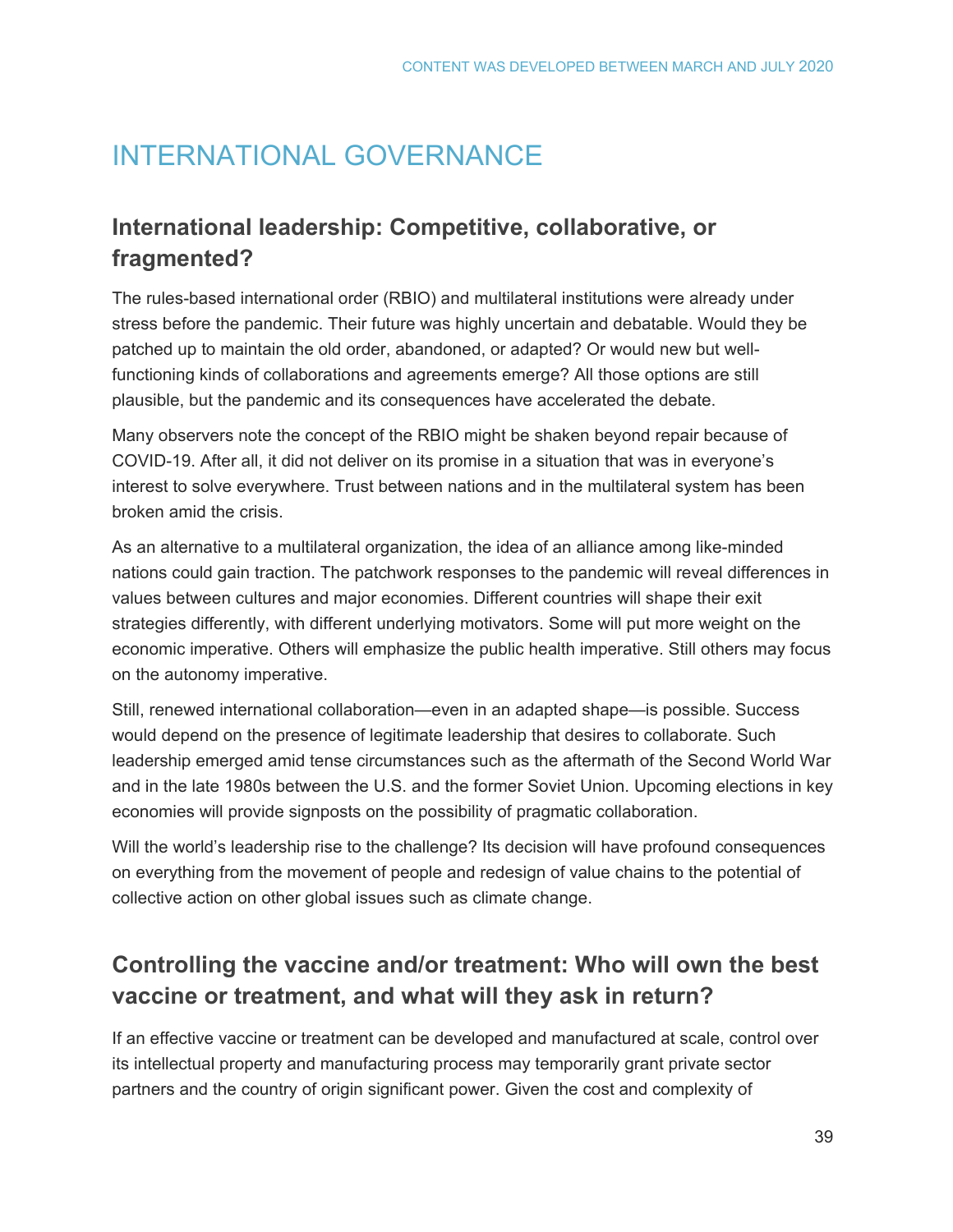vaccinating entire populations (further complicated due to physical distancing and highly protective medical environments), ownership of a suitable vaccine would grant a nation, partnership, or private firm influence over how, when, where, and to whom the vaccine is given.

Domestically, a country that successfully develops a safe and effective vaccine and/or treatment would likely administer it to its own citizens first. This would provide it with an economic advantage, as it could protect its domestic industries and value chains from further disruption and allow its citizens to travel widely for business.

In terms of geopolitical and geoeconomic relationships, access to the vaccine or treatment could be used as leverage, thus skewing international relations to the advantage of the country of origin. It could reform international organizations, broker concessions in trade agreements and security accords, or allow access to disputed assets or territory.

The longer a country's vaccine or treatment remains the safest, most effective option, the more power it would accrue as a result.

Who might ultimately produce and manufacture a suitable vaccine and/or treatment, and what norms and rules will apply to how they control and share the formula, production capabilities, and distribution? How will controlling interests seek to gain from the vaccine and/or treatment in other domains such as intellectual property? Will alternatives rapidly emerge to offset a monopoly of power that could skew geopolitical relationships and international institutions?

## **COVID-19 accountability: Who is held responsible, and for what?**

Across the world, assigning blame for the COVID-19 pandemic continues, and it is linked to a complex web of diplomatic and economic international relations. Several initiatives in different countries are exploring how to hold China accountable for the loss of human lives and the economic fallout. Examples include the U.S.-based class action lawsuit and the associated *COVID-19 Accountability Act,* and Australia's proposed independent probe into the origins of the coronavirus pandemic. The developments and their ultimate outcomes can be defining for future trade relations, election results, and social cohesion.

The effects of the various probes and accountability measures are already emerging, as negotiations intensify among global leaders. Embassies around the world are working to solidify their host country's position. The language used in trade negotiation conversations has become increasingly hostile, as threats to terminate existing relationships and proposed sanctions are introduced to impose accountability costs.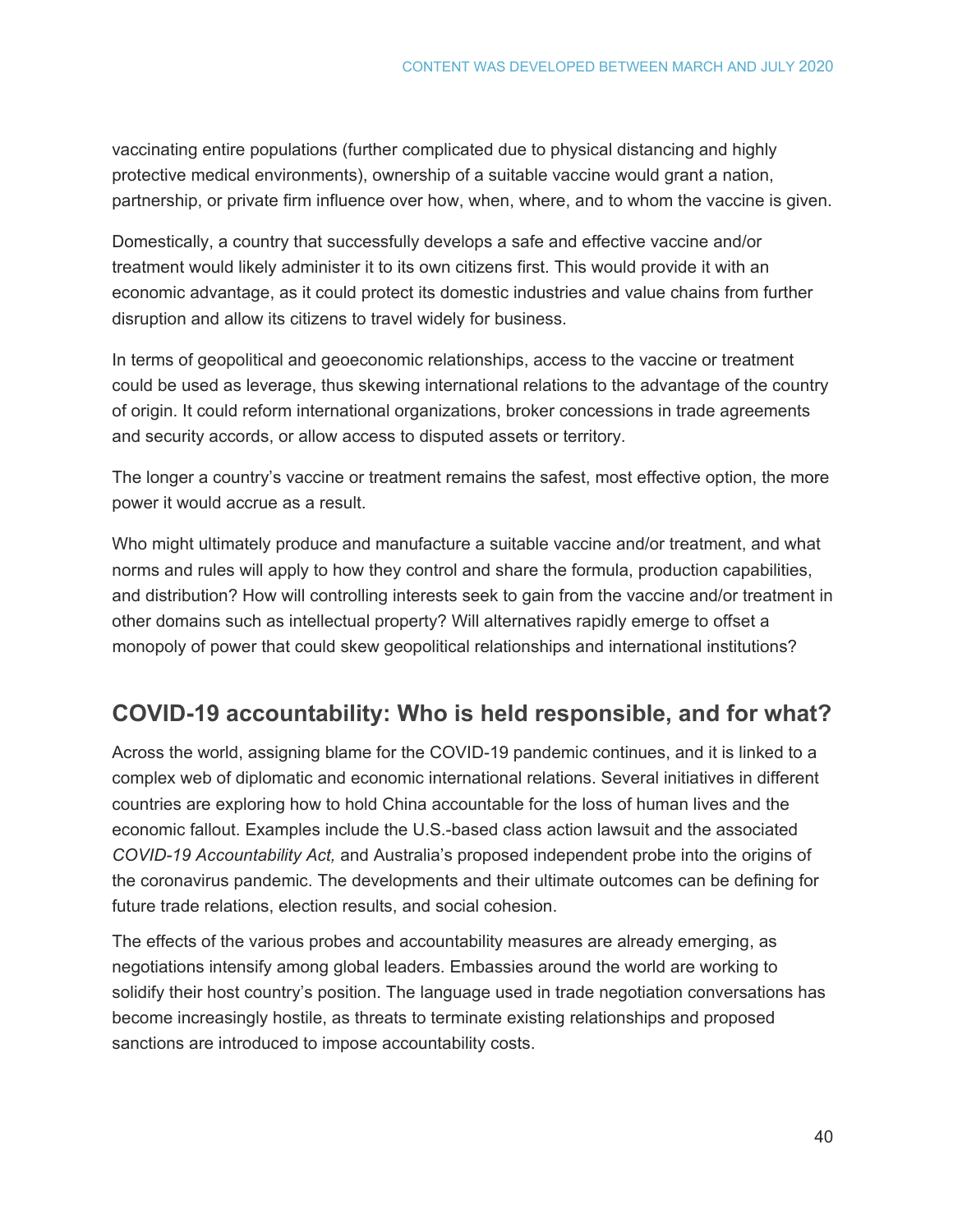## **The future of the Internet: Will misinformation and security concerns lead to a splinternet?**

The international and domestic dynamics of the COVID-19 pandemic have favoured increasing national control over critical assets. Management of hospitals and health systems, control over the production of PPE and ventilators, and oversight of critical supply chains have all been features of the crisis.

The Internet is another example of increased national control. The rising importance of digital networks to education, economic activity, and, most importantly, the flow of information to citizens, are leading some countries to exert far greater control over national communication networks. As the extent of the pandemic became clear in February 2020, China's Politburo called for increased management and control over online media.[10](#page-40-0) In May 2020, the White House drafted an executive order to limit the legal protection that U.S. federal law provides social media companies, making it easier for regulators to hold platforms liable for curbing users' speech.<sup>[11](#page-40-1)</sup>

A step beyond new content regulations is the threat of splintering the Internet. China's Great Firewall is a combination of regulations and technical interventions that regulate traffic entering or exiting China, and has been operating in various forms since the late 1990s.<sup>[12](#page-40-2)</sup> More recently, the Russian government has developed legal and infrastructure-level controls to directly govern data and information flows in the country.<sup>[13](#page-40-3)</sup>

These types of national workarounds seek to add control layers on the open protocols of the global Internet. As new Internet architectures emerge to cope with the evolving security, device, and communication needs of the digital post-pandemic world, it is possible that new Internet protocols could grant more power to authoritarian states to monitor and control their citizens. For example, the current proposal by Huawei and the Chinese government for the International Telecommunication Union to develop a "New Internet Protocol"[14](#page-40-4) could accelerate the emergence of the "splinternet," which is a breakup of the global Internet into national and regional networks. Such an eventuality could introduce new frictions in the movement of data and digital services, and impact trade and the nature of the Next Digital Economy.

<span id="page-40-0"></span> <sup>10</sup> [http://www.xinhuanet.com/politics/leaders/2020-02/03/c\\_1125527334.htm](http://www.xinhuanet.com/politics/leaders/2020-02/03/c_1125527334.htm)

<span id="page-40-1"></span><sup>11</sup> [https://www.wsj.com/articles/in-draft-executive-order-trump-would-seek-to-limit-protections-for-social-media-companies-](https://www.wsj.com/articles/in-draft-executive-order-trump-would-seek-to-limit-protections-for-social-media-companies-11590637554)[11590637554](https://www.wsj.com/articles/in-draft-executive-order-trump-would-seek-to-limit-protections-for-social-media-companies-11590637554)

<span id="page-40-2"></span><sup>12</sup> <https://www.theguardian.com/technology/2015/apr/13/great-cannon-china-internet-users-weapon-cyberwar>

<span id="page-40-3"></span><sup>13</sup> <https://www.wired.com/story/russia-internet-control-disconnect-censorship/>

<span id="page-40-4"></span><sup>14</sup> <https://www.ft.com/content/c78be2cf-a1a1-40b1-8ab7-904d7095e0f2>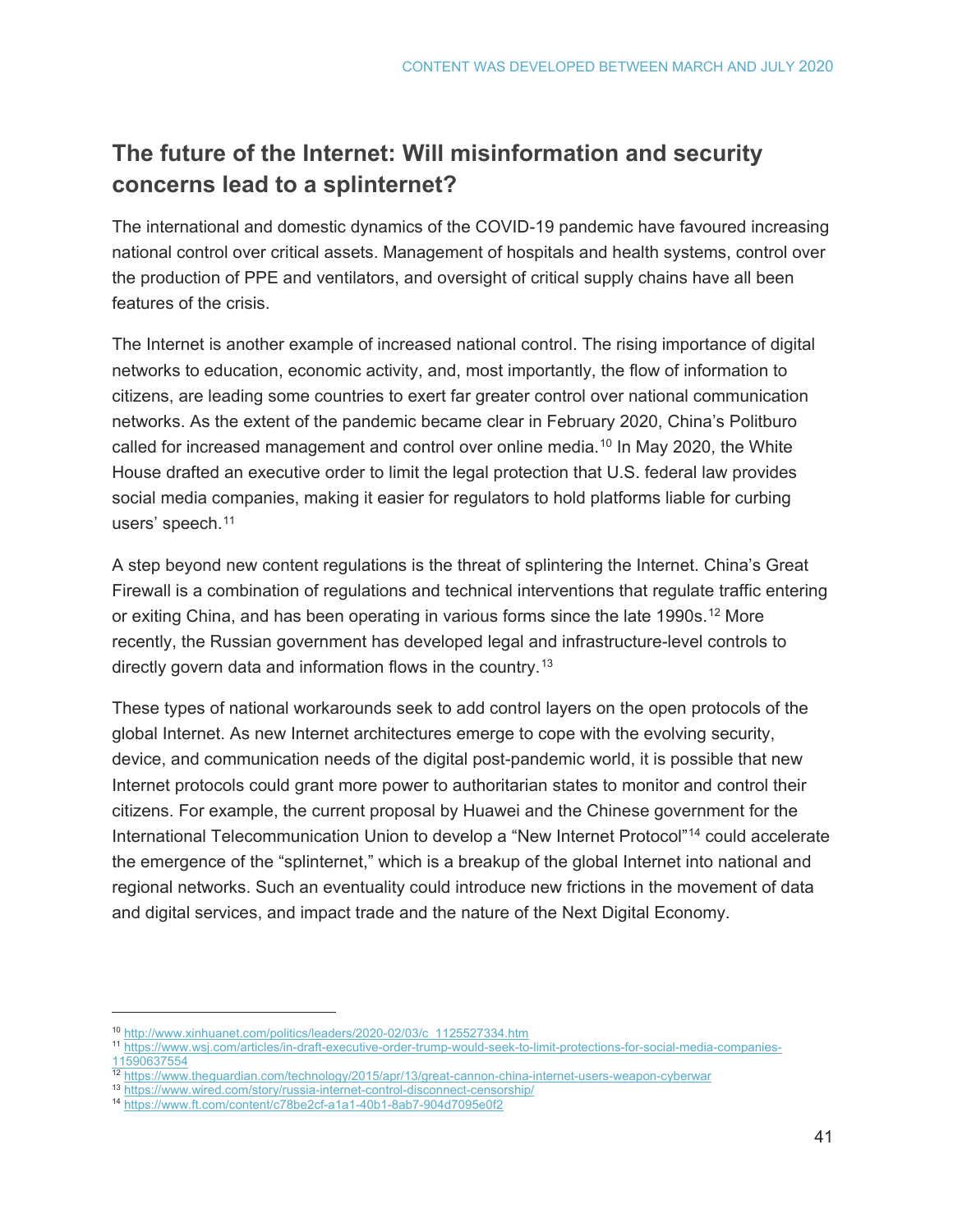## **The breadth of policy attention: How much focus will be left for other issues?**

Global attention is currently focused on managing the immediate health, social, and economic consequences of the pandemic. However, this focus may neglect other sensitive conditions that might develop into major crises, as well as the possibility that other cascading risks could emerge. Nationally, natural disasters threatening communities already affected by the COVID-19 pandemic could compound social, psychological, and physical threats in devastating ways.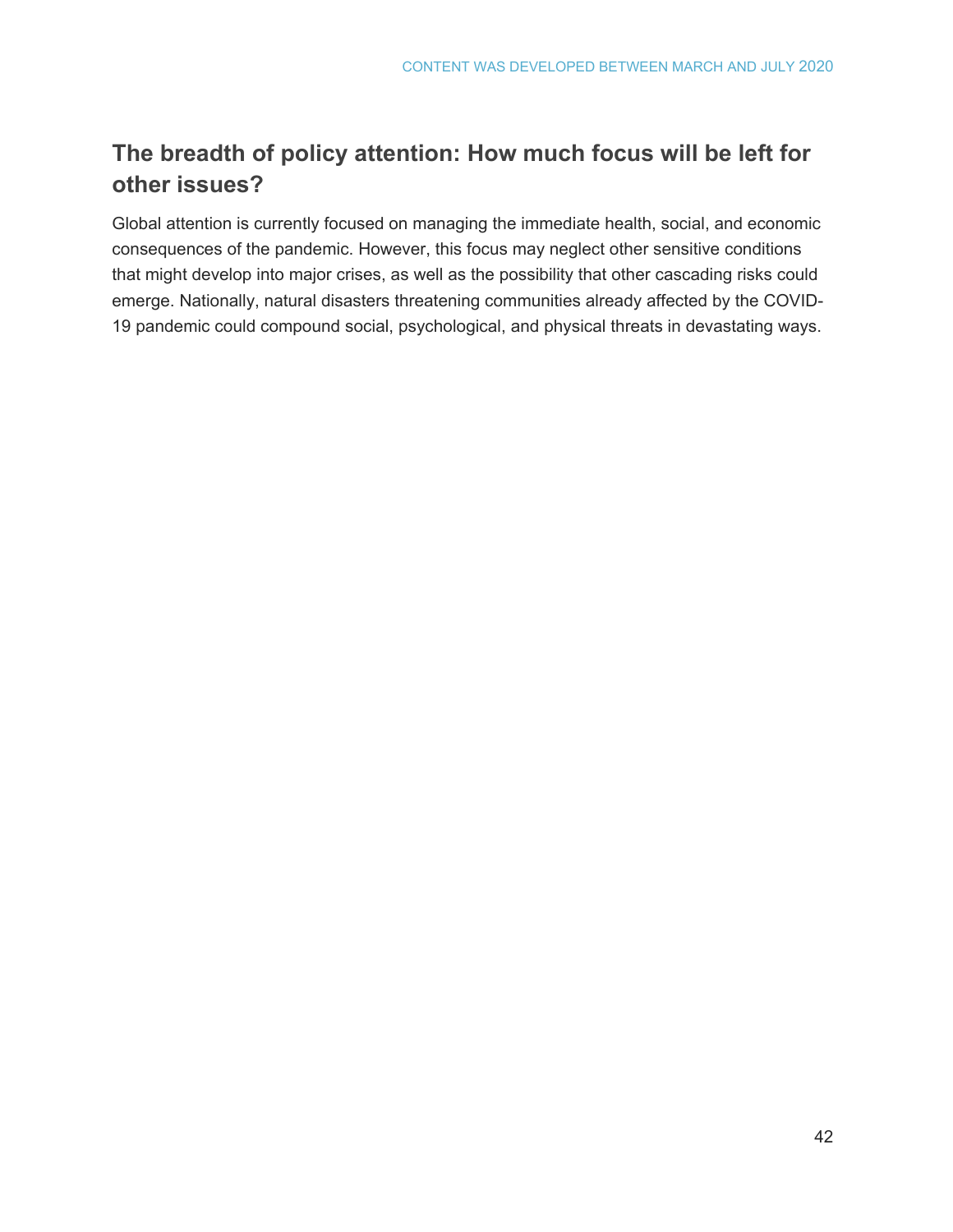**USING FORESIGHT IN POLICY MAKING UNDER HIGH UNCERTAINTY**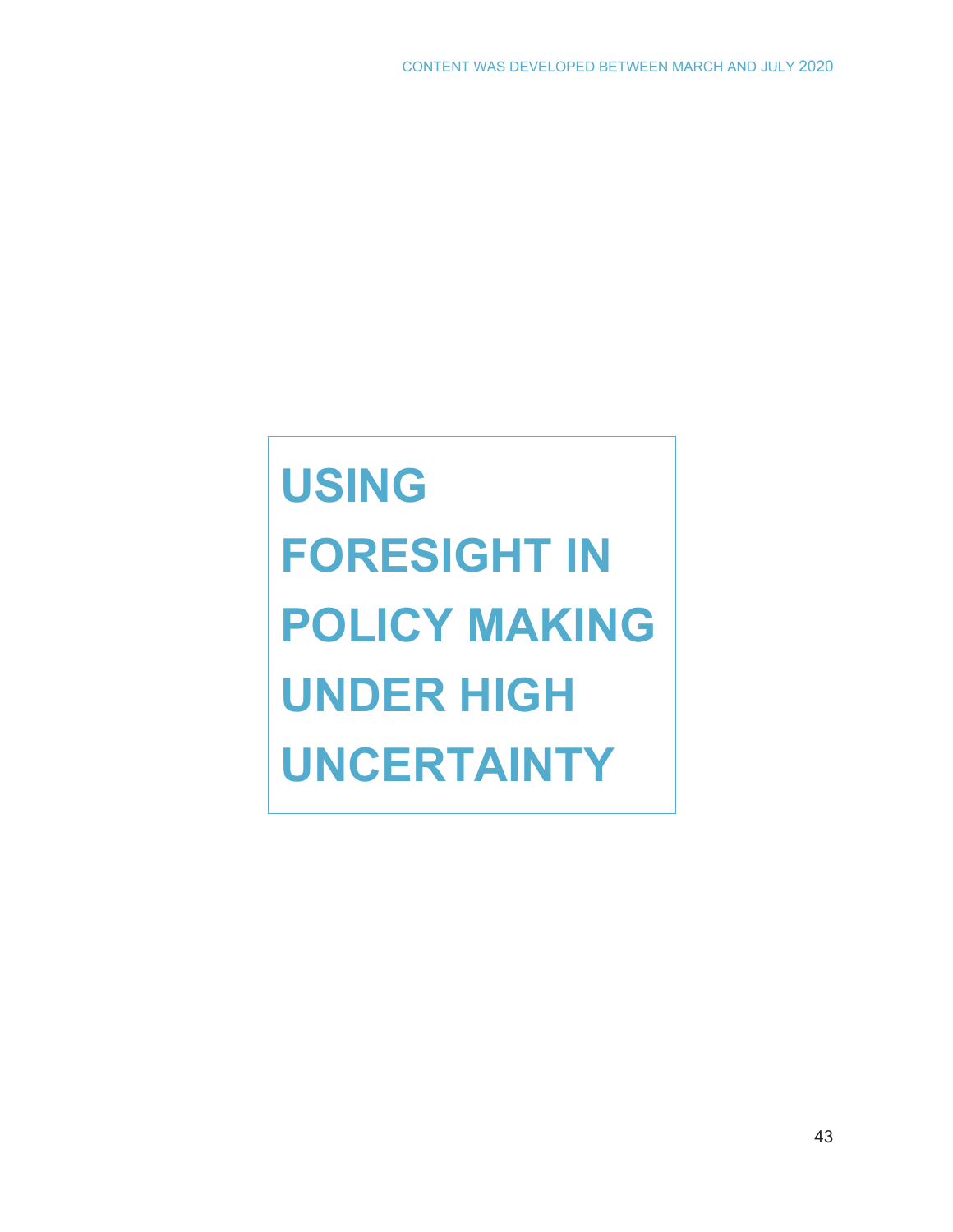# **2. USING FORESIGHT IN POLICY MAKING UNDER HIGH UNCERTAINTY**

The COVID-19 pandemic has shocked the world. The direct health consequences, cascading economic, political, and environmental impacts, as well as social effects of this disease are still unknown. As of July 2020, governments, experts, and populations are still trying to understand the virus and its trajectory, and many initiatives are under way in the hopes of discovering vaccines and treatments. Although we are making headway, uncertainty surrounds how the situation will evolve, and what it will mean to us in retrospect.

## HOW CAN WE THINK ABOUT THE FUTURE?

As policy makers, we need to look at the future in a variety of ways. We ought to consider both the changing policy landscape and the impact of governments' policy decisions on the future.

### **What futures do we need to anticipate?**

It may be tempting to imagine that the pandemic is an isolated "bump in the road," and that we will either return to the pre-COVID-19 reality or end up in an expected future—one we anticipated based on well-understood trends before the pandemic hit.

However, prudent governments do not bet everything on the chance that outcomes will turn out as expected. Instead, they prepare for a wide range of plausible scenarios to avoid finding themselves in situations of radical change that they were unprepared to manage. There are signs that indicate the future will be significantly different from the one most were anticipating pre-COVID-19. Such scenarios might require new policy tools, approaches, and ways of thinking. Although the government is capable of upscaling tools when needed, during crisis there is an increased risk of failure if policy tools and solutions need to be simultaneously invented, adapted, and scaled. This is why foresight is crucial.

Decision makers need to reflect on:

- the shifts we may experience in the medium and long term that challenge our policy assumptions and tools
- the highly disruptive policy landscapes and scenarios we may face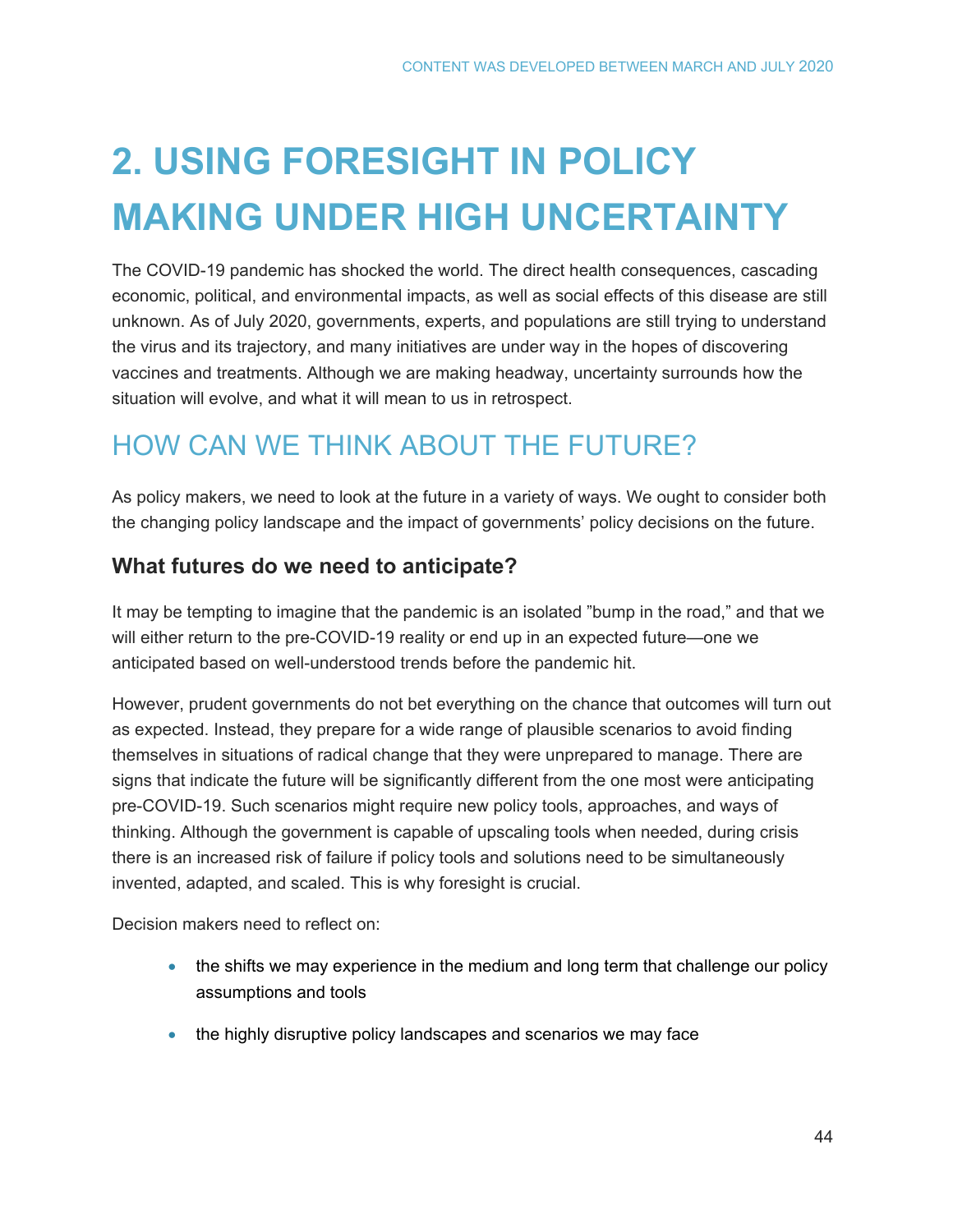- the policy implications of those scenarios (i.e. challenges, bottlenecks, shortages, emerging needs and capabilities)
- whether the policy assumptions guiding the decision making are credible, need more exploration, or are vulnerable
- whether the policy toolkit is capable of addressing significantly different scenarios
- response options that could yield the desired results given the changed landscape

### **What future are we creating?**

The government is not a passive participant in the future; its decisions shape the future.

We can consider whether to resume "business as usual," or whether that model is unfit for purpose or may be undesirable. Do we want to transform and create a more desirable future? If so, what does that future look like?

We can also reflect on how to build a more resilient system, where the different economic, social, political, and environmental systems support each other and can withstand shocks. We should look at what a resilient system could look like, and what it would mean in terms of outcomes and trade-offs.

Decision makers ought to consider:

- The scenarios that may unfold, so we can work towards a shared vision for the future
- Which areas or priorities require development to achieve this vision
- How we can work across domains to create this vision and make choices

Below you will find foresight tools and ideas that illustrate how you can use the driving forces for your work, and apply foresight in a structured manner to your processes.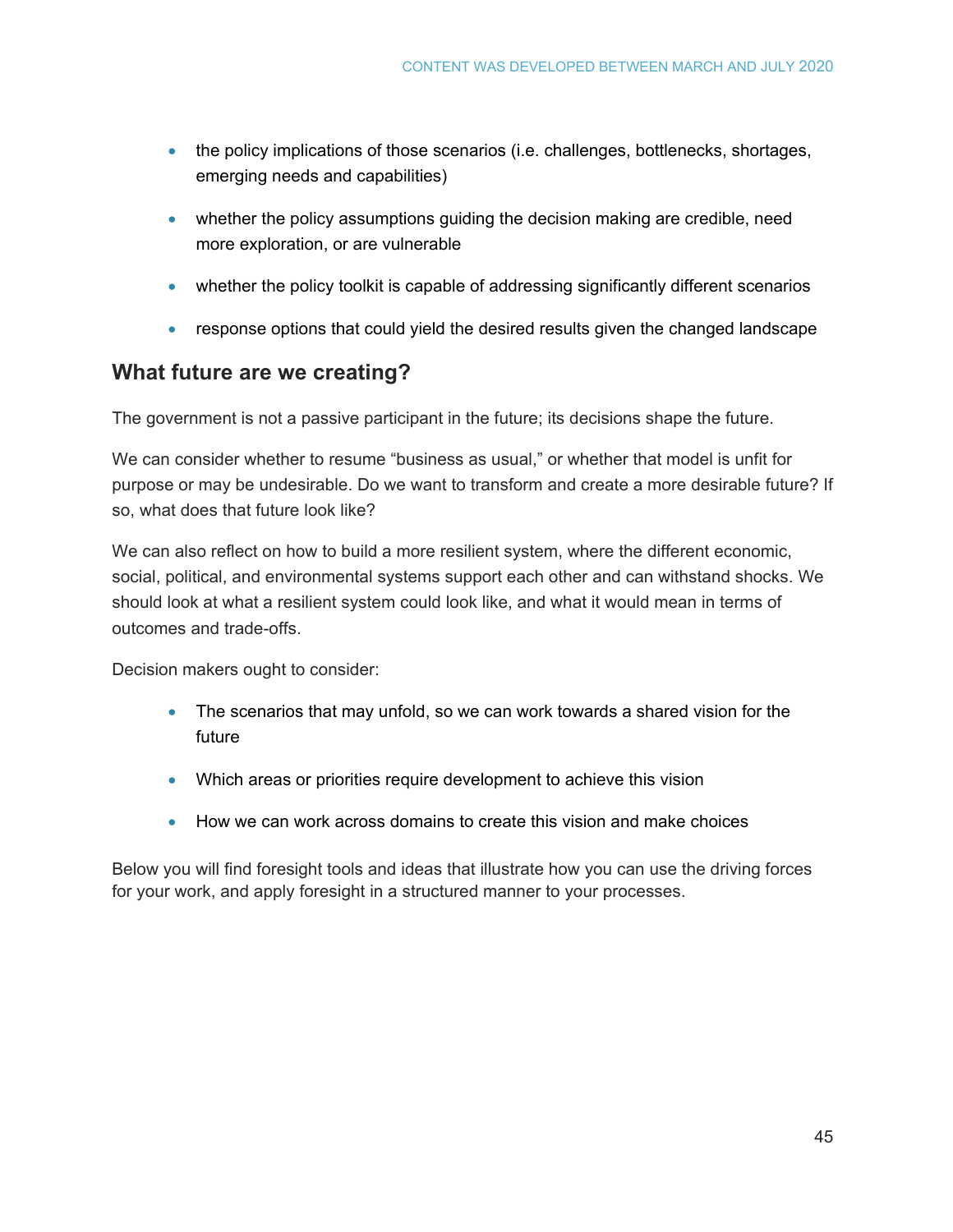## 2.1 WORKING WITH SCENARIOS

Scenario thinking helps us consider alternative futures. It allows us to make clear assumptions about the future, consider disruptions, and engage in a social learning process, while avoiding groupthink and polarized or fragmented perspectives. Scenario thinking also helps us ask the right questions to prepare for a variety of futures. Scenarios are designed for a specific individual or organization and for a defined purpose.

The scenarios in this section are used for the purpose of illustration, and were developed as part of a specific collaboration. They should not be considered the official scenarios designed to address COVID-19.

## **Time horizon for an alternative future**

Although a return to normal (either to the pre-COVID-19 reality or in a future that was anticipated before the pandemic based on known changes) is possible, it appears unlikely (see the box entitled "No quick return to normal").

It may be prudent to plan for a future in which Canadians and their governments could experience:

- a continued emergency phase, which could persist with episodic flare-ups for two years or more;
- an extended phase of disruption, in which we experience the longer-term consequences of the pandemic, including accelerated and ongoing economic, societal, and geopolitical disruptions;
- The eventual emergence of a new "normal," which could look quite different from the future that many might have anticipated pre-pandemic.

Thinking about the future policy landscape this way facilitates foresight, contingency planning, and vision. We can use it to ask three sets of questions, working back from the more distant future:

- 1. What different visions of the more distant future are plausible? Which ones should we work towards, or seek to avoid? (see the section on [Visions thinking\)](#page-61-0)
- 2. What policy responses could help us achieve more desired visions of a new normal?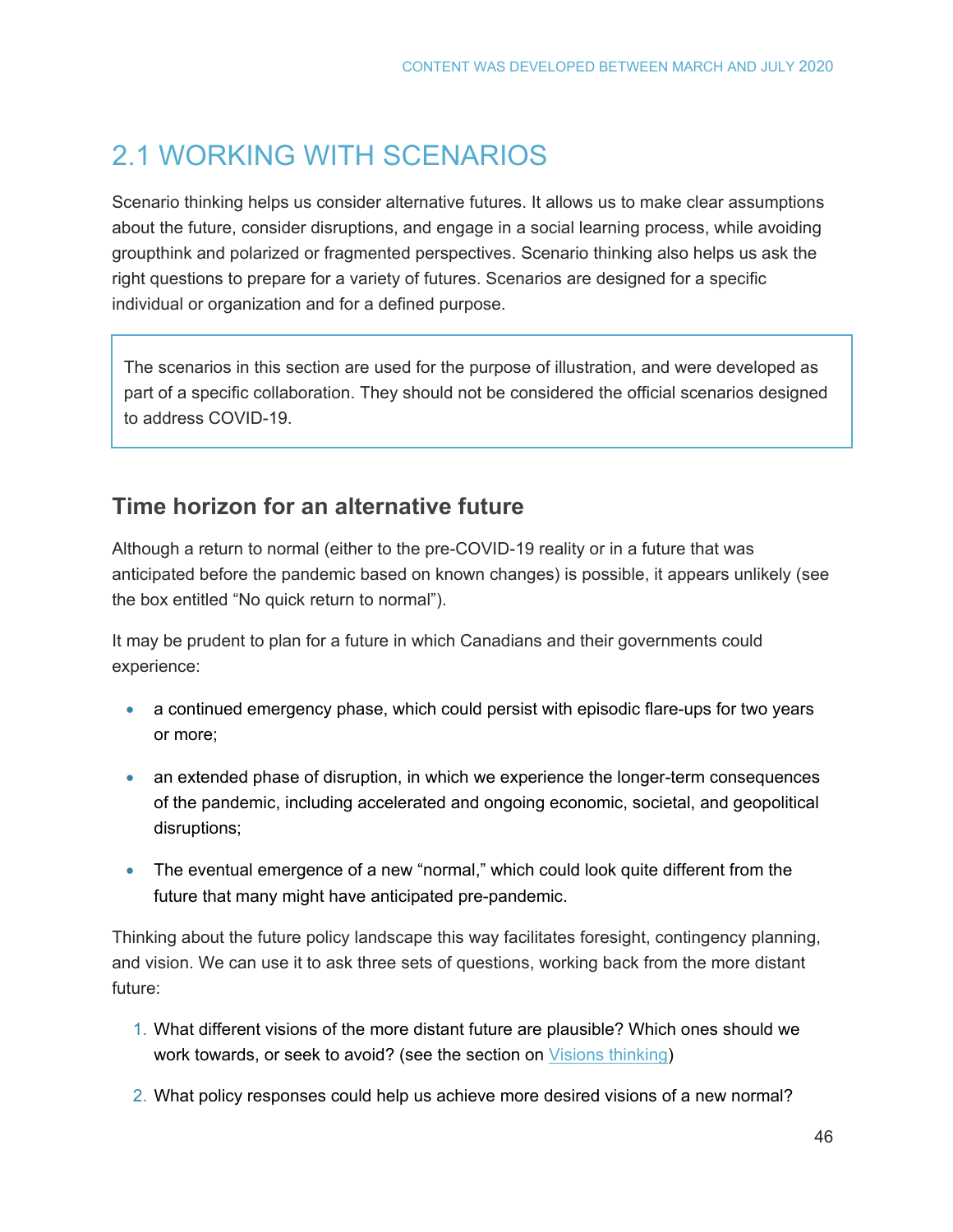3. What additional demands, challenges, and opportunities may arise for governments during the initial emergency? What decisions can we make during the emergency to prepare for further disruptions?

Even if the disruption from the pandemic is limited and we experience a quick return to normal, planning for a prolonged disruption could be useful for governments to identify challenges and opportunities. Exploring the potential for continued disruption is therefore a robust approach to policy analysis and planning, irrespective of the pandemic's ultimate course.

## **No quick return to normal**

One policy assumption might be that the worst is over, and that the virus will soon become manageable and then fully preventable; the economy will bounce back in a "V-shaped" or at least a manageable "U-shaped" recovery; life returns to its pre-pandemic state, albeit with minor changes; and we face extra public debt due to spending on temporary supports. While this scenario is possible, several reasons make it unlikely:

- As of July 2020, the development of a vaccine or treatments remains uncertain, and the successful management of the pandemic through non-pharmaceutical measures is fragile.
- Economies, societies, and the geopolitical order were already in the midst of transformation before the pandemic hit. Our response to the virus and the pandemic seems to be accelerating many of those changes, especially with respect to telework, automation, consumption patterns, geopolitical reordering, and digital social life.
- As of July 2020, we have not yet seen the full consequences of putting our economies and social customs on hold. These ramifications could snowball over the coming months, particularly if these conditions endure.

The experience of the pandemic may be changing Canadians' understanding of their social, economic, and environmental conditions. It has revealed weaknesses in many systems, such as long-term care for a growing ageing population. Inequalities that influence educational, health, and economic outcomes for citizens were exposed. Some of our major economic sectors, especially physical retail and oil and gas, face growing and possibly permanent headwinds. And systems such as childcare and early childhood education have proven to be crucial to the functioning of nearly every facet of life.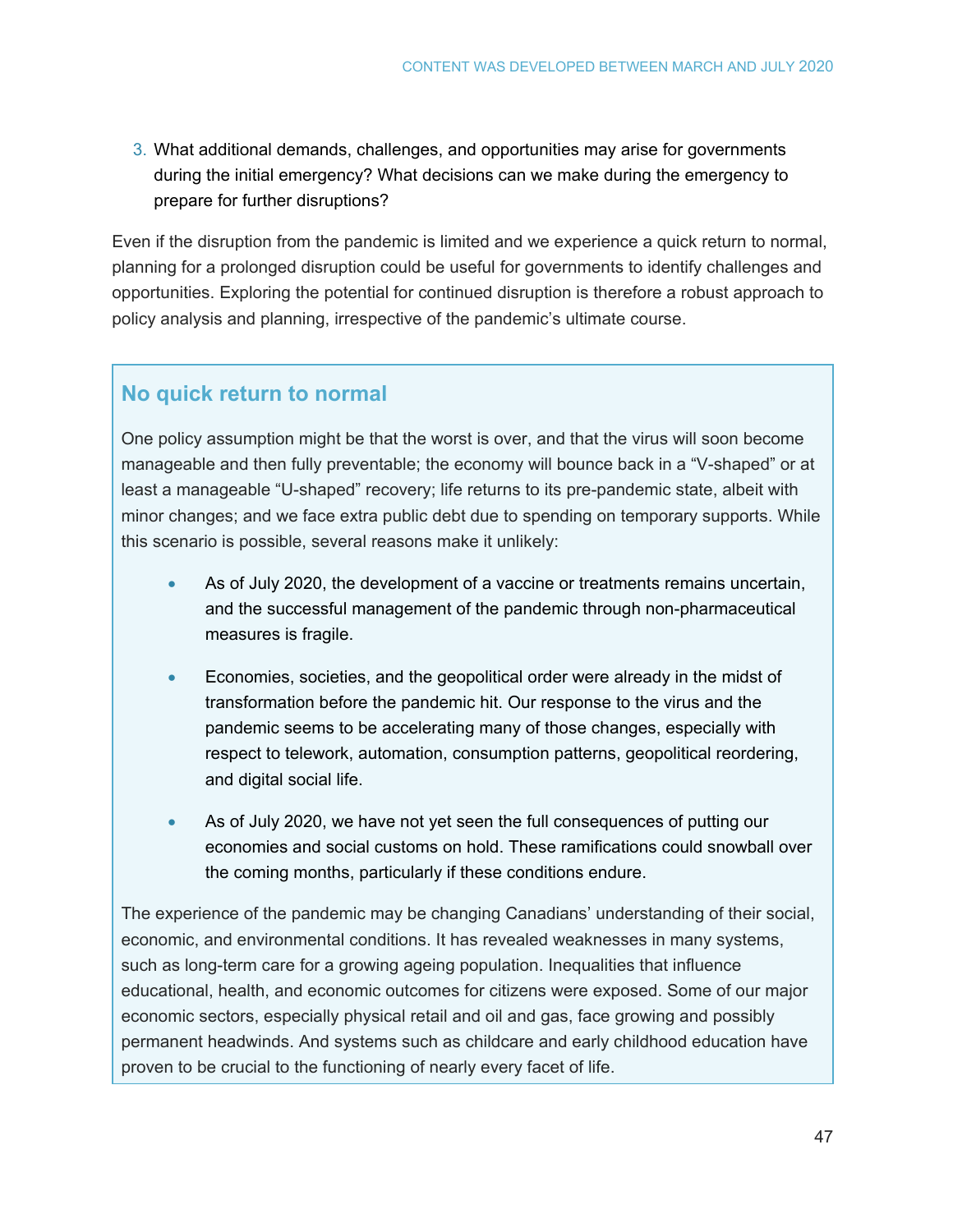## **Major shifts and critical uncertainties frame plausible alternative scenarios**

We can use the driving forces identified in the previous section to develop alternative scenarios that we may encounter. Below are some of the most significant uncertainties in different domains. How they play out will give rise to very different futures for which we need to be prepared.

- In the health domain, will we be able to medically control the virus? If a vaccine or treatment is developed, who will own it, how will it be accessed, and by whom?
- In the economic domain, uncertainty continues as a V-shaped recovery seems increasingly unlikely, and in the longer term supply chains could be significantly redesigned. Beyond the economic consequences of the pandemic itself, the disruptions brought on by the [Next Digital Economy](https://horizons.gc.ca/en/2019/06/20/the-next-digital-economy/) could likely accelerate.
- In the social and socioeconomic area, a lack of specific interventions could bring a high risk of mental health issues, increased inequalities, decreasing social cohesion, and rising generational divides.
- In the environmental space, the COVID-19 pandemic could significantly influence the way in which societies rethink their stance on the environment. Alternatively, the connection between the pandemic and the environment may go unexamined.
- In governance, many questions surround the future nature and role of governments, while pre-COVID-19 trends related to the international order seem to accelerate.

## **Exploring different combinations of shifts and critical uncertainties**

Exploring different combinations of those shifts and critical uncertainties can help us develop a better understanding of what might happen, be better prepared, and avoid kneejerk reactions when they happen. It helps us review our planning assumptions.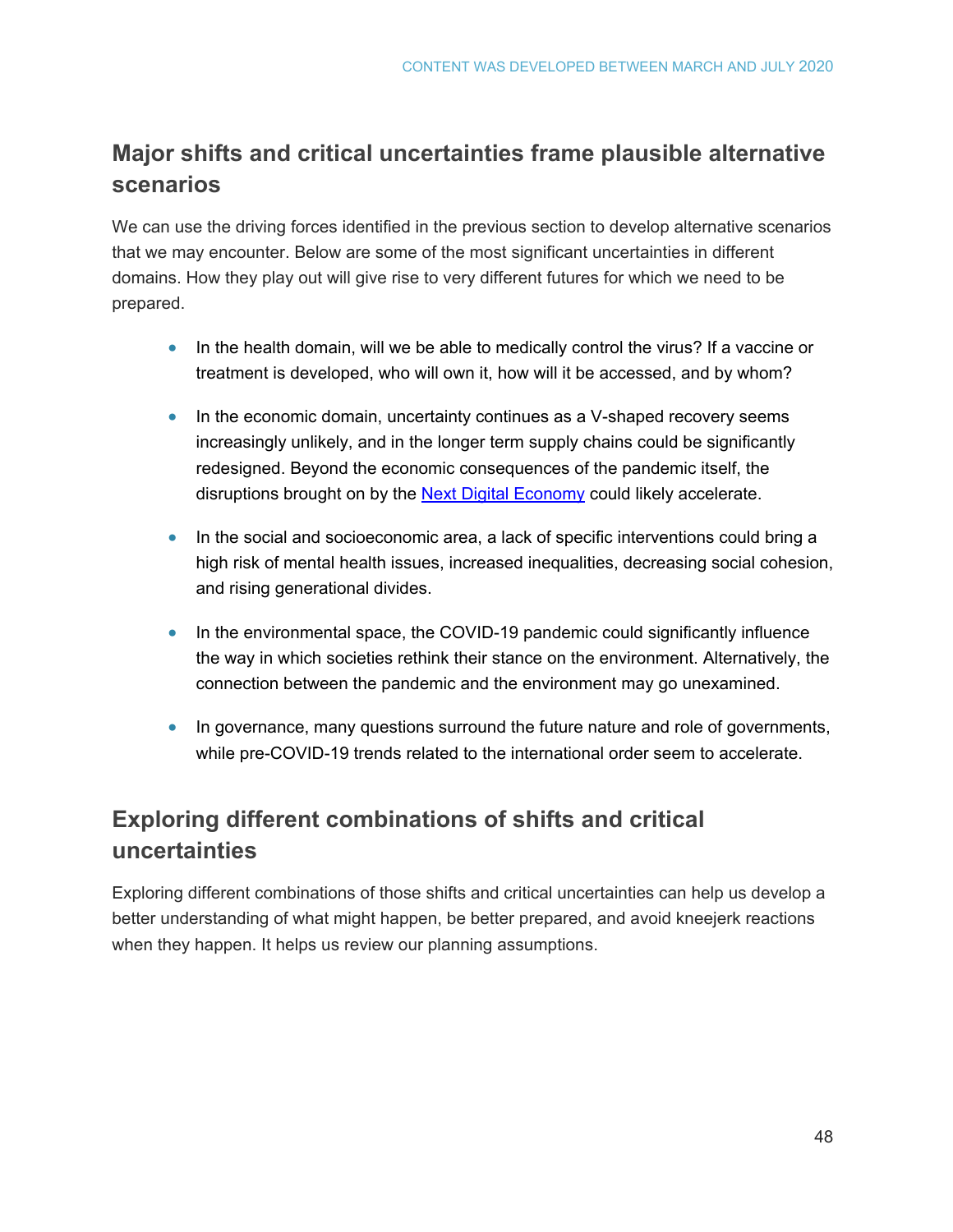Depending on your policy domain, you might explore scenarios such as:

- What if a vaccine or treatment exists to control the virus medically and the country that owns it is focused on its own wellbeing (i.e. on providing it to its citizens first, or on extracting financial gain from it)?
- What if citizens demand government investment for environmental protection that is equal to the support provided for COVID-19, at a time when economic growth is slow?
- What if jobless growth accelerates, and trust in the government erodes?

The box below contains three high-level scenarios that we explored with our Federal Foresight Practitioners Network to challenge policy assumptions. These scenarios are not designed to predict the future, but rather to stimulate thinking of what is possible. They are used here for the purpose of illustration, and were developed as part of a specific collaboration. They should not be considered the official scenarios designed to address COVID-19.

## **Scenarios explored with the Federal Foresight Practitioners Network**

## **Scenario 1: A world in which public health has recovered, but the economy has not**

This scenario challenges the assumption that the economy will rebound quickly once the pandemic is medically manageable.

Canada, 2023: Medically, COVID-19 is completely manageable and does not pose a major threat. Over the last few years, death rates and complications from COVID-19 were not extreme in Canada. However, while individuals who were last infected are recovering well, the economy is not. Unemployment remains high, and full economic recovery, if at all possible, may not take place until the early 2030s. Over the past three years, Canada experienced continued disruption due to COVID-19, such as flare-ups, and openings and closings within regions and across borders. This created a highly uncertain economic environment and a prolonged recession that is unequally spread across sectors. Offline retail, travel and tourism, and the commercial real estate market are experiencing unprecedented drops. Some types of local manufacturing make a minor comeback as value chains evolve to resist geopolitical shocks, but reductions in exports prevail. Investments in automation have soared in an effort to become less dependent on humans for the production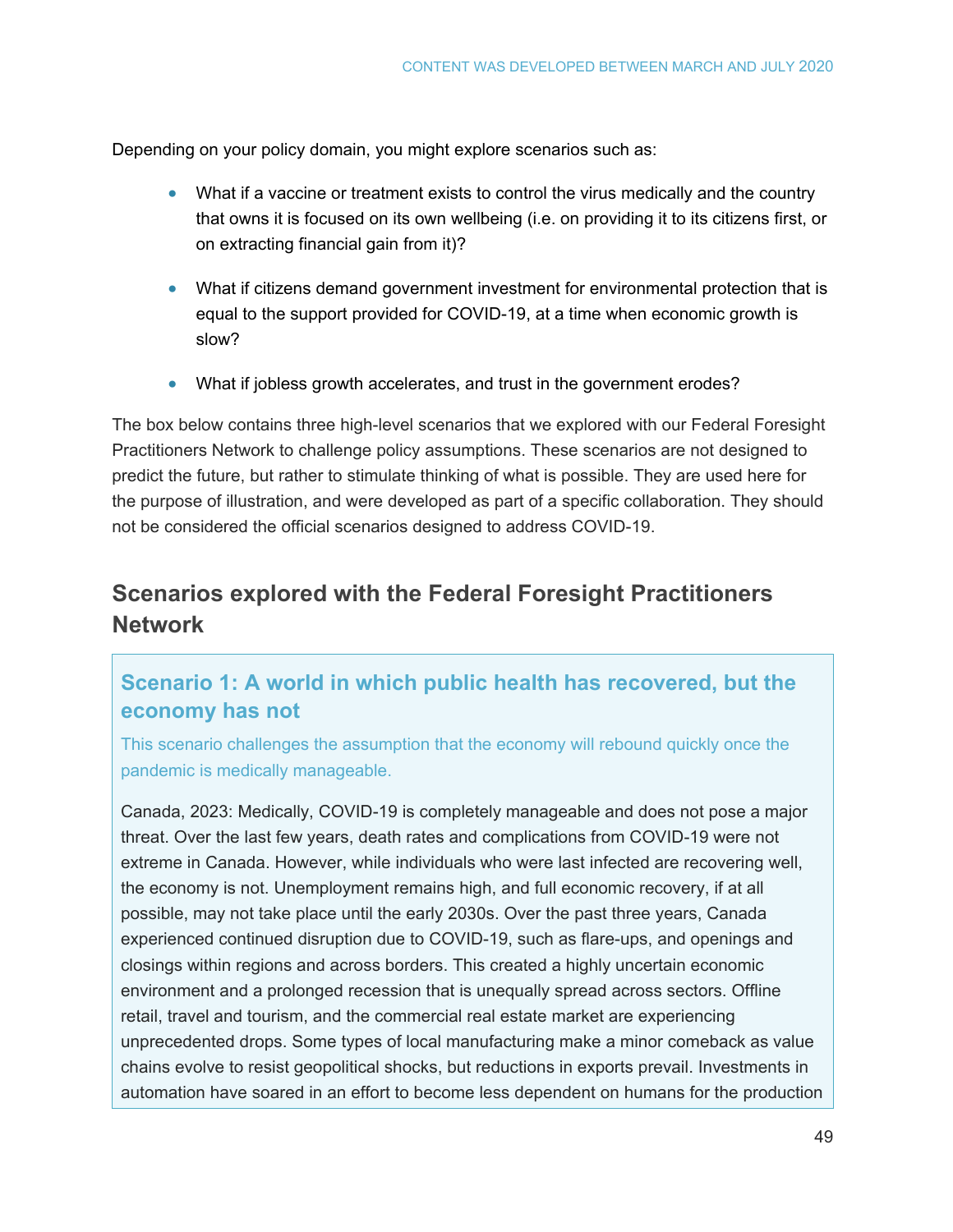and distribution of goods and services. Lower-wage workers, vulnerable groups, women, and Indigenous peoples are disproportionately disadvantaged.

### **Scenario 2: A world in which an emergency state is the new normal**

This scenario challenges the assumption that we will only experience one emergency at a time, and that if we decisively address the COVID-19 virus, the situation is resolved.

Canada, 2023: Canadians are reeling from multiple disruptive emergencies; the COVID-19 pandemic that remains medically unmanageable, and a series of environmental catastrophes—extensive wildfires and floods—that displaced parts of the population. Many experienced these events as traumas, leading to a "mental health pandemic." The international scene is relatively volatile, resulting in regular shocks to trade, commodity prices, and travel. Economic recovery, although progressing overall, is geographically uneven, with sudden shocks to value chains. GDP is up, but GDW (Gross domestic wellbeing) is quickly declining. Key health indicators, including rates of chronic disease, are worsening, even among those untouched by the virus. The birth rate is declining in Canada, and this smaller cohort of children face developmental hurdles at greater rates than the prepandemic period. Trauma and anxiety deform interpersonal and inter-group relations, weakening the ties and bridges that support social cohesion. Front-line workers and leaders across all sectors are feeling increasingly frustrated by the gap between a constantly increasing knowledge of healthy human development and poor outcomes. Entrepreneurs and small businesses find it challenging to stay afloat in such a volatile economic environment. Stories have recently emerged about the possible existence of a coronavirus in birds that might mutate to transmit to humans, and would be much deadlier than COVID-19.

### **Scenario 3: A world in which social connection provides resilience through the crisis**

This scenario challenges the assumption that a long pandemic and difficult economic transition drag down social life and civic institutions.

Canada, 2023: The pandemic drags on. The shared experience of vulnerability and cooperation fostered a high level of social cohesion and solidarity in Canada. Trust among Canadians and between citizens and institutions has strengthened. This helps Canadians deal with a difficult economic transition and the longer-than-expected wait for an effective vaccine or treatment.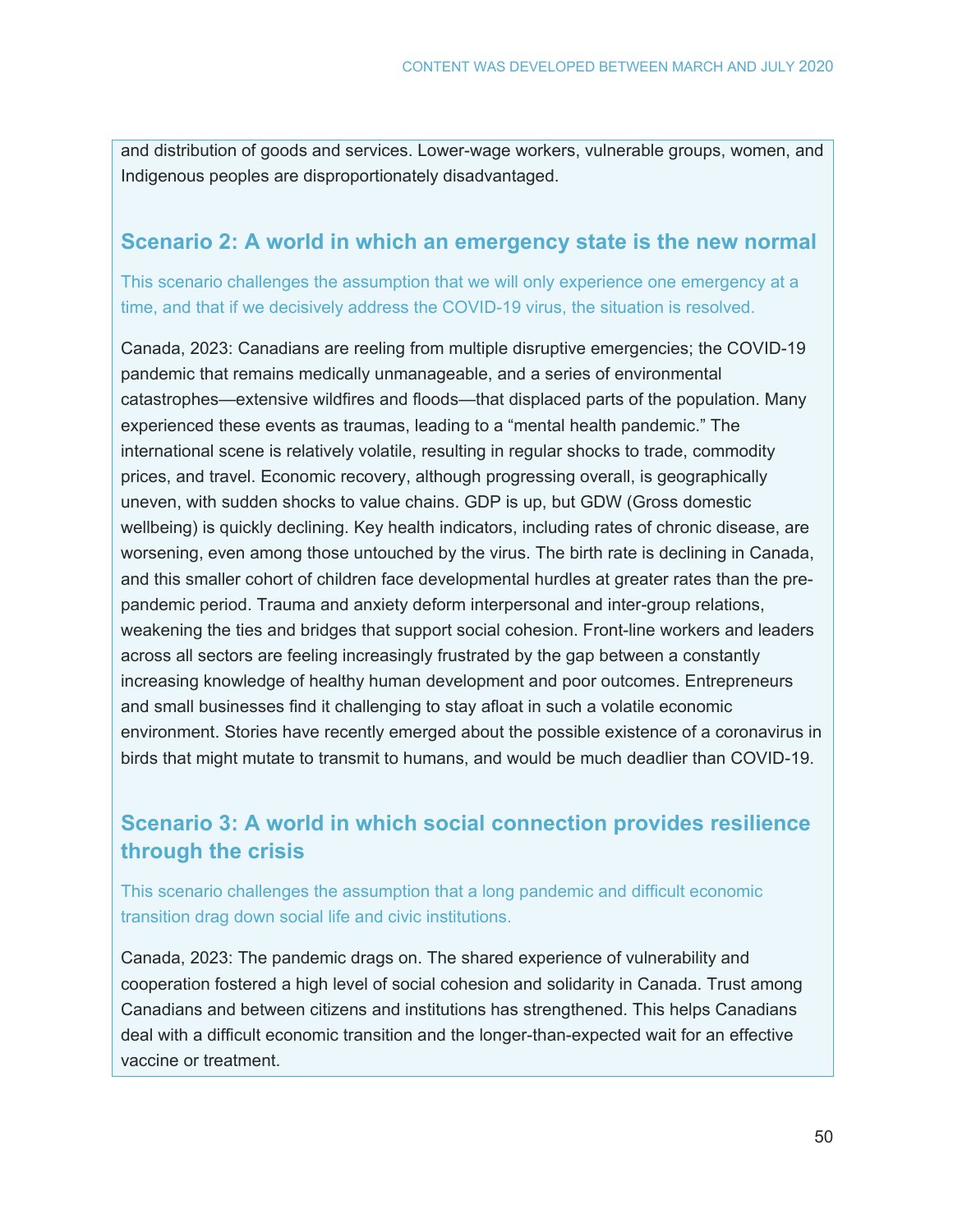Canadians have grown accustomed to technological innovations, such as bio-sensors, health apps, and touchless automation. They support data governance models that generate public benefit without exposing individuals to targeting or manipulation. Increased acceptance of digitization and automation is reshaping education at all levels. Firms move to a flexible model where remote work is the default. Flexible hours, along with placing wellbeing, family and children as a priority, yields higher levels of satisfaction despite some difficult adjustments.

Voluntarism has increased, and cultivating community relations plays a larger role in social life. Canadians are participating in the long and difficult work of building resilient social and economic systems that help regenerate rather than degrade ecosystems. This multigenerational collective effort towards reconciliation, healing, and ecological restoration is providing a sense of meaning that makes continuing disruptions somewhat tolerable. Canadians hope to emerge from a period of difficult transitions into new forms of economic and social prosperity that were unavailable before the pandemic.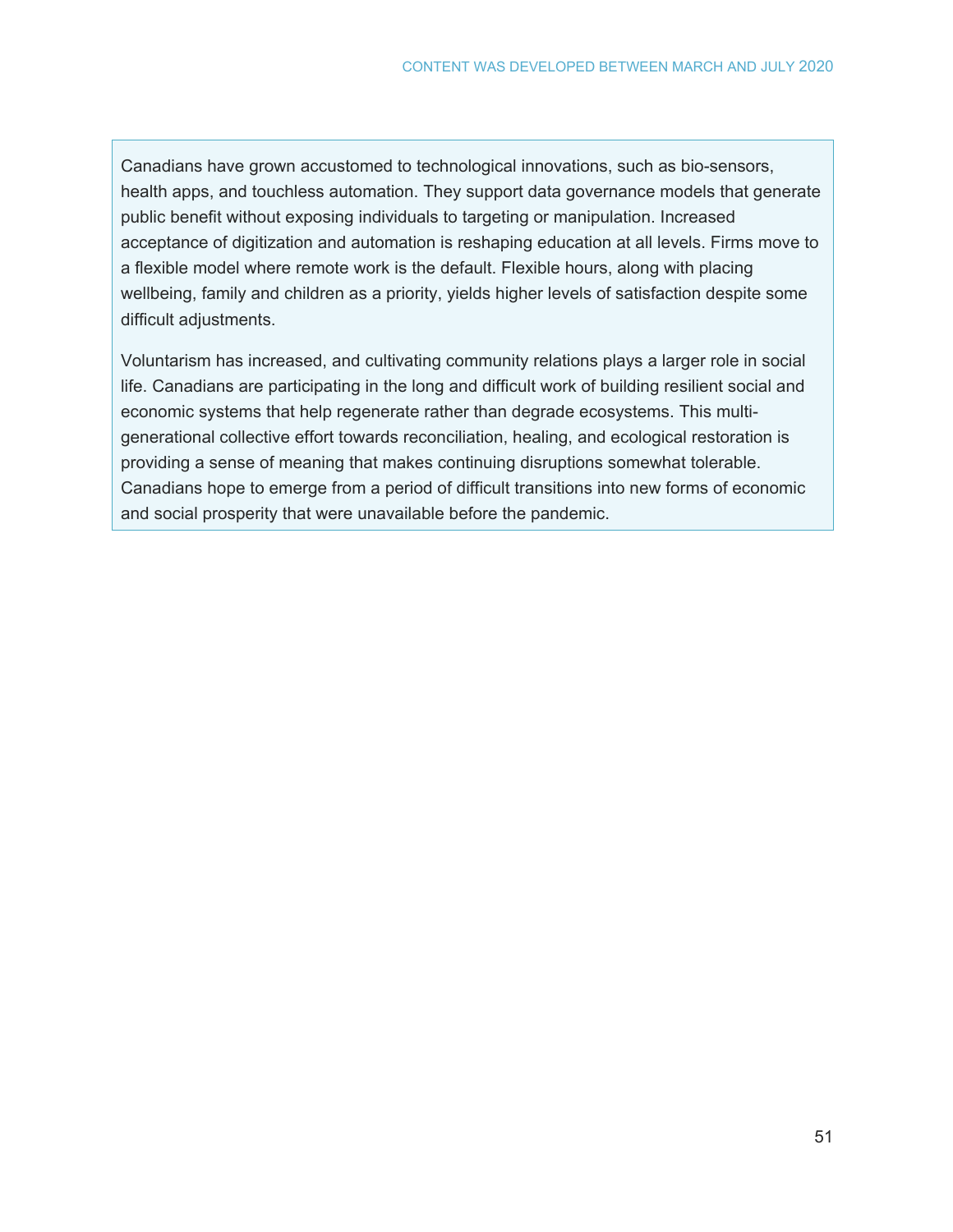## 2.2 IDENTIFYING POLICY IMPLICATIONS

Thinking through disruptive scenarios can help us identify policy implications (i.e. challenges, bottlenecks, shortages, emerging needs, and emerging capabilities) for which institutions could prepare. With a better understanding of plausible and challenging policy implications, decision makers can reflect on and test whether the policy toolkit is adequate when faced with significantly different scenarios.

Below are some possible policy considerations that could emerge in a landscape that sees continued disruptions rather than a quick rebound to "normal." These focus on the social, economic, and governance consequences during a long period of disruption.

These implications emerged from our research.

### **Dealing with accelerated disruptions in the economy**

**The [Next Digital Economy](https://horizons.gc.ca/en/2019/06/20/the-next-digital-economy/) may bring challenges and opportunities sooner than expected.** Prior to the pandemic, digital technologies were already combining to trigger a significant transformation of the economy. The pandemic and its implications might expedite that process.

**We could see a rapid onset of technology-induced unemployment.** Deployment of automation and AI may accelerate, reducing both the dependence on humans in value chains and the risks of disease transmission.

**Rising acceptance of remote work will change where work is done and by whom.** The pandemic inadvertently served as a testing ground for remote work, providing institutions with insight into how it could move forward (read more from our *[Future of Work](https://horizons.gc.ca/en/2019/06/20/the-future-of-work-five-game-changers/)* report*: [Where](https://horizons.gc.ca/en/2019/06/20/the-future-of-work-five-game-changers/#game-changer-5)  [People Work and Earn May Not Be Where They Live and Spend](https://horizons.gc.ca/en/2019/06/20/the-future-of-work-five-game-changers/#game-changer-5)*). If workers in Canadian firms can work effectively from home, why would these firms primarily hire domestic workers? What policies might help Canadians participate in the remote work economy, as they compete for jobs (or tasks) with qualified teleworkers in countries with much lower costs of living? What supports or protections would Canadians need if they live in Canada but work for foreign employers on platforms outside the country? How could Canadian cities and towns attract teleworkers who earn elsewhere but spend locally? What opportunities and challenges would arise if large numbers of teleworkers moved from high-cost cities to more affordable towns and rural areas? Which unintended consequences could emerge as a result of some jobs lending themselves well to remote work while others do not?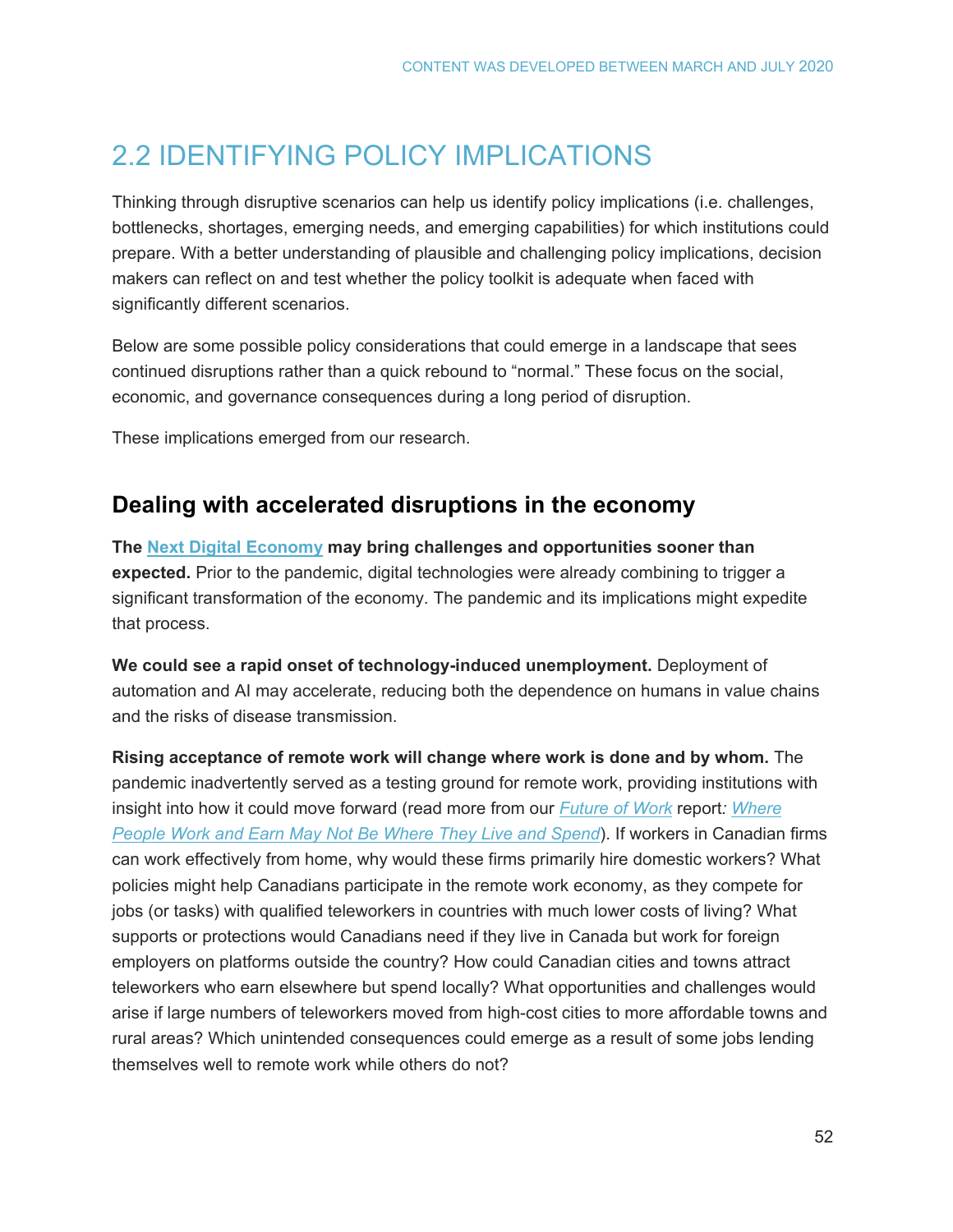**Home-based work and online retail could worsen the consequences of an economic downturn.** The value of many commercial and retail spaces could drop. The accommodation, transportation, and hospitality sectors could also suffer, as they rely on business travel and international tourism. What assets, transactions, or revenue streams will retain taxable value and support public goods? What policies might allow the repurposing of commercial and retail space? Could this offer new opportunities to address homelessness and dislocation?

### **Canadian value chains could change if firms reshore and automate manufacturing.**

Fears of shutdowns, trade disruptions, and the fragility of long value chains might combine with new manufacturing technologies to bring goods production back to Canada. What policies and programs might facilitate a local and ecologically sensible manufacturing sector? Could synthetic biology and additive manufacturing offer ways to cheaply make goods while also limiting or even reversing the effects of manufacturing on local ecosystems?

**The pandemic will only be over when it is over everywhere.** Managing trade and travel between regions and countries with different infection rates will remain a lasting challenge. Consider the Canada-U.S. border: if the pandemic is not contained and COVID-19 remains more prevalent in the U.S., how would Canada adapt to maintain economic and social ties with them?

**Some industries might never rebound during a long and turbulent disruptive period, imposing some difficult choices.** Many small and medium enterprises (SME) in the tourism sector might go bankrupt long before the pandemic is under control. What bold and difficult choices might help avoid that?

**In a long disruptive period, powerful firms or private institutions could seek bailouts.** What funding models and under which conditions could enable economic transformation that would position Canada favourably in the future?

**An extended disruption may force a reconsideration of post-WWII economic orthodoxies.** How might governments respond to a change in consensus about the role of markets and economic policy? Could an accelerated digital economy cause governments to revise their assumptions—for example that the goal of monetary policy is to guard against inflation rather than deflation? What new models can be put in place to avoid consequences such as increased gender inequality and wealth gaps?

**Decreased funding combined with higher risk aversion may impose further barriers for women and visible minorities seeking to create start-ups.** How can policy makers work with financial institutions to reduce discriminatory practices that exclude women, newcomers, and visible minorities from accessing favourable rates and funding opportunities?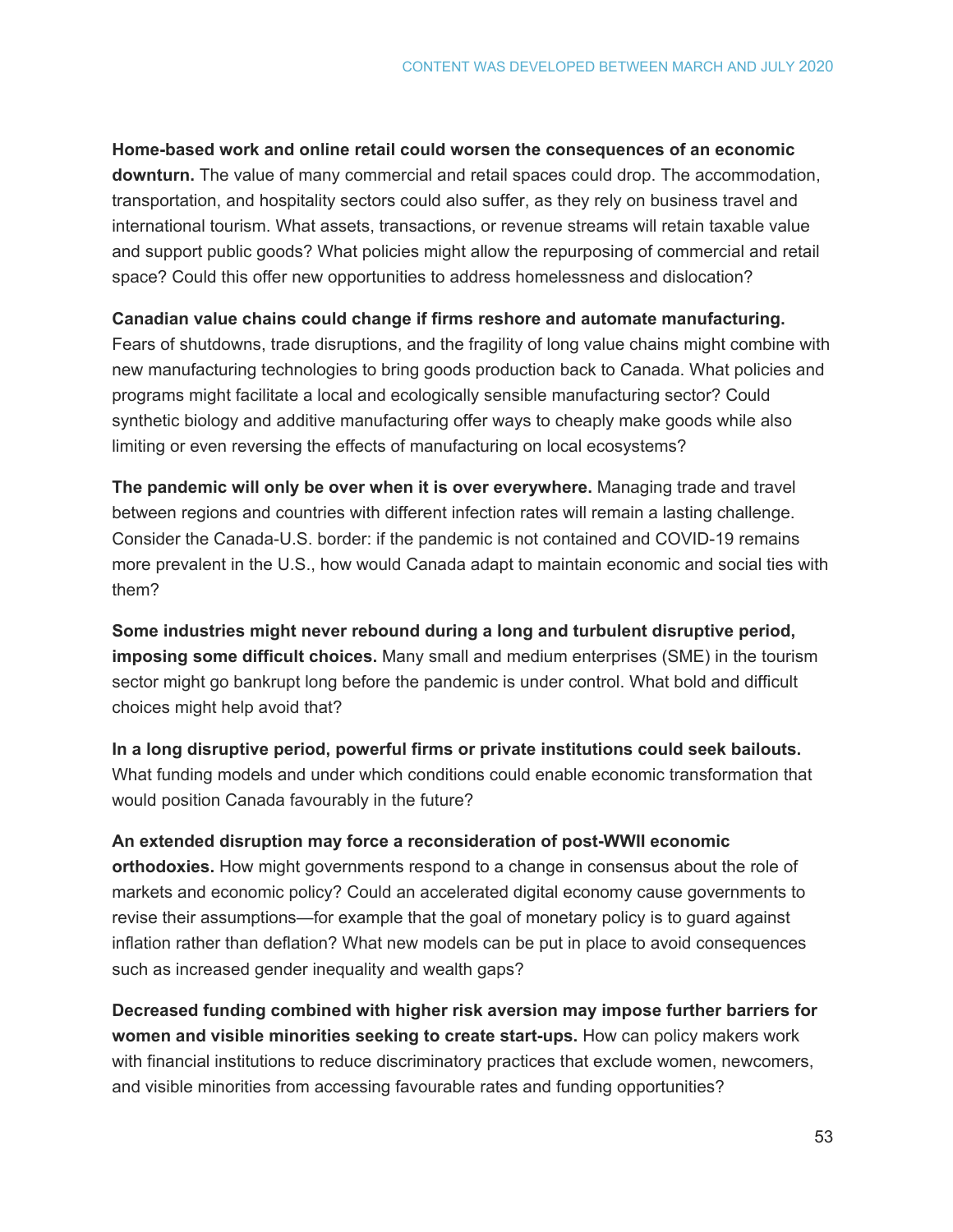## **Rethinking societal priorities**

Prior to the pandemic, changes in social functions—and more broadly in the social systems were already under way. Some changes have accelerated due to COVID-19, raising questions about our [social futures.](https://horizons.gc.ca/en/2020/03/20/exploring-social-futures/)

**Shared experience of vulnerability to disruption and appreciation of interdependence could set the backdrop for a rethinking of the social contract.** There could be pressures to revisit the basic arrangement between government, individuals, firms, workers, consumers, and social groups. How Canadians and their institutions pool risk, protect the vulnerable, eliminate discriminatory practices, respond to shocks, connect across generations, and promote innovation may need to change. Sustained inequity and new sources of economic and social insecurity could also challenge the ties that previously bridged differences and bonded groups to promote cohesion and cement a new social contract.

**Certain responses to the pandemic could create an even more challenging context for gender equality.** How can governments address the disproportionate burden and negative impacts affecting women during economic disruptions, closures, and other health-driven responses to the pandemic? What political, economic, and social consequences might emerge from a sharp rollback of women's slow and hard-won progress on income inequality and burden of unpaid labour? Will unpaid work (such as caring for children and/or elderly parents) be recognized in a manner that allows women to maintain employment and pursue career advancements?

**Access to secure digital networks and applications becomes critical.** What role might secure access to digital networks play in a renewed social contract? Which new digital social goods, rights, or benefits could emerge as central elements?

**The pandemic offers an opportunity to revisit our social contract on privacy and social information.** What data can government collect and use to rapidly address changing social needs during pandemics? What new technologies and approaches to data governance might unlock the collective benefits of data while protecting individuals against manipulation or targeting?

**Society's unhealed divisions can threaten its ability to respond in times of adversity.** How might Canada continue its work on reconciliation during a prolonged emergency? How could indigenization and greater institutional acceptance of Indigenous worldviews contribute to resilience and responses to disruption?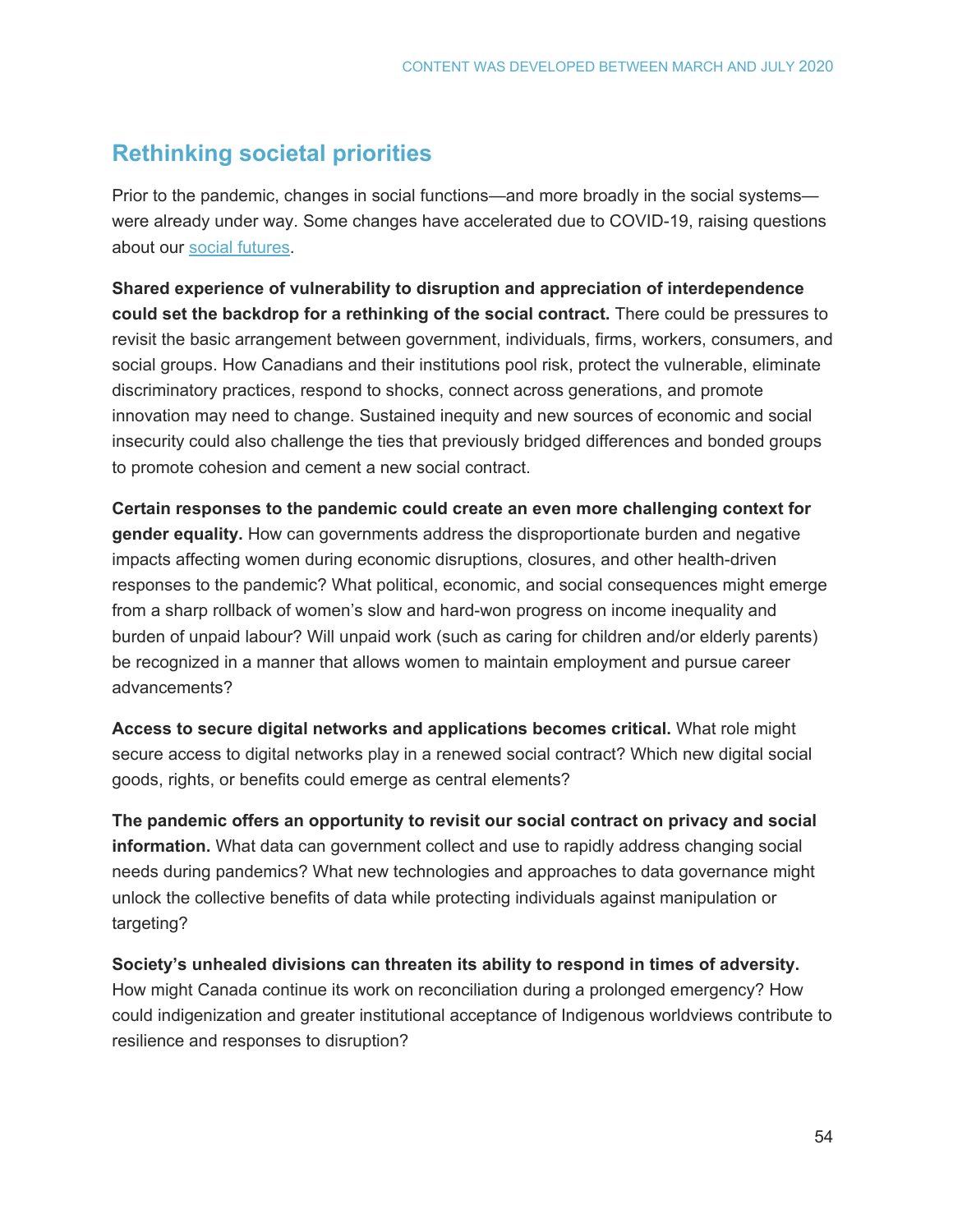**The intergenerational social contract between younger and older generations may strain as the pandemic continues.** Young Canadians' education and entry into the labour force is being disrupted by the response to a disease that significantly affects the health of older people. What might Canadian youth demand in return, for example with respect to student debt, education and early career support, and progress on their core concerns, such as climate change?

**The pandemic may create new expectations about the value and dignity of work that has been classified as essential.** Essential workers have carried the economy and taken on additional risk during the continuing pandemic. In the longer run, what compensation and recognition could they expect in return?

**Persistent disruptions to the economy and social life, and the stress stemming from the constant threat of exposure to the virus may result in a mental health crisis.** This could create pressure to provide more publicly-funded mental health support. It could also accelerate the longstanding efforts to reduce the stigma around mental health issues and seeking mental health services. Governments could also see increased calls for research funding related to mental health, as scientific discoveries in genomics, epigenetics, neuroscience, and the social determinants of health expose the link between mental and physical health.

**A strong demand to review social assistance and income support may emerge.** Could continued economic disruption and increased automation challenge the current logic of income support that is largely focused on insurance against breaks in employment? What other options might be considered for income supports or provision of public goods? Might income support programs be expected to assist with large economic and environmental transitions? Will newly emerging vulnerable groups financially affected by the pandemic—e.g. previously high-income contract workers and professionals in fields such as travel and hospitality—demand new forms of social supports?

**The role of NGOs and the charitable sector may change due to a decrease in funding and participation rates.** Although a strong civil society is crucial to community resilience during disruptions, it is itself vulnerable. Volunteering during the pandemic is riskier, especially for seniors. Charitable contributions may decrease for a long period amid financial worries. What tools might government use to support this sector, specifically smaller charities that serve marginalized communities unassisted by other organizations?

**The living conditions for older Canadians may be significantly altered following the pandemic.** During an extended pandemic, older Canadians may delay their retirement or rejoin the workforce to support themselves or supplement the income of their families. They may also see their investments and economic legacy decline at a time when they most need it. The state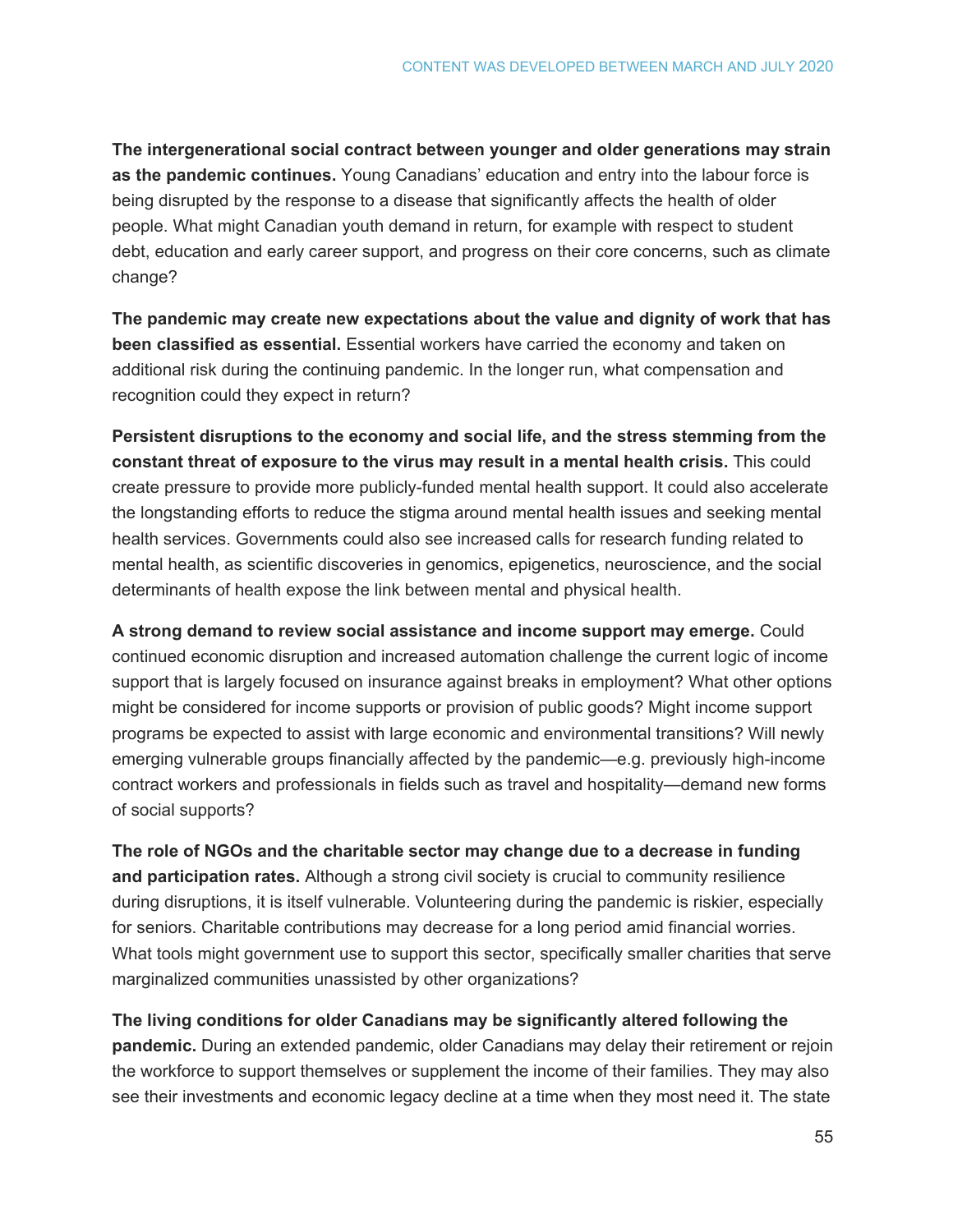of long-term care may cause considerable stress and suffering to sick older Canadians. The conditions for end of life—particularly in COVID-19 wards—could renew consideration of dignity in death. What visions might arise concerning the long-term care options for older Canadians? How might their interests during a long emergency—such as maintaining the value of high-priced assets—compete with the needs of younger Canadians struggling to establish themselves? Could older Canadians' attention to their legacies drive important transformations and collective projects?

## **Building systemic resilience**

**Resilience could become a top policy concern in a period of continued disruption and attempted recoveries from shocks.** Resilient systems can handle multiple disruptions. The term resilience here includes the concept of "antifragility," which refers to how resilient systems can not only survive, but actually improve the more they are battered by disruptive change. The consequences of the pandemic have cascaded across many systems (e.g. childcare, retail, hospitals, supply chains), illustrating how their resilience is interlinked. As a consequence, the challenge for policy makers may be: how can policy makers promote the resilience of complex interlinked systems?

**New skills and mechanisms may be needed to build more resilient systems.** The pandemic revealed the extent of systemic interdependence between different aspects of society, and exposed how the vulnerability of one could hurt the whole system. Society will expect that systems are transformed to be more resilient against future pandemics or other major shocks. Most government institutions are organized to target their distinct powers, duties, and functions on specific objectives within their Minister's portfolio. How could federal government institutions best pursue interlinked resilience? Which new tools, processes, or authorities could encourage portfolios to serve each other's objectives when their responsibilities interrelate? What additional skills, educational backgrounds, and experiences could further assist the policy community with analyzing and designing resilient systems?

**Society may start thinking of core systems as "investments" rather than "costs," opening the possibility for further investments in public offerings.** How can governments relate the impact of their long-term investments in core systems (such as early childhood education and development) to the resilience of the economy? Where else might strategic investments produce more long-term resilience?

**With increased attention to resilience, openness to onboard Indigenous worldviews and their understanding of complex and connected systems may increase.** What opportunities may exist for consultation and co-development with Indigenous partners within policy-making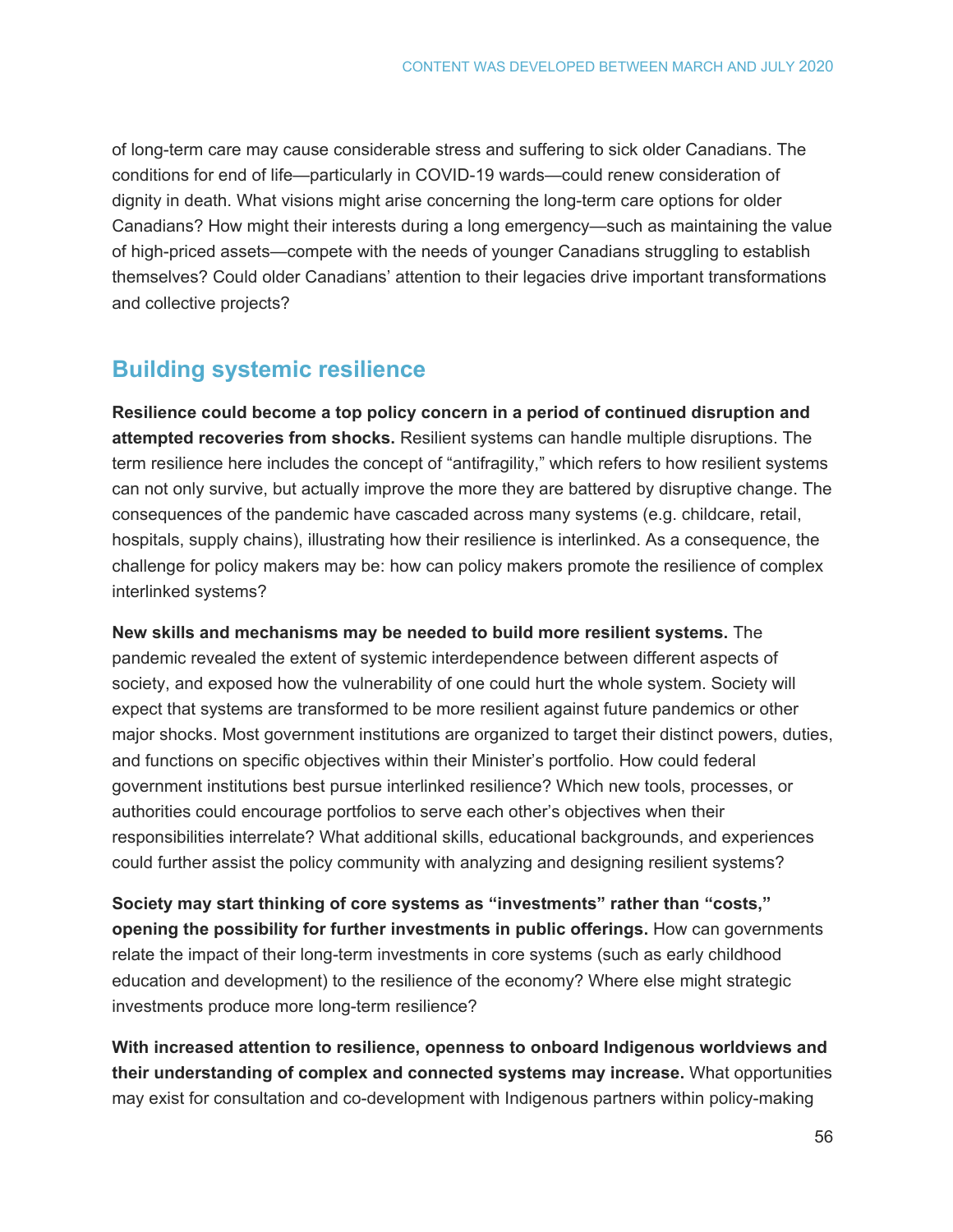processes? How could government apply Indigenous futurism when working on resiliencefocused policies?

**Resilience could become a major area for innovation and investment opportunities.** If resilience is at a premium, there could be opportunities for states, societies, and firms to invest in technologies, applications, and business models that address risks of systemic disruption. What policies or programs could position Canadians to innovate and supply solutions for increased resilience, both domestically and abroad? Could particular areas, such as food security or bio/eco-surveillance systems, be in high demand? What opportunities might exist in turning AI towards highly complex projects of building interlinked resilient systems? Where might this work dovetail with innovation for climate change solutions?

**Social connections, which are key to social resilience, might significantly deteriorate if the pandemic lasts.** As government rolls out digital services and supports adaptations to physical distancing, what will be the consequences of its programs and policies for social connections? How could we watch for unintended causes of eroding social resilience, of isolation, as well as spot business models and behaviours that degrade connections, undermine trust, and damage the social environment? During and after disruptions, what policies, programs, and communications might protect and help regenerate damaged social connections?

**Protectionist policies around the world and partial decoupling of major economies could test the resilience of Canadian systems.** What are the industrial, agricultural, cultural, and infrastructure capacities and legal frameworks (in both physical and digital domains) that may be necessary to insure against and respond to future shocks to global supply chains?

**During [the convergence of biological and digital technologies,](https://horizons.gc.ca/en/2020/02/11/exploring-biodigital-convergence/) bio-resilience might be a new specific focus of policy.** For example, what could this naturally evolved pandemic teach us about the large-scale risks and opportunities of engineered biological agents?

**Biological and social science fields are quickly developing, allowing for increased understanding of how adverse experiences generate persistent trauma to create [biologically measurable effects across generations.](https://horizons.gc.ca/en/2019/11/14/social-epigenetics-how-your-early-life-environment-gets-under-your-skin/)** The findings may allow us to develop new thinking about the interventions that might increase Canadians' ability to flourish through adversity, and limit the effects of trauma in periods of stressful economic, health, and social disruptions.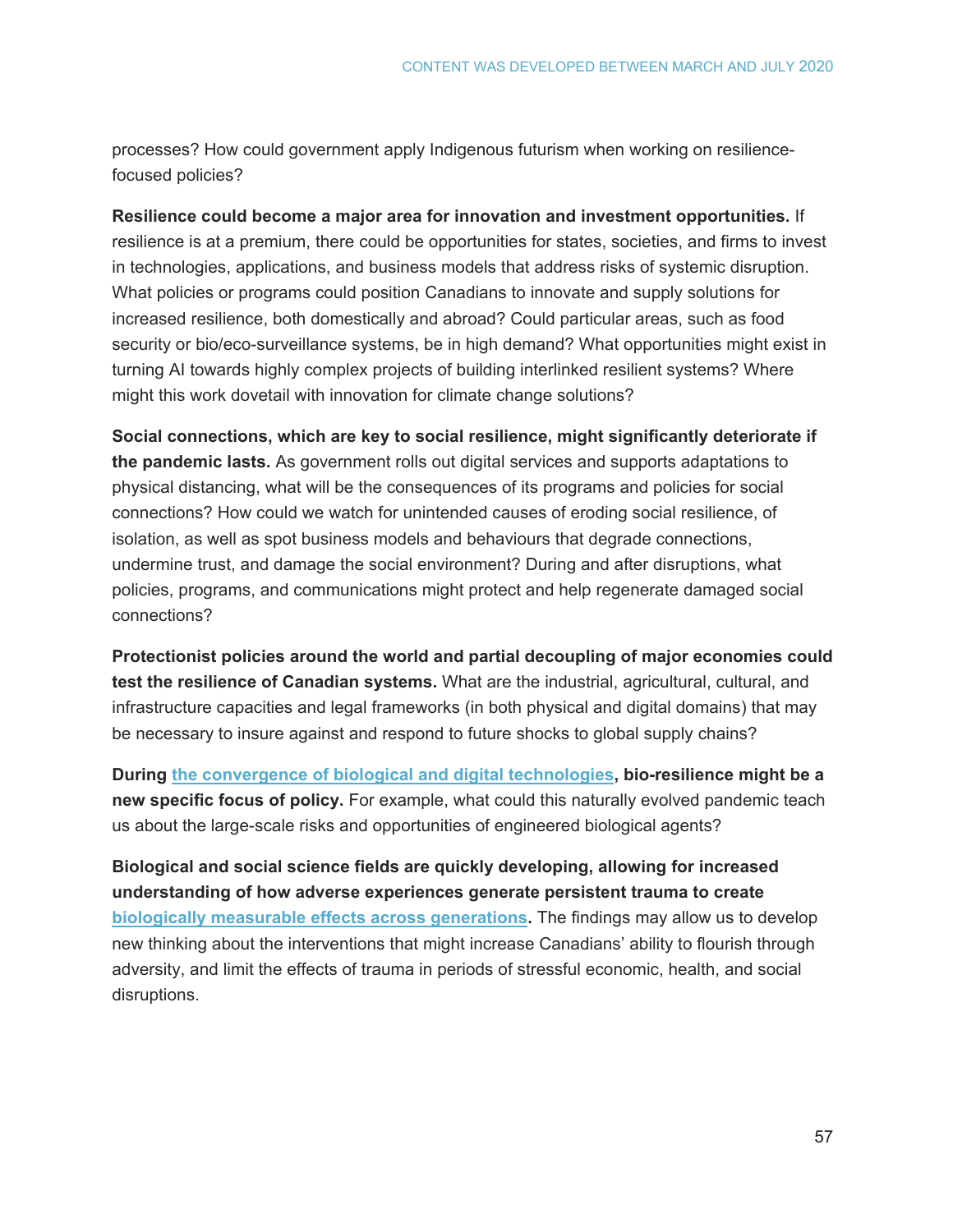## **Changing federalism and federal roles**

Debates about the state's roles in the economy and the model of fiscal federalism have surfaced during the pandemic, and could persist in a continued state of economic disruptions.

**In a long disruption, society might expect the federal government to be the de facto guarantor of provincial debt.** How would acknowledgment of this role change federalprovincial-territorial relationships? What conditions (if any) might apply for the federal government to step in and provide that guarantee?

**There may be an expectation for the federal government to continue covering many uninsured social and business risks and losses.** What consequences might there be for federalism if the government starts providing support to struggling businesses and households that fall outside of existing employment insurance and economic development programs?

**Municipalities could face a "perfect storm," increasing demands on both provincial and federal governments.** During the pandemic and in an extended period of disruptions, municipalities could face rising demands for services despite lower revenues. In a dire case, they might partially abandon municipal assets such as public transportation, as fewer workers commute to work and on-demand services adapt to serve occasional mobility needs. Restrictions on conferences, events, and tourism may further limit potential revenues. What additional demands on the federal government might emerge to support municipalities struggling with revenues? What new partnerships or opportunities could arise?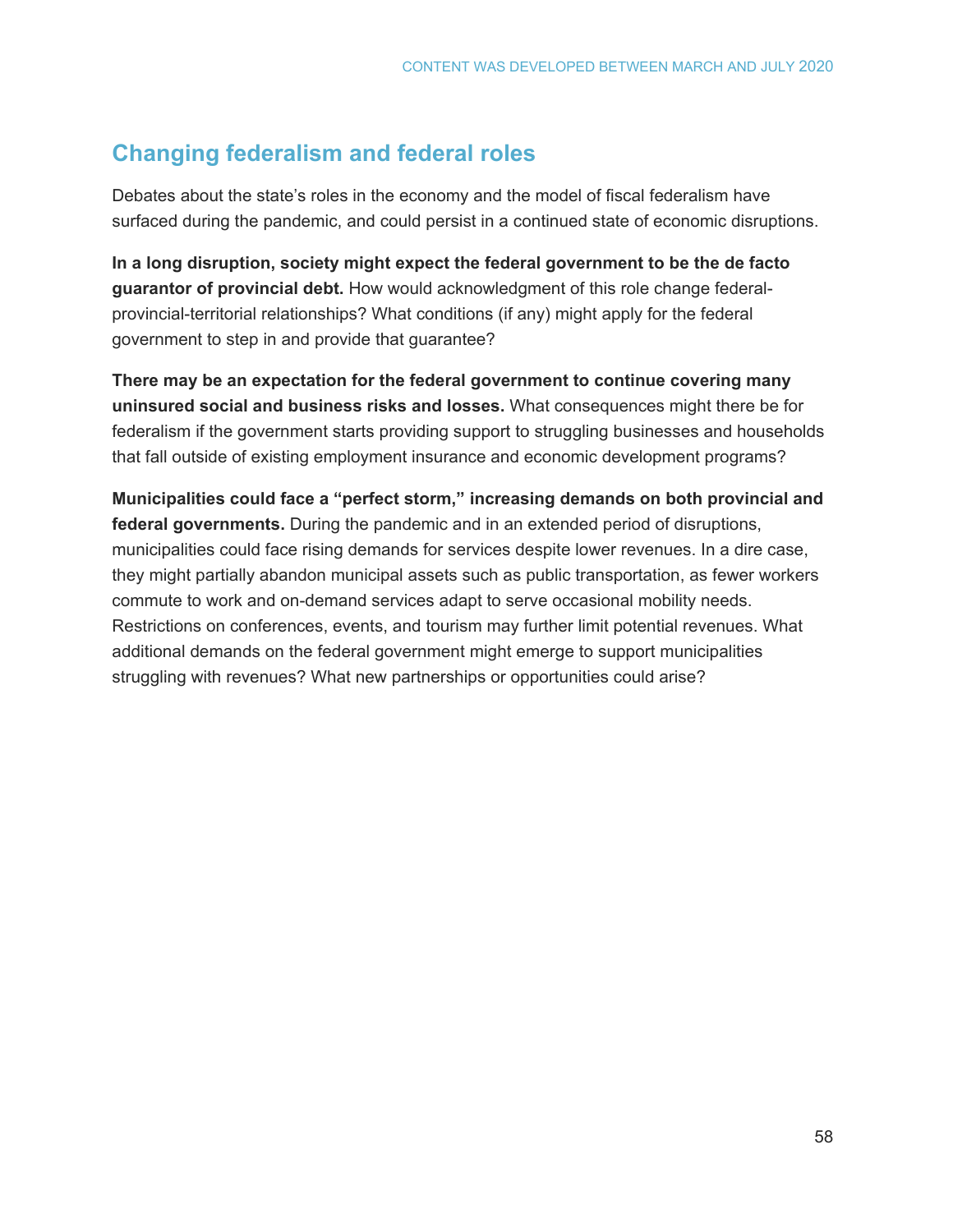## **Sense-making in an emergency**

**Receiving, processing, and acting upon pandemic-related information depends on the outcome of the battle between science-based and other sense-making models.** The pandemic has brought to light the divide in current sense-making models. Over the years, the trend was to move away from science-based sense-making, where misinformation, a fractured media landscape, and an erosion of traditional knowledge hierarchies played out. The pandemic placed science back on the map, as some governments successfully put forward their medical experts and scientists to communicate about the continuously evolving understanding of the virus to mobilize collective action. Which sense-making model will become prevalent? How would governments adapt their communication approaches in light of the dominant sense-making model? How will government nurture trust?

#### **A vaccination campaign could be an era-defining test for science-based sense-making.**

**"**Anti-vax" misinformation has gained traction through social networks. What steps can government take, months before a vaccine is ready, to build consensus and protect the sensemaking environment from disinformation, paranoia, and polarization?

**Cultural creation could dwindle at a time when it is necessary to help Canadians make sense of change.** Live performances and art events might continue to be cancelled or transformed to adapt to changing public health requirements. What supports and policies might assist Canadian cultural industries and creators to produce work that helps make sense of the disruptions that have affected us?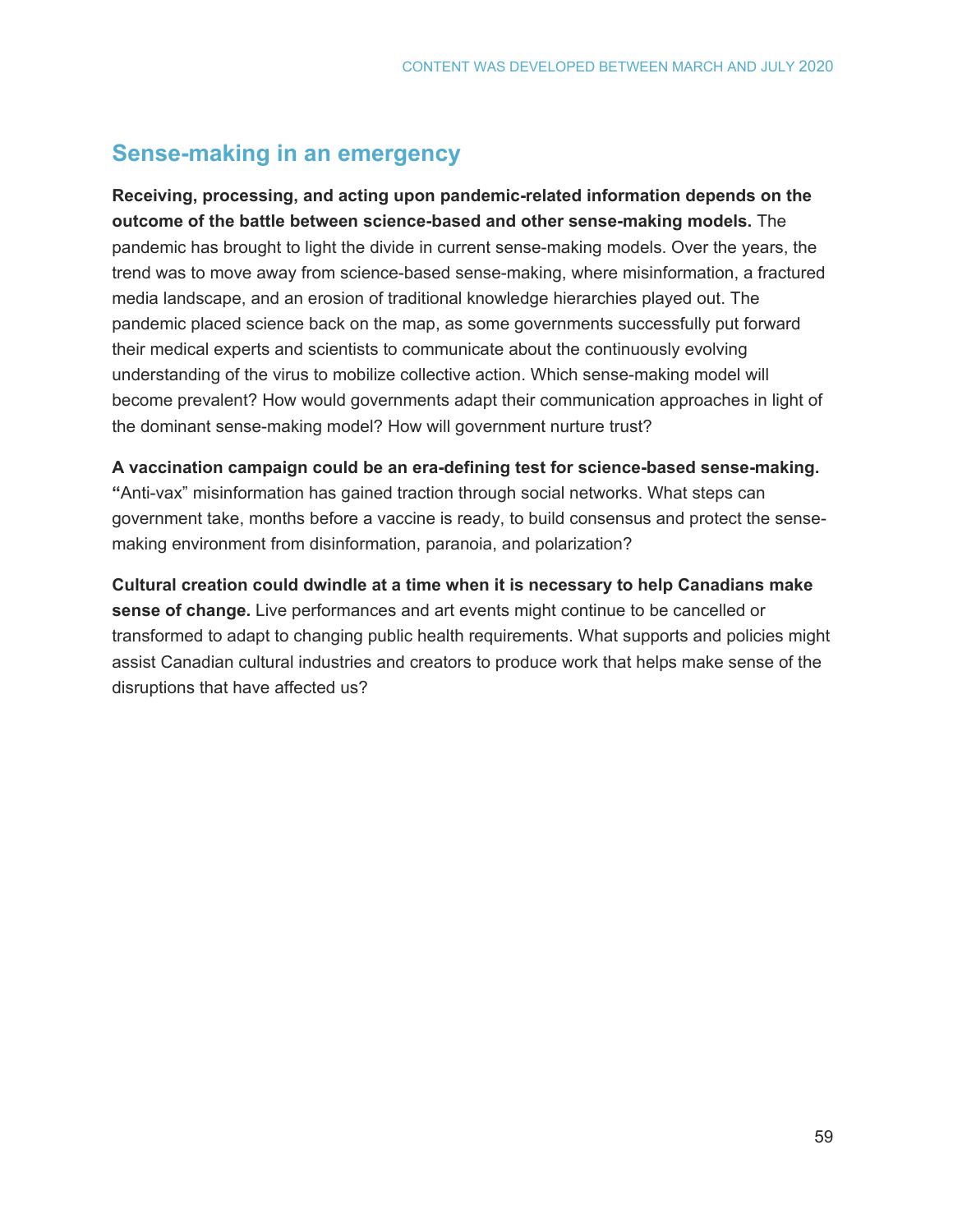## 2.3 TESTING ASSUMPTIONS

Reflecting on what futures might emerge helps test the assumptions that decision makers either consciously or unconsciously—hold and use to guide policy decisions in relation to the COVID-19 pandemic.

It is useful to make them explicit and assess them. Assumptions can be considered credible, uncertain, or vulnerable:

- Credible assumptions are robust in all futures. They can be used to guide policy and decision making.
- Uncertain assumptions—need more research, debate, and testing. They are unpredictable. The outcomes from using them could lead to surprises, contradictions, disruptions, or impacts that we have not fully explored.
- Vulnerable assumptions are inaccurate, out of date, or wrong. They should not guide policy and decisions. They should be discarded or revised.

### Conversations can explore:

If the assumption does not hold, how might the future be different? What surprises or policy challenges could arise in this future? How can the assumption be restated to make it more robust and useful in planning?

Below are some major uncertain and vulnerable assumptions that need to be examined:

- Incremental change can deliver fair, equitable, and affordable social programs postpandemic
- Economic growth and employment levels will eventually return to pre-pandemic levels
- Government can rely on traditional revenue sources such as oil / natural resources
- Public health concerns can be balanced with economic considerations
- Traditional stimulus measures will be effective in increasing demand
- Society will ensure that women will not be disadvantaged economically and socially (i.e. in terms of childcare responsibility, unpaid work to care for elders and children, paid/unpaid leave, and working conditions)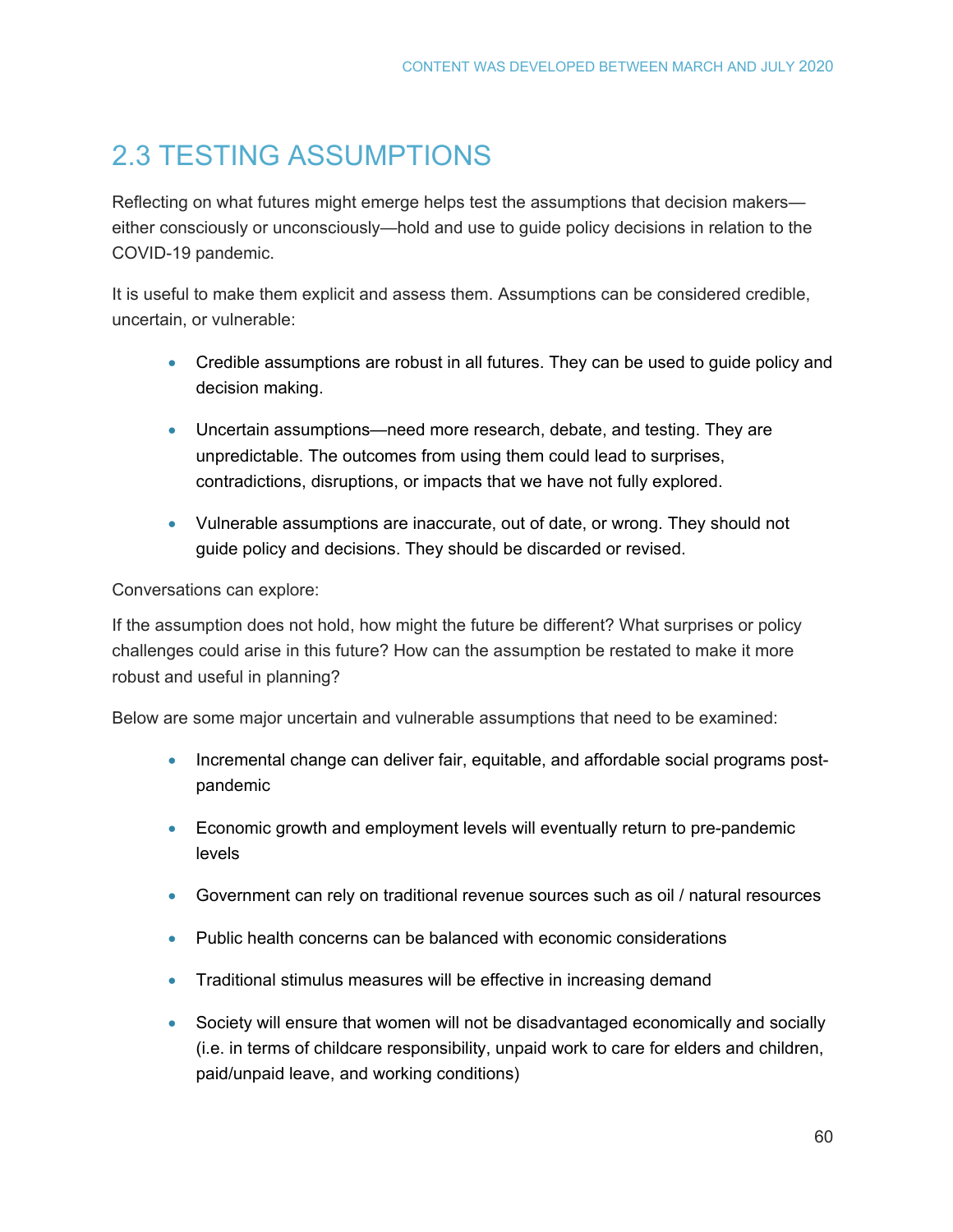- The social safety net is strong enough overall to meet expectations or emerging circumstances
- The same policy tools and strategies that were used to get us out of past recessions will be effective in ending this recession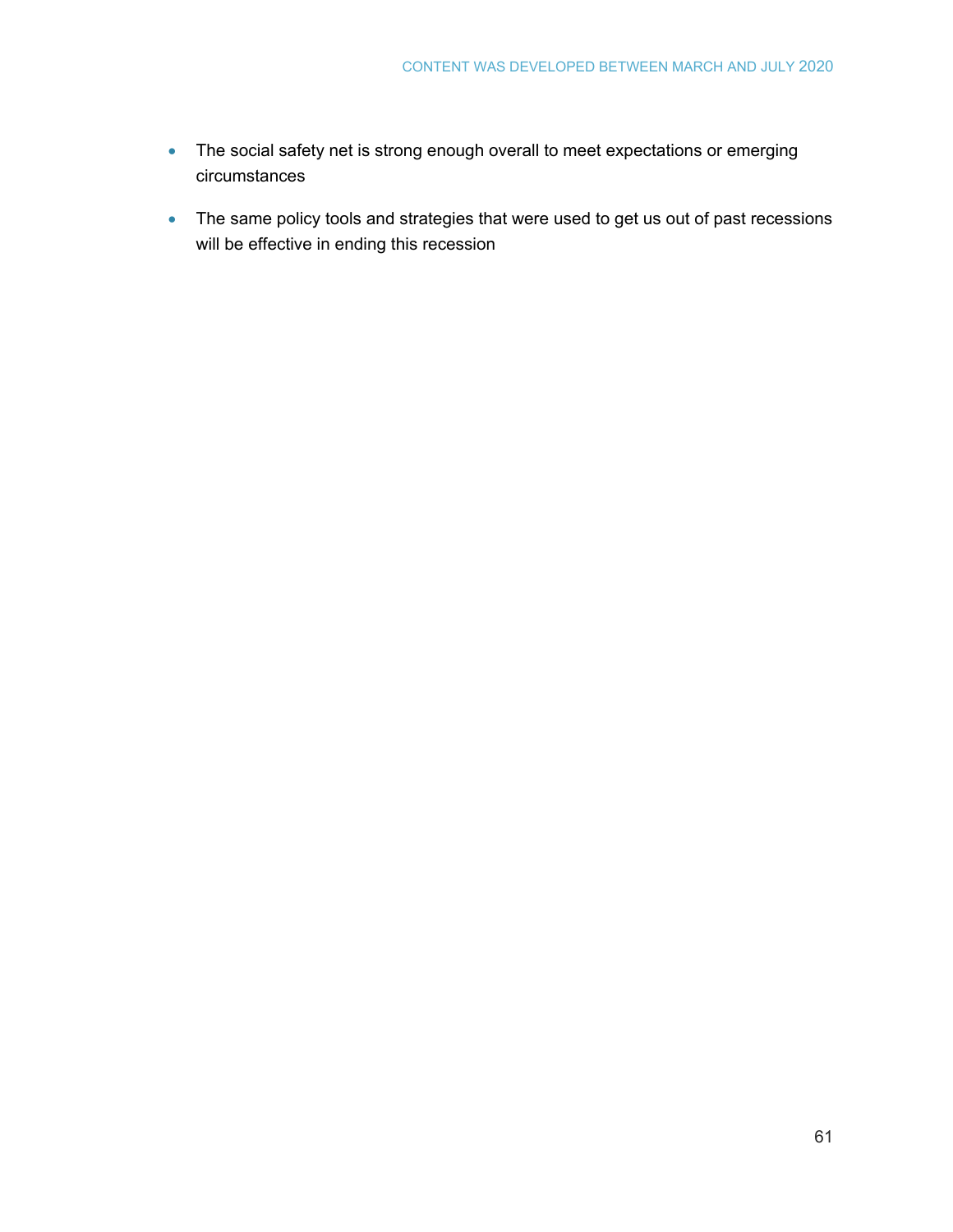## <span id="page-61-0"></span>2.4 VISIONS THINKING

Visions—that is, desired futures—come in different forms, are best co-developed with stakeholders, and must be useful to decision makers. As such, there can be more than just one set of visions. We at Policy Horizons support the Government in visioning exercises, but it is not our role to set the vision.

In our internal work, and throughout our engagements with federal public servants, we found value in reflecting on how our collective decisions—in the emergency phase and the extended phase of disruption—can combine and coalesce into long-term outcomes. Creating simplified pictures of the "new normal" that could arise can help guide our decisions towards futures we find more desirable.

Below is a set of possible futures that may arise, differentiated by overall zeitgeists. The spirit of the time often sets the tone for the political space that frame policies and decisions. It determines what is possible. At the same time, the actions and decisions taken by different stakeholders in a system—e.g. individuals, civil society, businesses, entrepreneurs, governments—influence which zeitgeist prevails over time.

These zeitgeist scenarios help us reflect on the long-term consequences of our decisions in highly uncertain and disruptive times, on the "new normal" that might emerge in Canada over the coming years, and on our societies' preferred future or the vision we want to achieve.

## **What zeitgeist will we encounter and contribute to?**

Given the objective of our COVID-19 foresight work, we situate the zeitgeist scenarios below in the context of continued disruption related to the pandemic—e.g. flare-ups, openings and closings within regions and across borders, and a highly uncertain economic environment.

|                                  | <b>Collective Paralysis</b>                                        | <b>Social Darwinism</b>                                         | <b>Empathic Growth</b>                                             |
|----------------------------------|--------------------------------------------------------------------|-----------------------------------------------------------------|--------------------------------------------------------------------|
| <b>Zeitgeist</b>                 | Despair                                                            | Competitiveness                                                 | Collectivism                                                       |
| <b>Mindsets and</b><br>attitudes | Short-termism<br>No risk taking/no<br>games<br>Focus on getting by | Individualistic/in-group<br>Zero-sum game<br>Focus on economics | Empathy and<br>enlightened self-<br>interest<br>Positive-sum games |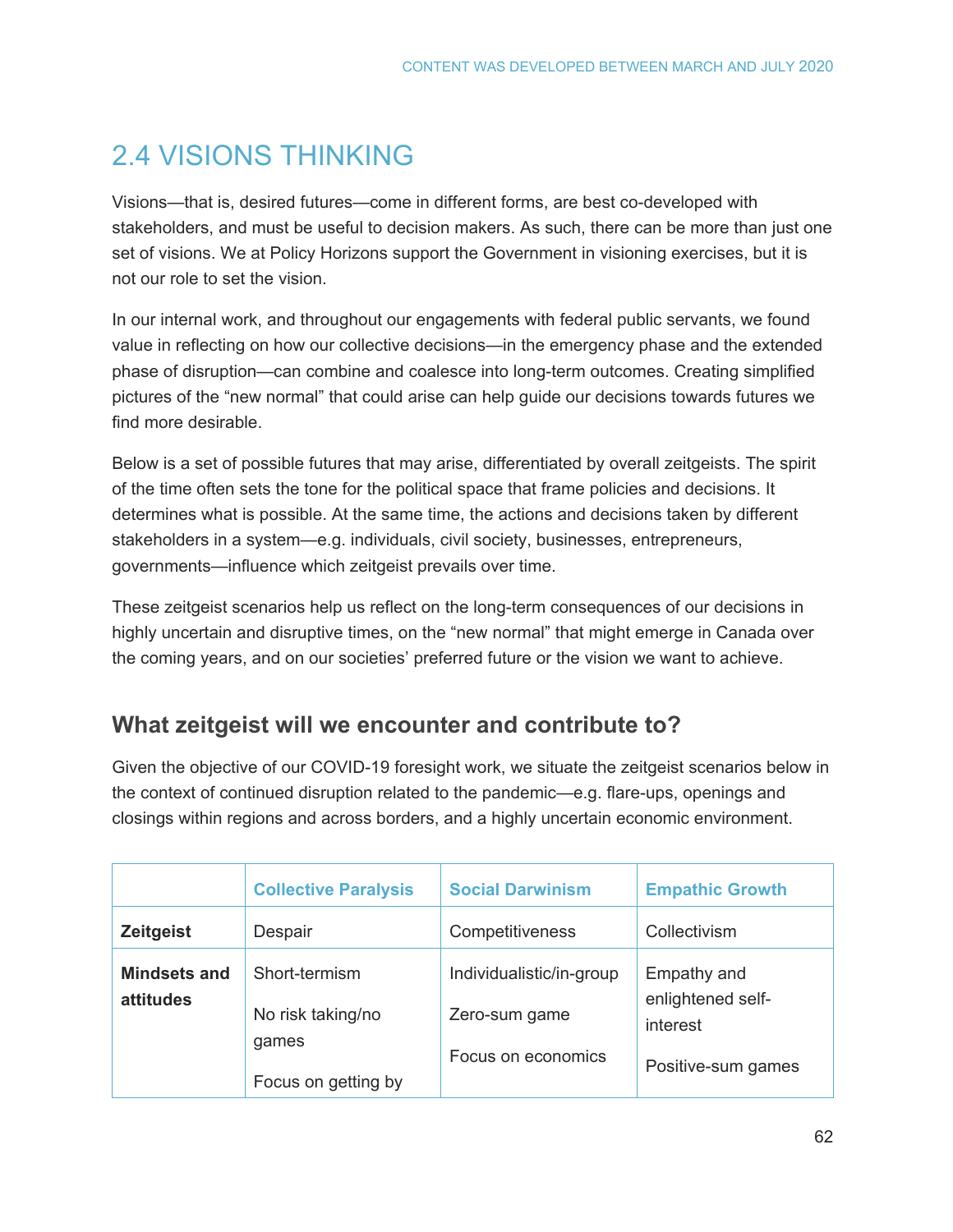|                                                | <b>Collective Paralysis</b>                                                                                                                                                                                                                                                                      | <b>Social Darwinism</b>                                                                                                                                                                                                                                                                       | <b>Empathic Growth</b>                                                                                                                                                                                                                                                                                                           |
|------------------------------------------------|--------------------------------------------------------------------------------------------------------------------------------------------------------------------------------------------------------------------------------------------------------------------------------------------------|-----------------------------------------------------------------------------------------------------------------------------------------------------------------------------------------------------------------------------------------------------------------------------------------------|----------------------------------------------------------------------------------------------------------------------------------------------------------------------------------------------------------------------------------------------------------------------------------------------------------------------------------|
|                                                |                                                                                                                                                                                                                                                                                                  |                                                                                                                                                                                                                                                                                               | Focus on the collective,<br>the holistic                                                                                                                                                                                                                                                                                         |
| <b>What we</b><br>could see in<br>such a world | <b>Limited business</b><br>investment<br>Limited entrepreneurial<br>efforts<br>Reduced education<br>and retraining as<br>individuals avoid taking<br>on debt burdens that<br>may not pay off<br>Poor mental health<br>Regression for<br>vulnerable groups,<br>especially women and<br>minorities | Consolidation of<br>economic power<br>Jobless growth<br>High unemployment<br>(high automation), and<br>mainly precarious work<br>arrangements and<br>wages<br>Increased inequality,<br>large wealth gaps<br><b>Gated communities</b><br>High barriers to entry<br>for minorities and<br>women | More holistic<br>appreciation of life,<br>including the<br>recognition of collective<br>vulnerability, unpaid<br>work, essential but<br>traditionally<br>undervalued<br>participants of society,<br>and the biological<br>environment<br>Reduced consumerism<br>Willingness to trade in<br>privileges for the<br>collective good |
| <b>Possible</b><br><b>implications</b>         | Public trust in<br>governments<br>decreases<br>High demand for<br>economic and social<br>support from<br>government<br>Limited tax revenues,<br>e.g. due to less growth<br>Gender-based violence                                                                                                 | Decreasing national<br>unity/social cohesion<br>Social contract<br>becomes increasingly<br>fragile<br>Tax revenues are<br>limited, e.g. due to<br>reduced income taxes<br>and tax optimization<br>schemes<br>Increasing risk of social<br>unrest                                              | Domains such as<br>education and health<br>are considered<br>investments, not costs<br>Greater acceptance for<br>paying taxes<br>Political space for<br>significant<br>transformation in areas<br>such as environmental<br>change and income<br>inequality                                                                       |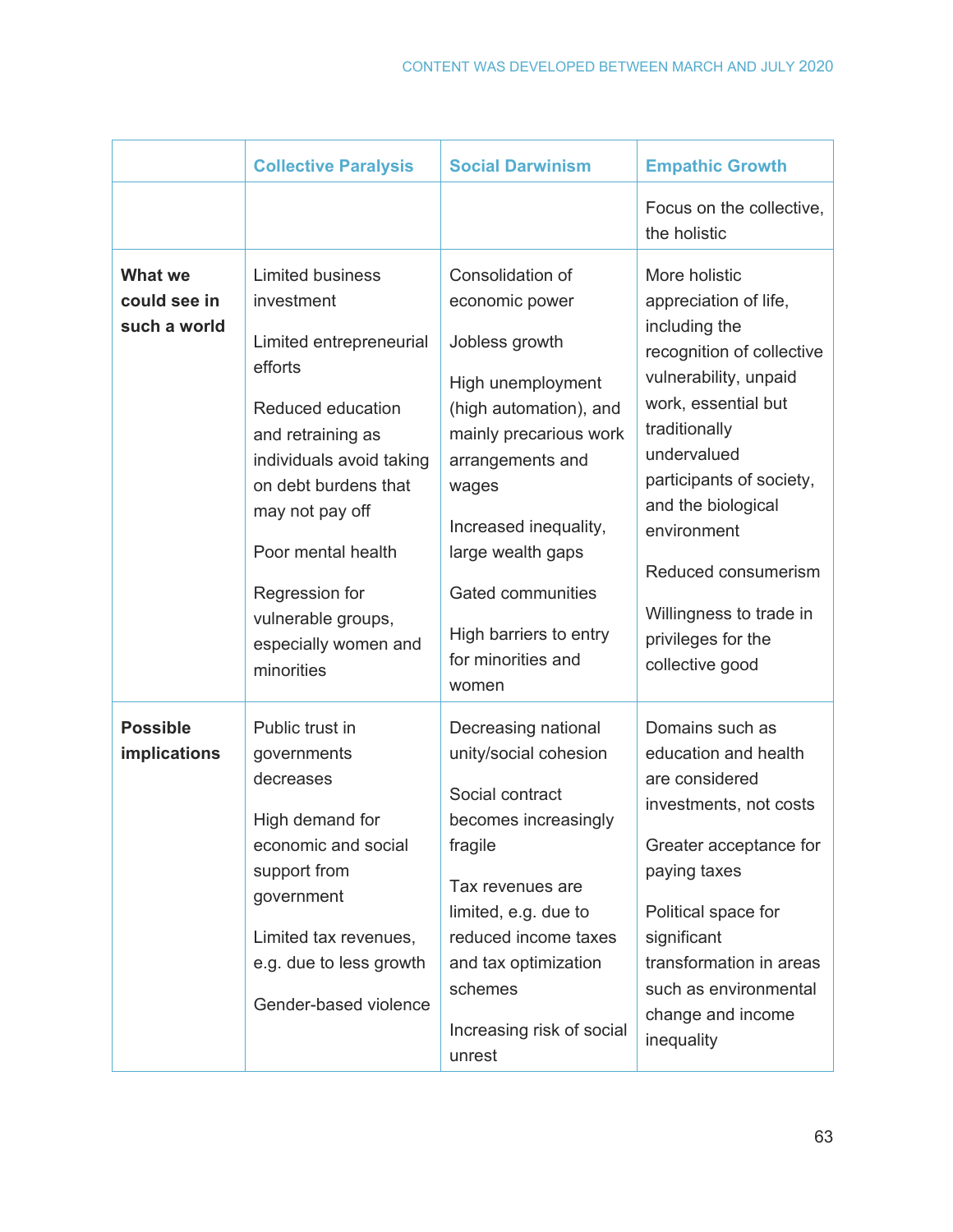## **Examples of using zeitgeist thinking in decision making**

### **Out-of-province healthcare costs or repatriation expenses arising from COVID-19 infection**

A significant number of retired Canadians spend winter in the southern U.S. and Mexico, while other Canadians spend shorter vacation times in these locations (e.g. March Break). Based on current U.S. trends, some of these destination states could be "open" even though COVID-19 transmission is not contained, especially given the significant impact of travel on local economies. Government and social responses to Canadians becoming ill while abroad could vary under the following three scenarios:

In the Collective Paralysis zeitgeist, a lack of consistent approach and guidance could leave it up to Canadians to decide whether to risk travelling to the U.S. and face uncertainty about health coverage while abroad. Government responses could be reactive and uneven.

In the Social Darwinism zeitgeist, there may be strong divides between age cohorts, with youth and seniors each feeling that the other willingly engages in risky behaviour that leads to avoidable health care costs. There may be pressure from people to provide clear direction that Canadians who willingly travel to known high-risk areas for COVID-19 infection need to cover their own health care costs while out of country, and may face a surcharge for isolation care if they require hospitalization upon their return to Canada. Alternatively, a particularly vocal cohort could successfully lobby for coverage despite going to locations with a higher risk of infection.

In the Empathic Growth scenario, there may be wide consensus on a managed risk approach. For example, travellers could be expected to take steps to limit exposure to COVID-19 while abroad, and have a contingency plan enabling self-isolation either on site or upon return to Canada if they fall ill. Travellers could maintain access to their provincial or federal telehealth and advisory services, potentially reducing the need for and cost of visits to foreign medical facilities. This could include online health data tracking to signal infection, helping to manage surge capabilities within the health care system in case of a spike in infections as Canadians return.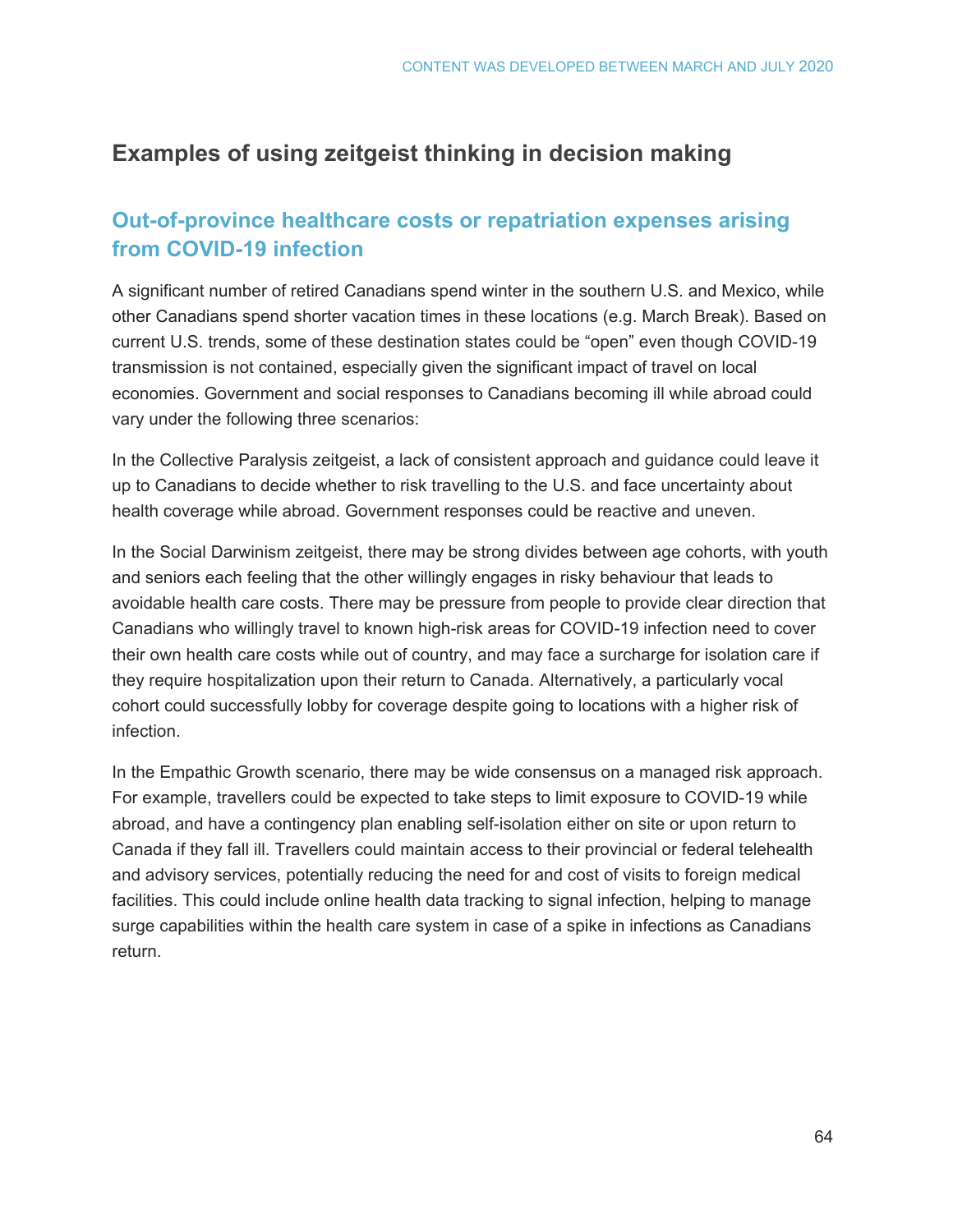## **Collection and access to data**

Around the world, governments are implementing surveillance measures such as contact tracing to mitigate further waves of COVID-19.

In the Collective Paralysis zeitgeist, data collection may be uneven and/or inconsistent across populations or regions, given the lack of consensus on what data is needed, who could collect it, and how. A wide range of actors (corporations, governments, individuals) could collect it, with little connection or interoperability of databases. Uptake for voluntary data provision may be uneven, without collective understanding of who owns it, who can use it, what benefits come from its use, and who gains from them. In such a world, governments at all levels could struggle to extract insights from the data to address the pandemic.

In the Social Darwinism zeitgeist, different actors could collect and exploit data for their own ends. Data collection might become mandatory for securing employment, or accessing private facilities such as restaurants. This would give rise to mega firms in this space, who in turn can make the data private.

In the Empathic Growth scenario, a social contract could emerge in which citizens are willing to provide personal data to obtain a collective societal benefit.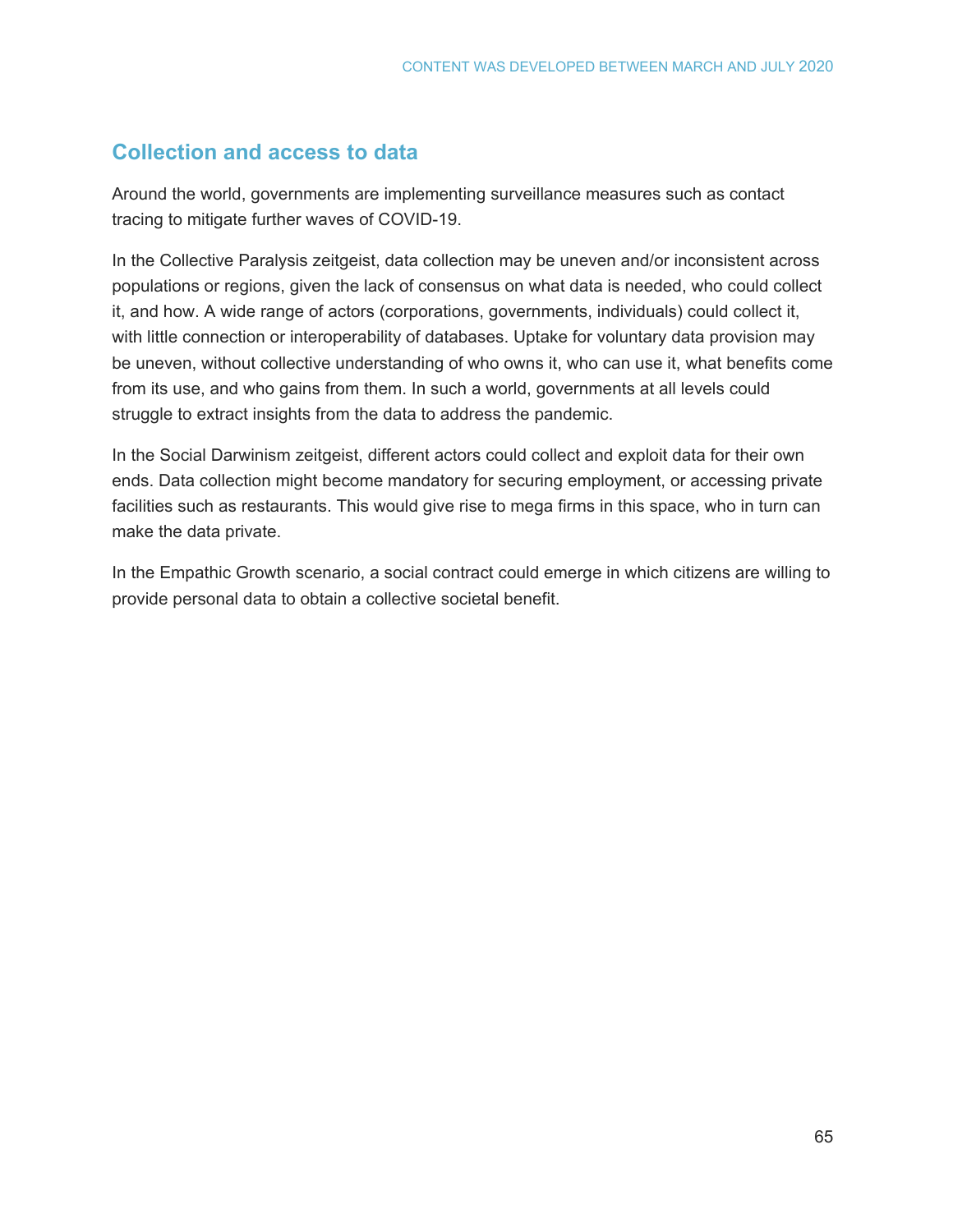# **ANNEX 1: EXTERNAL STAKEHOLDERS AND EXPERTS**

(Updated July 24, 2020)

**Denise Amyot** President and Chief Executive Officer Colleges and Institutes Canada

**Jeremy Bentham** Vice President Global Business Environment Shell International

**Jean-Thomas Bernard** Visiting Professor University of Ottawa, Department of Economics

**Clement Bezold** Futurist Clem Bezold

**Francesca Birks** Associate Principal, Foresight & Design Strategy Arup

**Suzanne Brant** President First Nations Technical Institute

**Mel Cappe** *(Former Clerk of the Privy Council)* Professor University of Toronto's Munk School of Global Affairs & Public Policy

**Duncan Cass-Beggs** Counsellor for Strategic Foresight Organisation for Economic Cooperation and Development (OECD)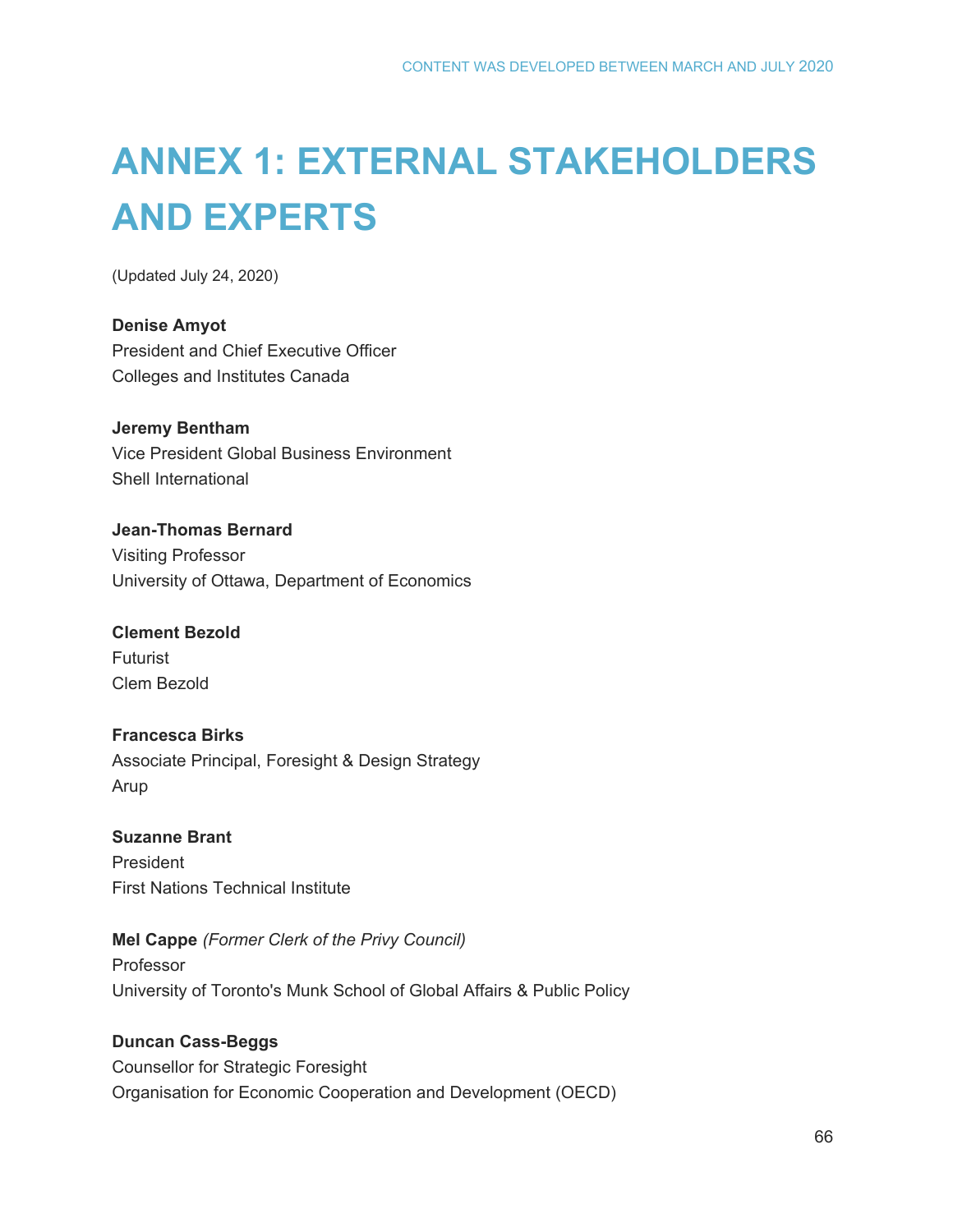**Paul Davidson** President and Chief Executive Officer Universities Canada

**Ged Davis** Executive Chair, Scenarios World Energy Council

**Tim Draiman** Senior Advisor The J.W. McConnell Family Foundation

### **Philip Dawson**

Public Policy Lead Element AI

### **Drew Fagan**

Professor University of Toronto Munk School of Global Affairs and Public Policy

### **Professor Derrick P. Gosselin PhD FRSA FIEE MAE**

Associate Fellow, Green Templeton College University of Oxford

### **Carol Graham**

Senior Fellow The Brookings Institution

### **Stefan Hajkowicz**

Senior Principal Scientist, Strategy and Foresight The Commonwealth Scientific and Industrial Research Organisation (CSIRO)

### **Gareth Jones**

Infrastructure and Urban Rail Leader Arup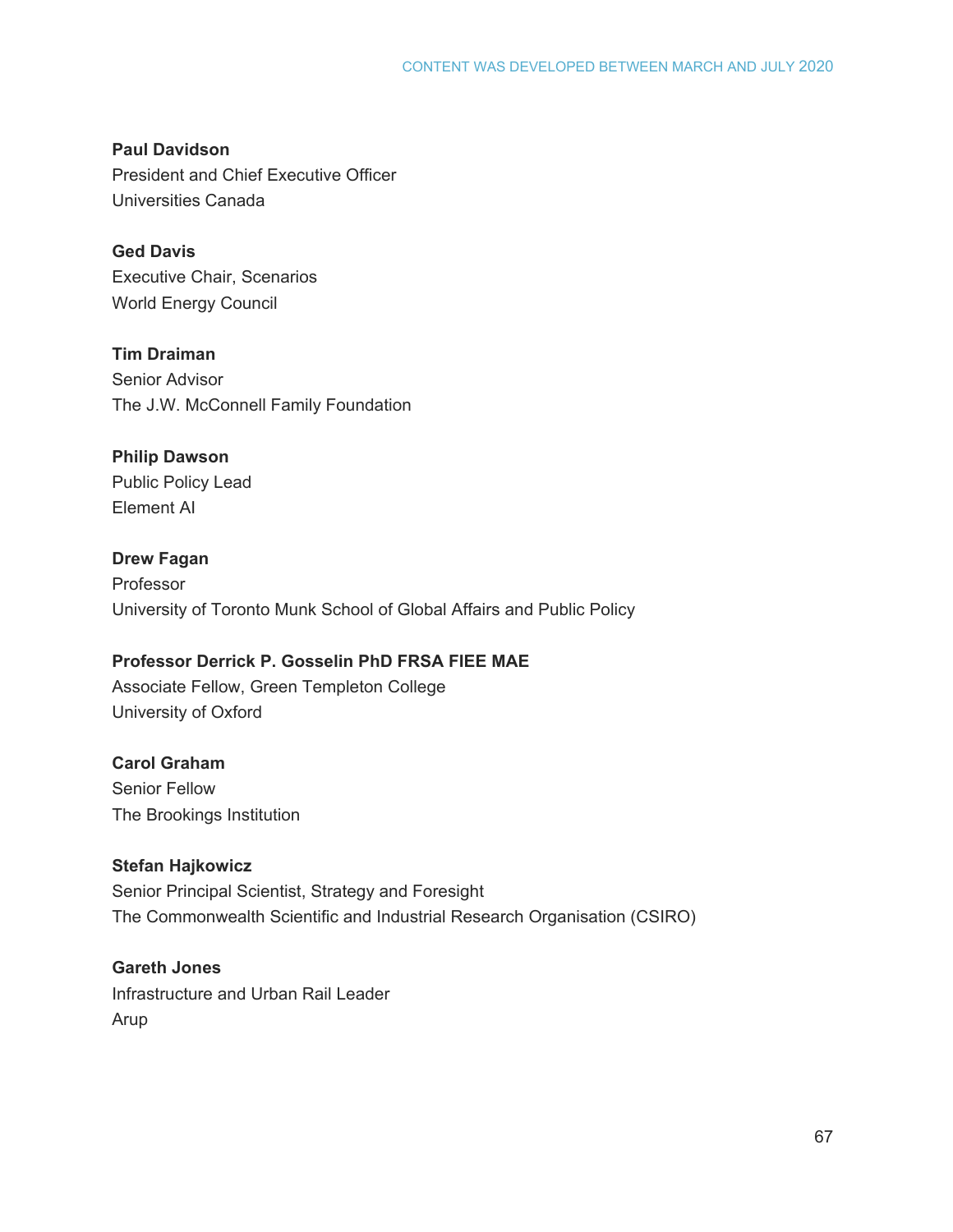**Dr Cho Khong** Chief Political Analyst Shell International

**Mark Kingwell** Professor of Philosophy University of Toronto

**Alana Klein** Associate Professor McGill University, Faculty of Law

**Michael Kobor** Professor University of British Columbia, Department of Medical Genetics

**Philip Landon** Vice President, Governance and Programs Universities Canada

**Catherine Latimer** Executive Director John Howard Society of Canada

**Chor Pharn Lee** Principal Strategist Singapore Centre for Strategic Futures

**Sheryl Lightfoot** Senior Advisor to the President on Indigenous Affairs Canada Research Chair in Global Indigenous Rights and Politics University of British Columbia

**Gustav Lindstrom Director** European Institute for Security Studies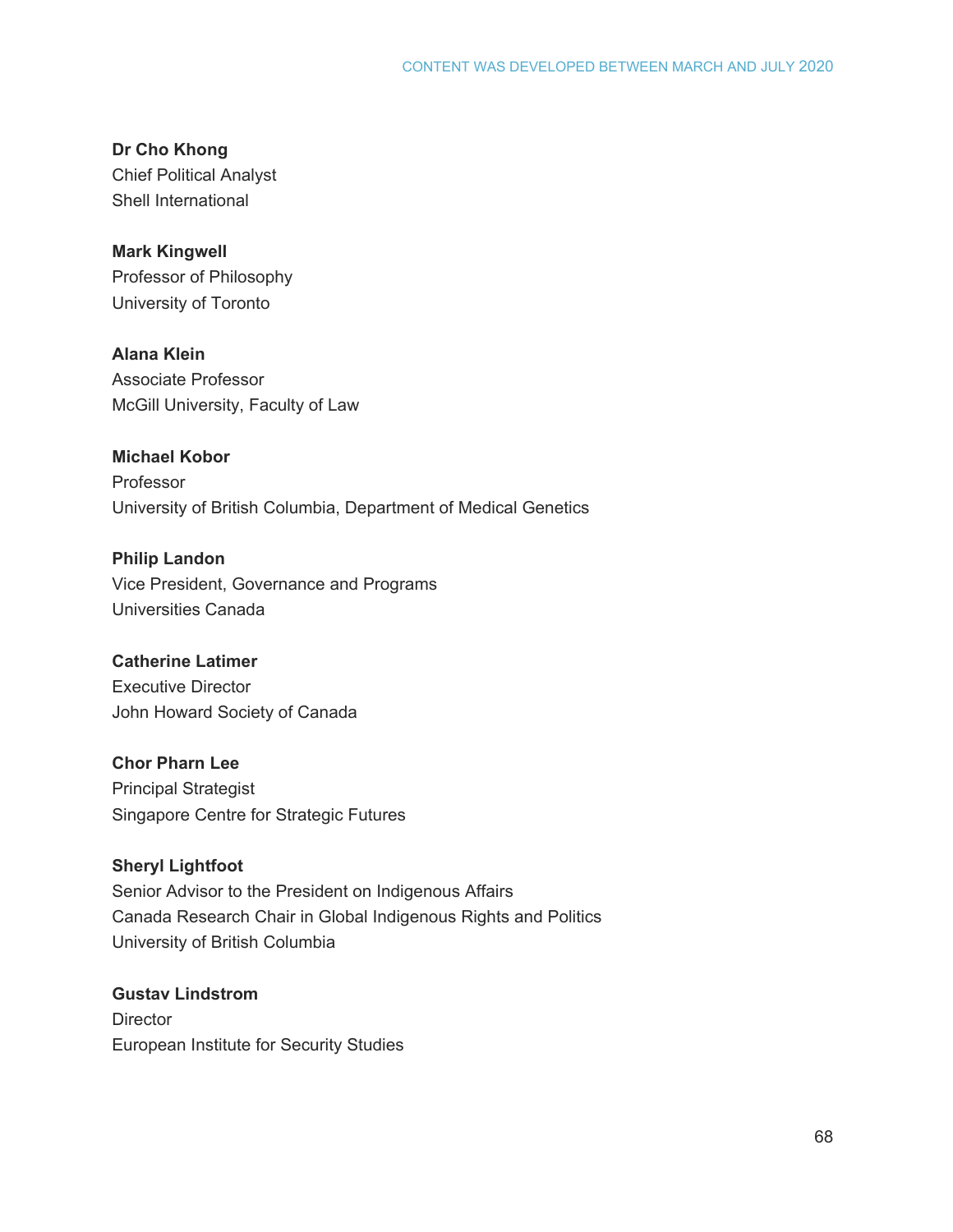#### **John McArthur**

Senior Fellow The Brookings Institution

### **Kwame McKenzie**

Chief Executive Officer Wellesley Institute

**Aaron Maniam**

Deputy Secretary Ministry of Communications and Information, Singapore

#### **Jean-Marc Mangin**

President/Chief Executive Officer Philanthropic Foundations Canada

### **Kevin McCort**

President Vancouver Foundation

#### **Rohinton Medhora** President

Centre for International Governance Innovation

### **David Moscrop**

SSHRC postdoctoral fellow University of Ottawa, Department of Communication

### **Pierre-Olivier Pineau** Professor HEC Montreal

### **Elaine Power** Head, Department of Gender Studies Queen's University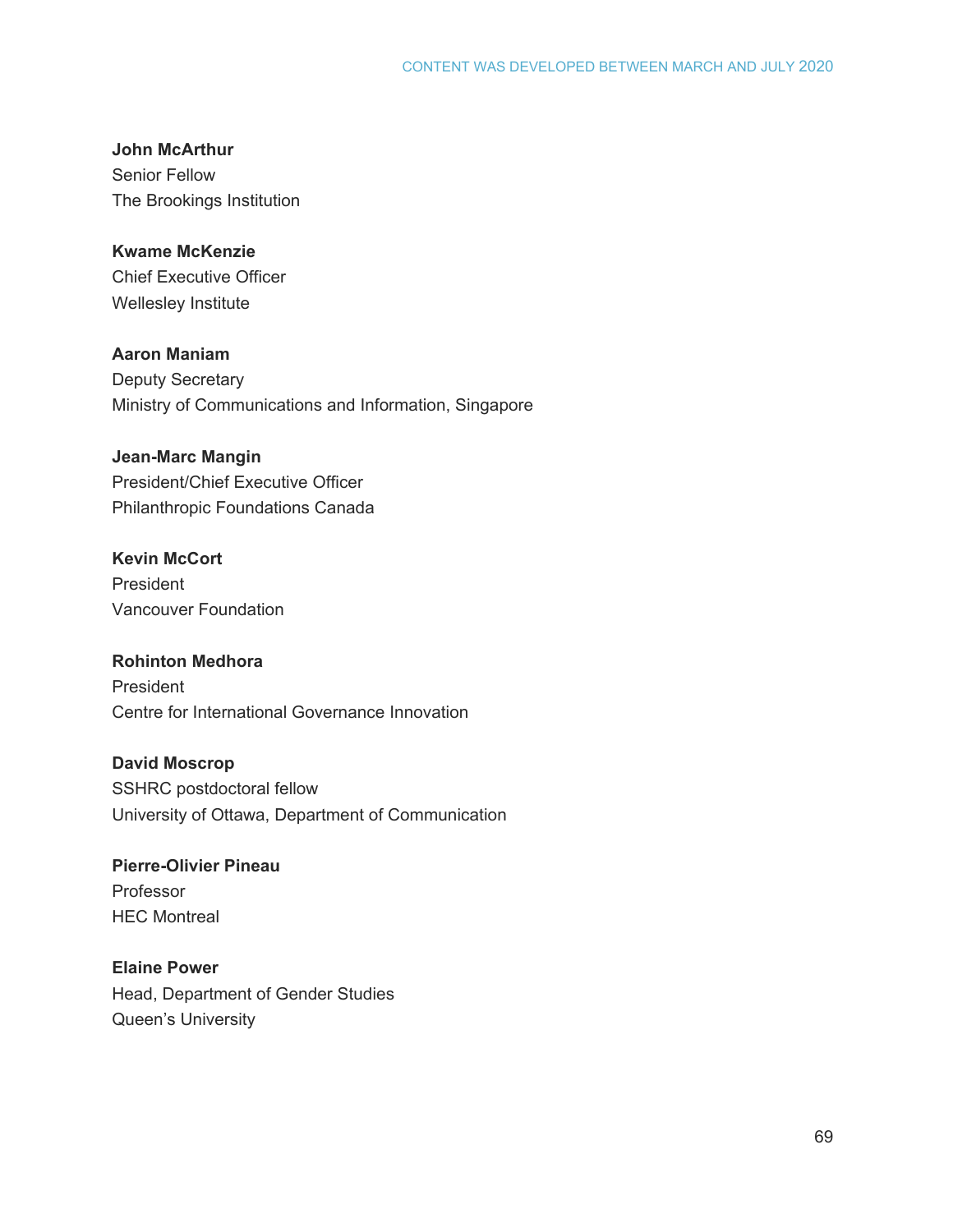### **Robin Prest**

Program Director Simon Fraser University Morris J. Wosk Centre for Dialogue

### **Jennifer Robson**

Associate Professor Carleton University

**Stephen Sanford** Director, Center for Strategic Foresight United States Government Accountability Office

**Yves Savoie** Strategic Consultant Philanthropic Foundations Canada

**Wendy Schultz Director** Infinite Futures

**Peter Schwartz** Senior Vice President, Strategic Planning Salesforce.com, Inc

**Fabiana Scapolo** Deputy Head European Commission's Policy Lab

**Sean Speer** Assistant Professor, Public Policy University of Toronto's Munk School of Global Affairs & Public Policy

**Nora Spinks** Chief Executive Officer Vanier Institute of the Family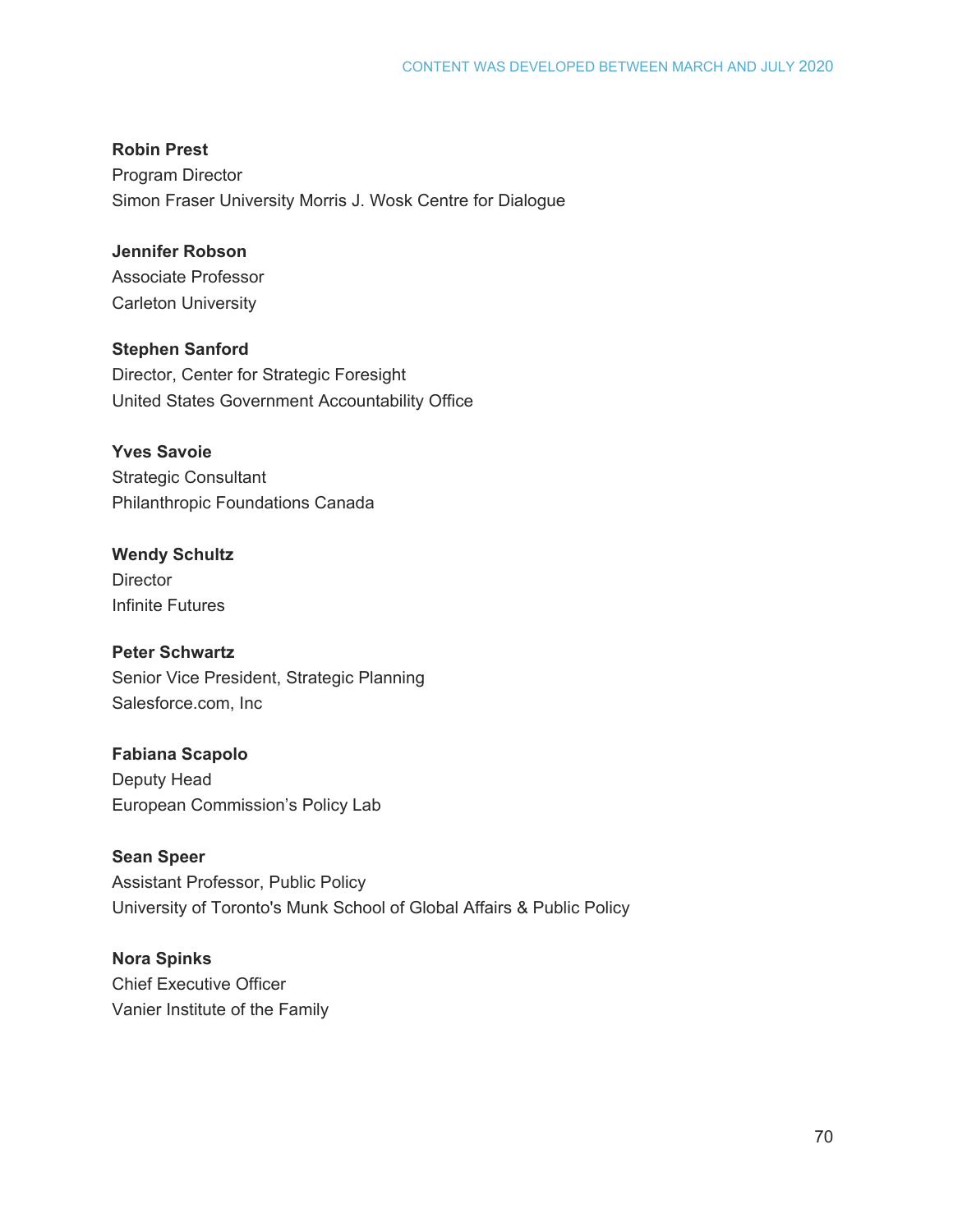**Lindsay Tedds** Associate Professor University of Calgary, School of Public Policy

**Jean-Louis Tiernan** Minister-Councilor, Embassy of Canada, Washington D.C. Global Affairs Canada

**Trevor Tombe** Associate Professor University of Calgary

**Cat Tully** Co-founder and Director School of International Futures (SOIF)

**Michael Ungar** Professor of Social Work Dalhousie University

**Christopher Waddell**  Professor of Journalism and Communications Carleton University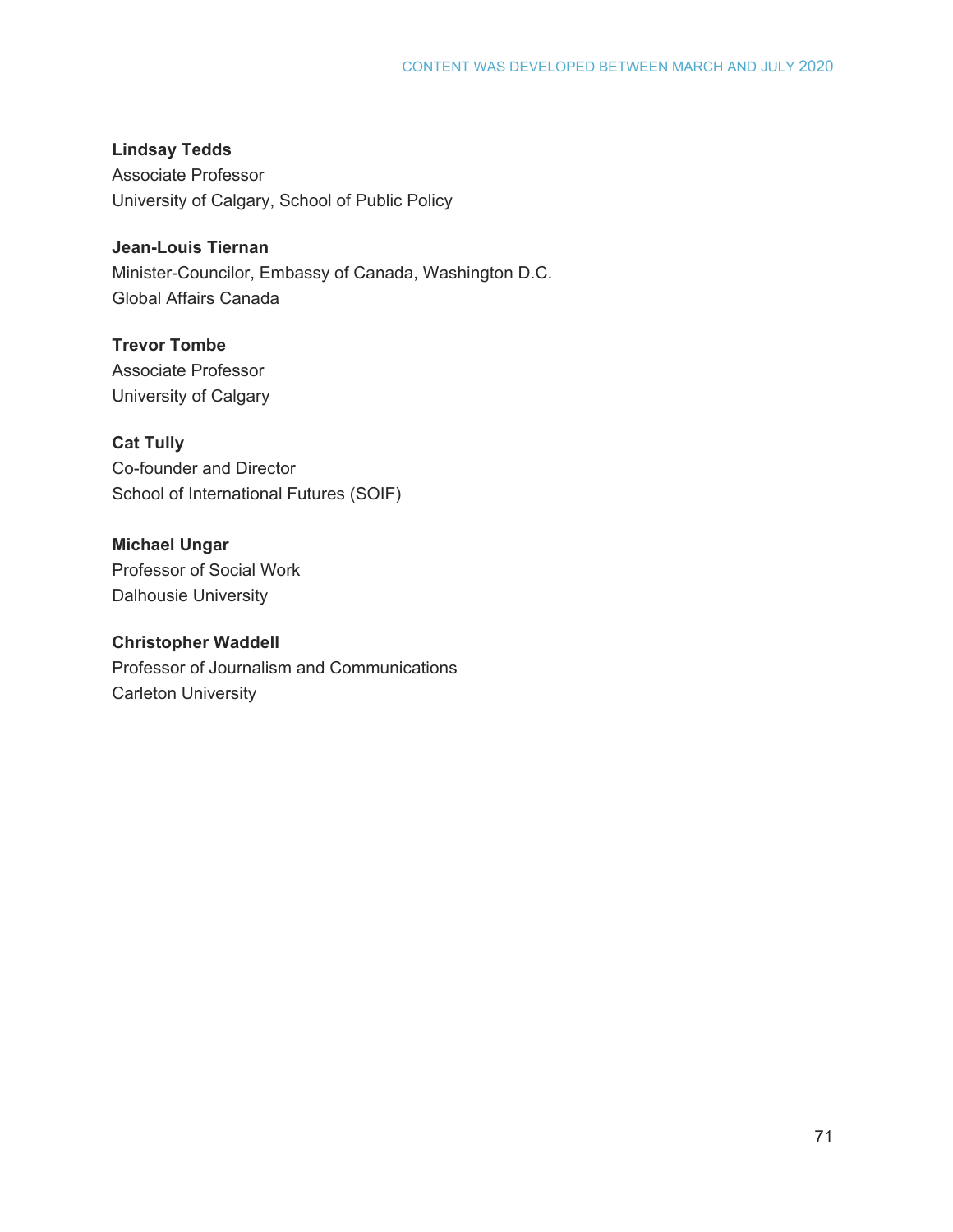# **ANNEX 2: SUGGESTED READING LIST**

(Updated July 24, 2020)

Blog articles, Asian Development Bank, last accessed April 18, 2020, [https://blogs.adb.org/archive?sort\\_by=field\\_date\\_content\\_value&sort\\_order=DESC](https://blogs.adb.org/archive?sort_by=field_date_content_value&sort_order=DESC) 

"Three scenarios for the world post COVID-19", Atlantic Council, accessed April 23, 2020 [https://atlanticcouncil.org/in-depth-research-reports/report/what-world-post-covid-19-three](https://atlanticcouncil.org/in-depth-research-reports/report/what-world-post-covid-19-three-scenarios/)[scenarios/](https://atlanticcouncil.org/in-depth-research-reports/report/what-world-post-covid-19-three-scenarios/) 

"The World Remade by COVID-19", Deloitte, accessed April 6, 2020, [https://www2.deloitte.com/content/dam/Deloitte/global/Documents/About-Deloitte/COVID-](https://www2.deloitte.com/content/dam/Deloitte/global/Documents/About-Deloitte/COVID-19/Thrive-scenarios-for-resilient-leaders.pdf)[19/Thrive-scenarios-for-resilient-leaders.pdf](https://www2.deloitte.com/content/dam/Deloitte/global/Documents/About-Deloitte/COVID-19/Thrive-scenarios-for-resilient-leaders.pdf) 

"Countries should seize the moment to flatten the climate curve", The Economist, accessed May 21, 2020 [https://www.economist.com/leaders/2020/05/21/countries-should-seize-the](https://www.economist.com/leaders/2020/05/21/countries-should-seize-the-moment-to-flatten-the-climate-curve)[moment-to-flatten-the-climate-curve](https://www.economist.com/leaders/2020/05/21/countries-should-seize-the-moment-to-flatten-the-climate-curve)

"Why the economy could fare worse that you think", The Economist, accessed May 27, 2020 <https://www.youtube.com/watch?v=f9v6givfTEA&feature=youtu.be>

"How the Current Pandemic is Accelerating Supply Chain Digitization", Forbes, accessed June 24, 2020

[https://www.forbes.com/sites/forbestechcouncil/2020/06/24/how-the-current-pandemic-is](https://www.forbes.com/sites/forbestechcouncil/2020/06/24/how-the-current-pandemic-is-accelerating-supply-chain-digitalization/#5bc479bb64b4)[accelerating-supply-chain-digitalization/#5bc479bb64b4](https://www.forbes.com/sites/forbestechcouncil/2020/06/24/how-the-current-pandemic-is-accelerating-supply-chain-digitalization/#5bc479bb64b4)

"Crises Only Sometimes Lead to Change. Here's Why", Foreign Policy, accessed July 4, 2020, <https://foreignpolicy.com/2020/07/04/coronavirus-crisis-turning-point-change/>

"How the Economy Will Look After the Coronavirus Pandemic", Foreign Policy, accessed April 15, 2020, [https://foreignpolicy.com/2020/04/15/how-the-economy-will-look-after-the](https://foreignpolicy.com/2020/04/15/how-the-economy-will-look-after-the-coronavirus-pandemic)[coronavirus-pandemic](https://foreignpolicy.com/2020/04/15/how-the-economy-will-look-after-the-coronavirus-pandemic)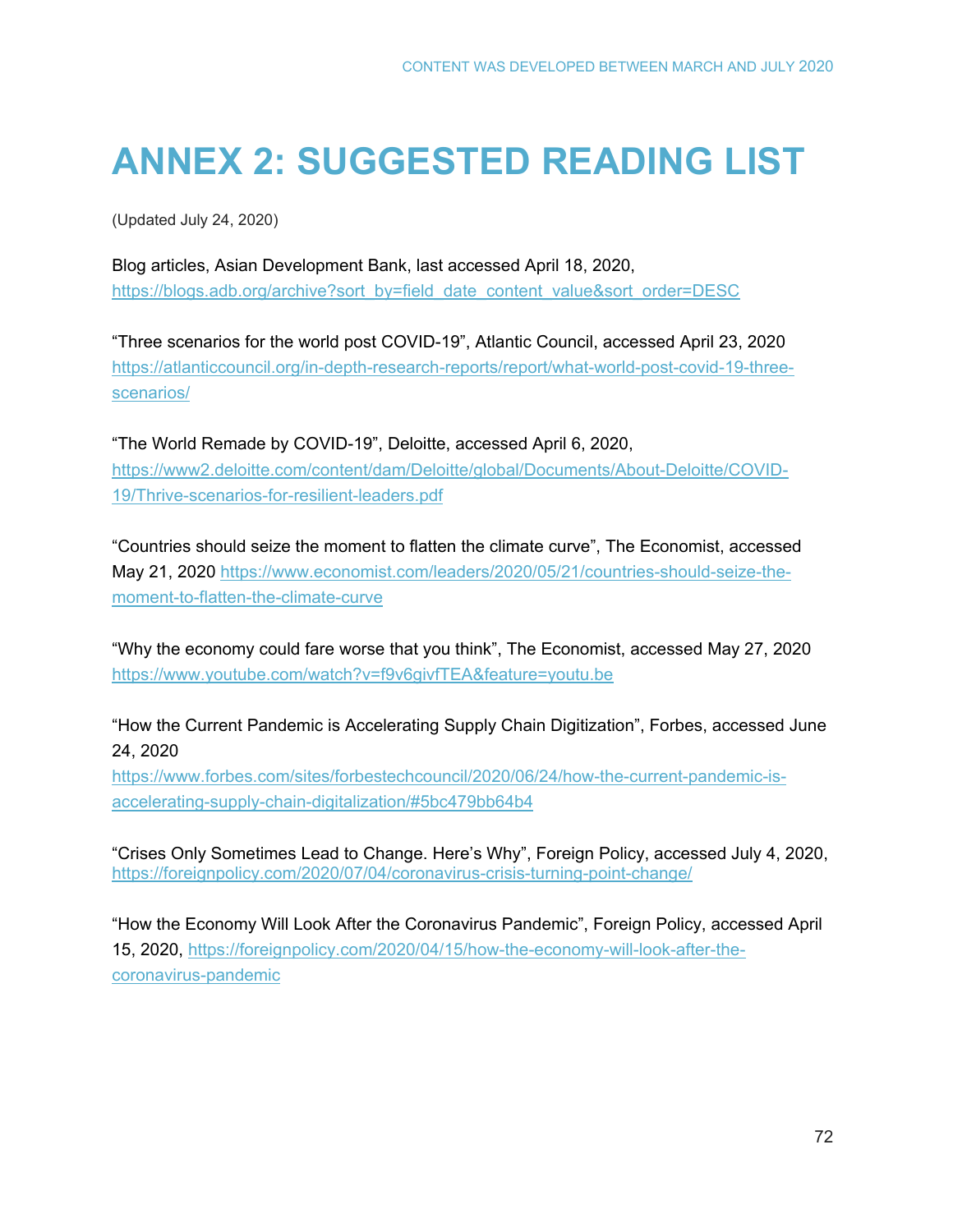"Global Trends in Renewable Energy Investment 2020", Frankfurt School – UN Environment Programme (FS-UNEP) Collaborating Centre for Climate and Sustainable Energy Finance, and Bloomberg NEF, accessed June 2020, [https://www.fs-unep-centre.org/wp](https://www.fs-unep-centre.org/wp-content/uploads/2020/06/GTR_2020.pdf)[content/uploads/2020/06/GTR\\_2020.pdf](https://www.fs-unep-centre.org/wp-content/uploads/2020/06/GTR_2020.pdf)

"Trump directs departments to bypass environmental regulations", Global Government Forum, accessed June 9, 2020 [https://www.globalgovernmentforum.com/trump-directs-departments](https://www.globalgovernmentforum.com/trump-directs-departments-to-bypass-environmental-regulations/)[to-bypass-environmental-regulations/](https://www.globalgovernmentforum.com/trump-directs-departments-to-bypass-environmental-regulations/)

"It's time for a massive reset of capitalism", The Globe and Mail, accessed June 3, 2020 <https://www.theglobeandmail.com/opinion/article-its-time-for-a-massive-reset-of-capitalism/>

Eli Margolese-Malin, "A Lasting Legacy: Long-Term Implications of the Coronavirus Pandemic", *Medium: Future Horizons* (blog), published April 14, 2020.

[https://medium.com/future-horizons/a-lasting-legacy-long-term-implications-of-the-coronavirus](https://medium.com/future-horizons/a-lasting-legacy-long-term-implications-of-the-coronavirus-pandemic-507e34a6434)[pandemic-507e34a6434](https://medium.com/future-horizons/a-lasting-legacy-long-term-implications-of-the-coronavirus-pandemic-507e34a6434)

"Building Resilient Supply Chains Won't be Easy", Harvard Business Review, accessed June 23, 2020 https://hbr.org/2020/06/building-resilient-supply-chains-wont-be-easy

"Munk Dialogue with Fareed Zakaria", Munk Debates, accessed April 15, 2020, <https://www.facebook.com/watch/?v=599261967609609>

"There will be no 'back to normal'", NESTA, accessed April 9, 2020, <https://www.nesta.org.uk/blog/there-will-be-no-back-normal>

"Four coronavirus futures", NESTA, accessed May 13, 2020, <https://www.nesta.org.uk/blog/four-coronavirus-futures/>

"What have we learned so far? Reflections on emerging trends", NESTA, accessed May 19, 2020<https://www.nesta.org.uk/blog/covid-test/>

"Learn to Love Trillion-Dollar Deficits", The New York Times Opinion, accessed June 9, 2020 https://www.nytimes.com/2020/06/09/opinion/us-deficit-coronavirus.html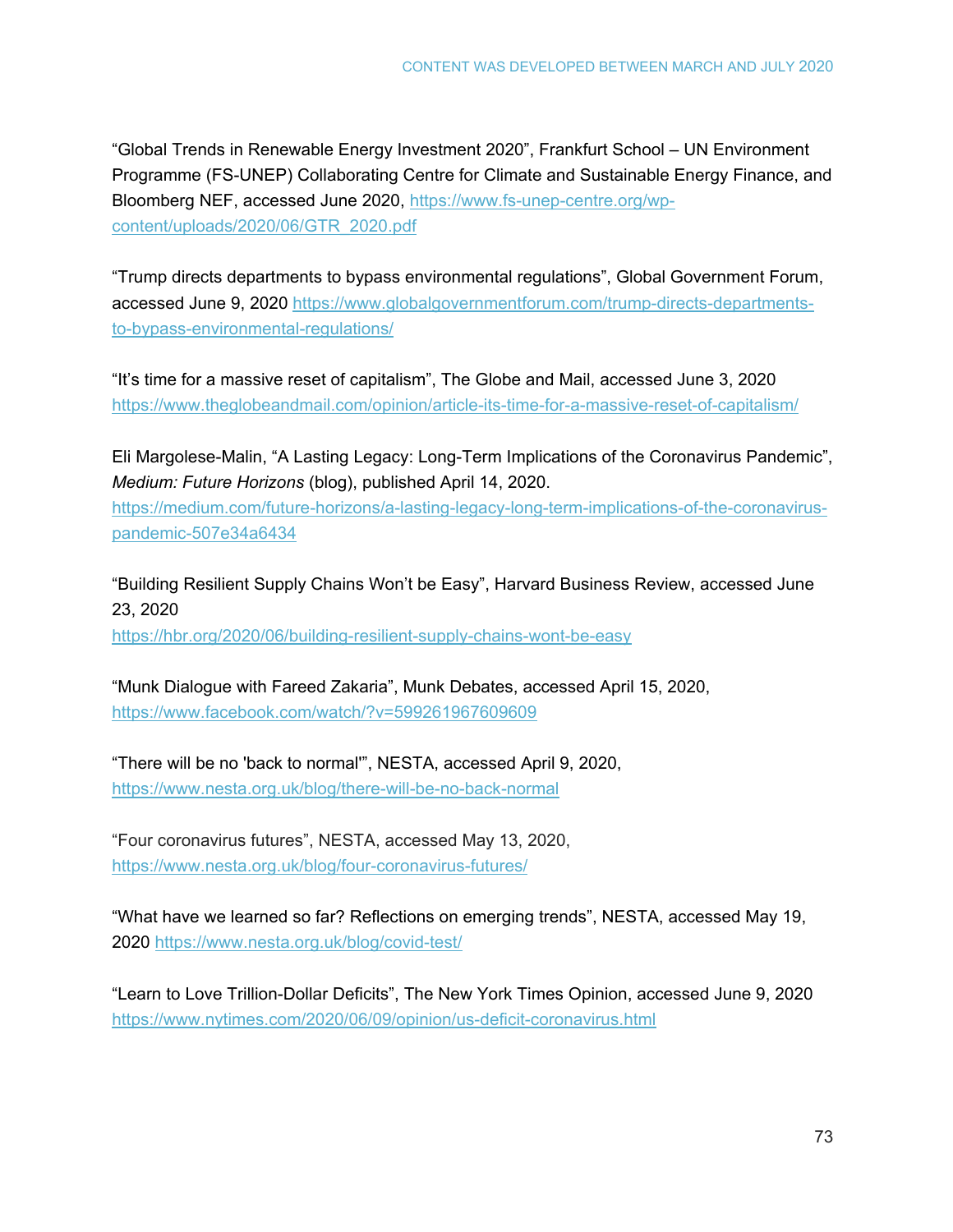"Coronavirus is Hitting Black Business Owners Hardest", The New York Times, accessed June 18, 2020, [https://www.nytimes.com/interactive/2020/06/18/us/coronavirus-black-owned-small](https://www.nytimes.com/interactive/2020/06/18/us/coronavirus-black-owned-small-business.html?action=click&module=Top%20Stories&pgtype=Homepage)[business.html](https://www.nytimes.com/interactive/2020/06/18/us/coronavirus-black-owned-small-business.html?action=click&module=Top%20Stories&pgtype=Homepage)

"What the Stock Market Is Really Saying", Project Syndicate, accessed April 24, 2020, [https://www.project-syndicate.org/onpoint/what-the-stock-market-is-really-saying-by-larry](https://www.project-syndicate.org/onpoint/what-the-stock-market-is-really-saying-by-larry-hatheway-and-alexander-friedman-2020-04?barrier=accesspaylog)[hatheway-and-alexander-friedman-2020-04?barrier=accesspaylog](https://www.project-syndicate.org/onpoint/what-the-stock-market-is-really-saying-by-larry-hatheway-and-alexander-friedman-2020-04?barrier=accesspaylog)

"Creative Public-Private Collaborations in Taiwan and South Korea Bolster the Fight Against Coronavirus", Stanford Social Innovation Review, accessed April 17, 2020, [https://ssir.org/articles/entry/creative\\_public\\_private\\_collaborations\\_in\\_taiwan\\_and\\_south\\_kore](https://ssir.org/articles/entry/creative_public_private_collaborations_in_taiwan_and_south_korea_bolster_the_fight_against_coronavirus) a bolster the fight against coronavirus

"What Kind of Economic Recovery After COVID-19?", Think Unthinkable, accessed April 16, 2020, [https://www.thinkunthink.org/latest-unthinking/2020-05-01-how-global-shock-of-covid-19](https://www.thinkunthink.org/latest-unthinking/2020-05-01-how-global-shock-of-covid-19-will-impact-tackling-the-climate-emergency) [will-impact-tackling-the-climate-emergency](https://www.thinkunthink.org/latest-unthinking/2020-05-01-how-global-shock-of-covid-19-will-impact-tackling-the-climate-emergency)

Ugo Gentilini, "Weekly Social Protection Links: A newsletter on latest research and practices from the world of social protection", *Weekly Social Protection Links* (blog), accessed May 15, 2020<https://www.ugogentilini.net/?p=915>

"The ongoing impact of COVID-19 on Global Supply Chains", World Economic Forum, accessed June 22, 2020 [https://www.weforum.org/agenda/2020/06/ongoing-impact-covid-19](https://www.weforum.org/agenda/2020/06/ongoing-impact-covid-19-global-supply-chains/) [global-supply-chains/](https://www.weforum.org/agenda/2020/06/ongoing-impact-covid-19-global-supply-chains/)

"COVID-19 Public Monitor", YouGov, accessed May 12, 2020, [https://today.yougov.com/topics/international/articles-reports/2020/03/17/YouGov-international-](https://today.yougov.com/topics/international/articles-reports/2020/03/17/YouGov-international-COVID-19-tracker)[COVID-19-tracker](https://today.yougov.com/topics/international/articles-reports/2020/03/17/YouGov-international-COVID-19-tracker)

"How COVID-19 is Reshaping the World", Centre for Strategic Futures, accessed June 29, 2020, [https://medium.com/@pmo\\_csf/how-covid-19-is-reshaping-the-world-3a156eba49f0](https://medium.com/@pmo_csf/how-covid-19-is-reshaping-the-world-3a156eba49f0)